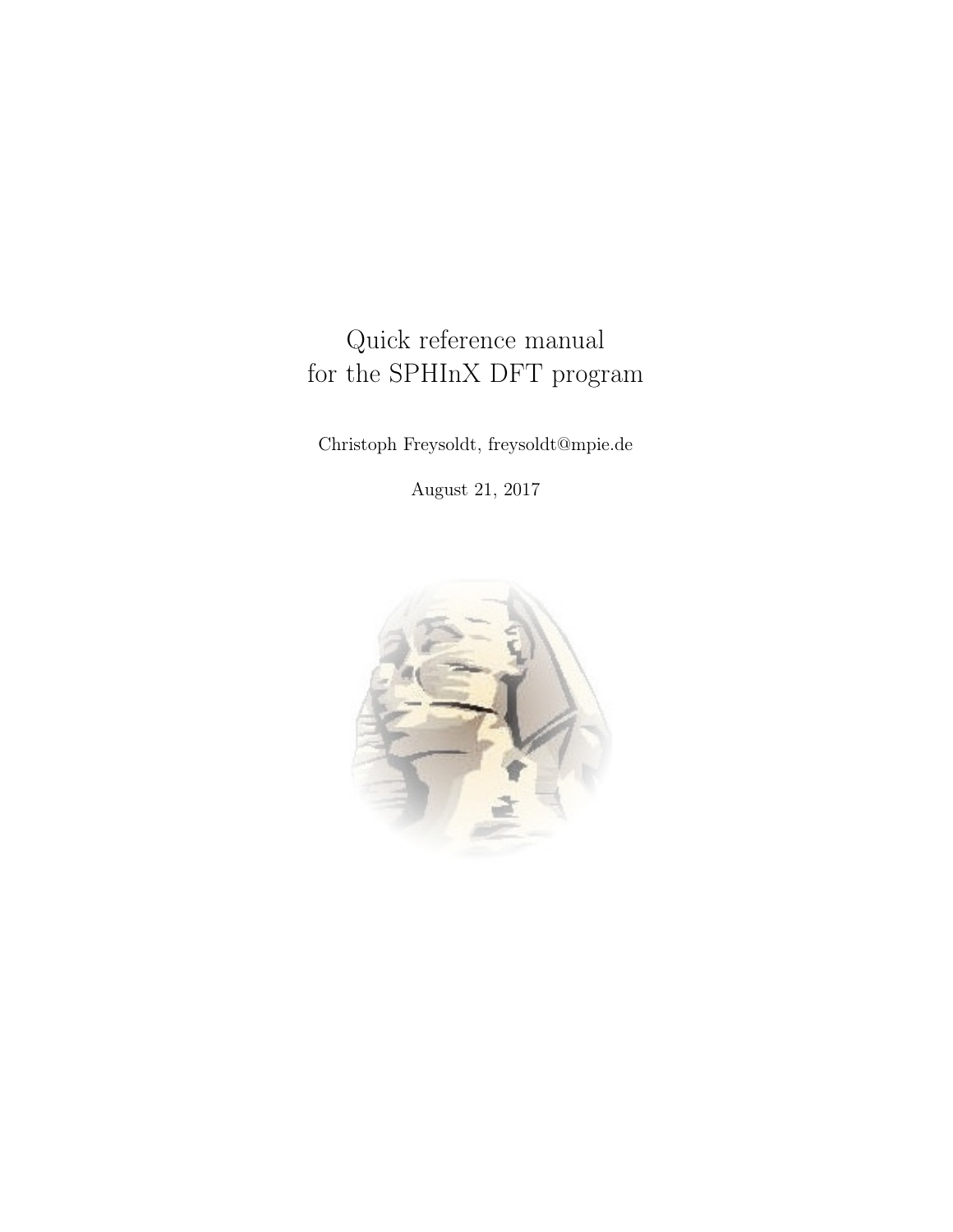# Contents

| 1              |         | Introduction<br>3                                                                               |  |  |
|----------------|---------|-------------------------------------------------------------------------------------------------|--|--|
|                | 1.1     | 3                                                                                               |  |  |
|                | 1.2     | $\boldsymbol{3}$<br>sphinx invocation $\ldots \ldots \ldots \ldots \ldots \ldots \ldots \ldots$ |  |  |
|                | 1.3     | 3                                                                                               |  |  |
|                |         |                                                                                                 |  |  |
| $\overline{2}$ |         | $\bf{3}$<br>The SPHInX parser                                                                   |  |  |
|                | 2.1     | 3                                                                                               |  |  |
|                | 2.2     | $\overline{4}$                                                                                  |  |  |
|                | 2.3     | $\bf 5$<br>Included files                                                                       |  |  |
|                | 2.4     | 5                                                                                               |  |  |
| 3              |         | 5<br>Overview on the input file for DFT calculations                                            |  |  |
|                | 3.1     | 6<br>The structure group $\ldots \ldots \ldots \ldots \ldots \ldots \ldots$                     |  |  |
|                |         | 7<br>3.1.1<br>The species group $\ldots \ldots \ldots \ldots \ldots \ldots \ldots$              |  |  |
|                |         | $8\,$<br>3.1.2<br>The atom group. $\dots \dots \dots \dots \dots \dots \dots \dots$             |  |  |
|                |         | $8\,$<br>3.1.3<br>symmetry group $\ldots \ldots \ldots \ldots \ldots \ldots \ldots$             |  |  |
|                | 3.2     | 9                                                                                               |  |  |
|                |         | 3.2.1<br>10                                                                                     |  |  |
|                |         | The kPoint group $\ldots \ldots \ldots \ldots \ldots \ldots$<br>3.2.2<br>10                     |  |  |
|                |         | The kPoints group $\ldots \ldots \ldots \ldots \ldots \ldots$<br>11                             |  |  |
|                |         | 3.2.3<br>The from group<br>3.2.4                                                                |  |  |
|                |         | 11<br>The to group $\ldots \ldots \ldots \ldots \ldots \ldots \ldots \ldots$<br>12              |  |  |
|                | 3.3     |                                                                                                 |  |  |
|                | $3.4\,$ | 13                                                                                              |  |  |
|                |         | 3.4.1<br>14<br>The vExt group. $\dots \dots \dots \dots \dots \dots \dots \dots \dots$          |  |  |
|                |         | 3.4.2<br>14<br>The $x$ cMesh group $\ldots \ldots \ldots \ldots \ldots \ldots \ldots$           |  |  |
|                | 3.5     | 14                                                                                              |  |  |
|                | 3.6     | 15                                                                                              |  |  |
|                |         | 3.6.1<br>16                                                                                     |  |  |
|                |         | 3.6.2<br>16                                                                                     |  |  |
|                |         | 3.6.3<br>16<br>The rho group $\ldots \ldots \ldots \ldots \ldots \ldots \ldots \ldots$          |  |  |
|                |         | 3.6.4<br>17<br>The atomic Spin group $\ldots \ldots \ldots \ldots \ldots$                       |  |  |
|                |         | 3.6.5<br>18                                                                                     |  |  |
|                |         | 3.6.6<br>18<br>The occupations group $\ldots \ldots \ldots \ldots \ldots \ldots$                |  |  |
|                |         | 3.6.7<br>19<br>The exchange group $\ldots \ldots \ldots \ldots \ldots \ldots \ldots$            |  |  |
|                | 3.7     | 19                                                                                              |  |  |
|                | 3.8     | 20<br>The PWHamiltonian group                                                                   |  |  |
|                | 3.9     | 21                                                                                              |  |  |
|                |         |                                                                                                 |  |  |
| 4              |         | Electronic loop<br>22                                                                           |  |  |
|                | 4.1     | scfDiag: iterative diagonalization + density mixing $\ldots \ldots$<br>22                       |  |  |
|                |         | 25<br>4.1.1<br>The CCG group $\ldots \ldots \ldots \ldots \ldots \ldots \ldots \ldots$          |  |  |
|                |         | 25<br>4.1.2                                                                                     |  |  |
|                |         | The preconditioner group $\dots \dots \dots \dots \dots \dots$<br>26<br>4.1.3                   |  |  |
|                | 4.2     | 27                                                                                              |  |  |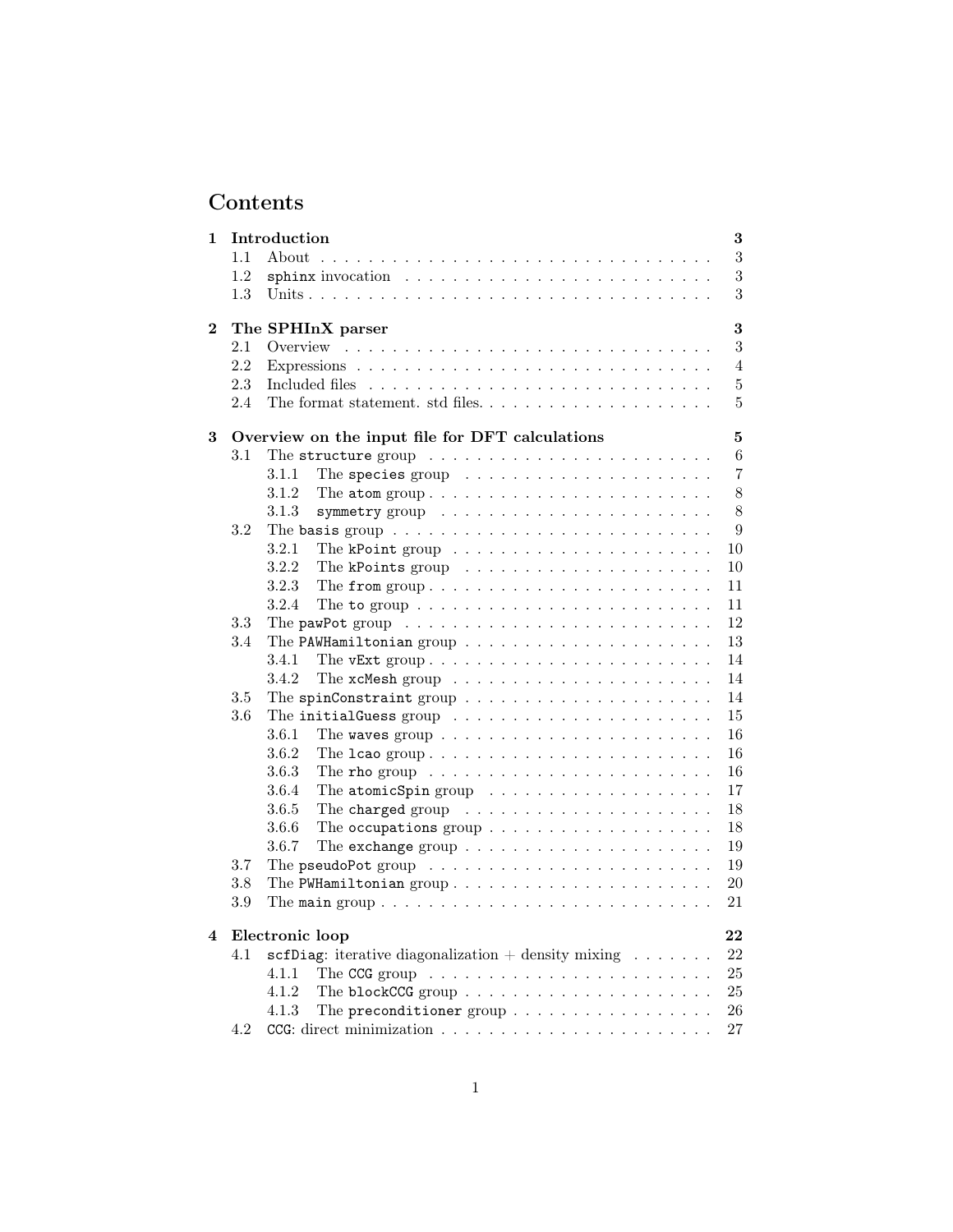| 5. | Geometry optimizers |                                                                                      |    |
|----|---------------------|--------------------------------------------------------------------------------------|----|
|    | 5.1                 | The QN group $\ldots \ldots \ldots \ldots \ldots \ldots \ldots \ldots \ldots \ldots$ | 28 |
|    |                     | The born0ppenheimer group $\dots\dots\dots\dots\dots\dots$<br>5.1.1                  | 29 |
|    | 5.2                 |                                                                                      | 29 |
|    | 5.3                 | The ricQN group $\dots \dots \dots \dots \dots \dots \dots \dots \dots \dots$        | 30 |
|    |                     | The ric group $\dots \dots \dots \dots \dots \dots \dots \dots$<br>5.3.1             | 31 |
|    | 5.4                 |                                                                                      | 32 |
| 6  | Output              |                                                                                      | 33 |
|    | 6.1                 |                                                                                      | 33 |
|    | 6.2                 |                                                                                      | 34 |
|    | 6.3                 |                                                                                      | 34 |
|    | 6.4                 |                                                                                      | 34 |
|    | 6.5                 |                                                                                      | 34 |
|    | 6.6                 | relaxedStr.sx: final atomic structure                                                | 34 |
|    | 6.7                 | relaxHist.sx: geometry optimization history                                          | 34 |
|    | 6.8                 | energy-structOpt.dat: geometry optimization energies $\dots \dots$                   | 34 |
|    | 6.9                 |                                                                                      | 35 |
|    | Index               |                                                                                      | 36 |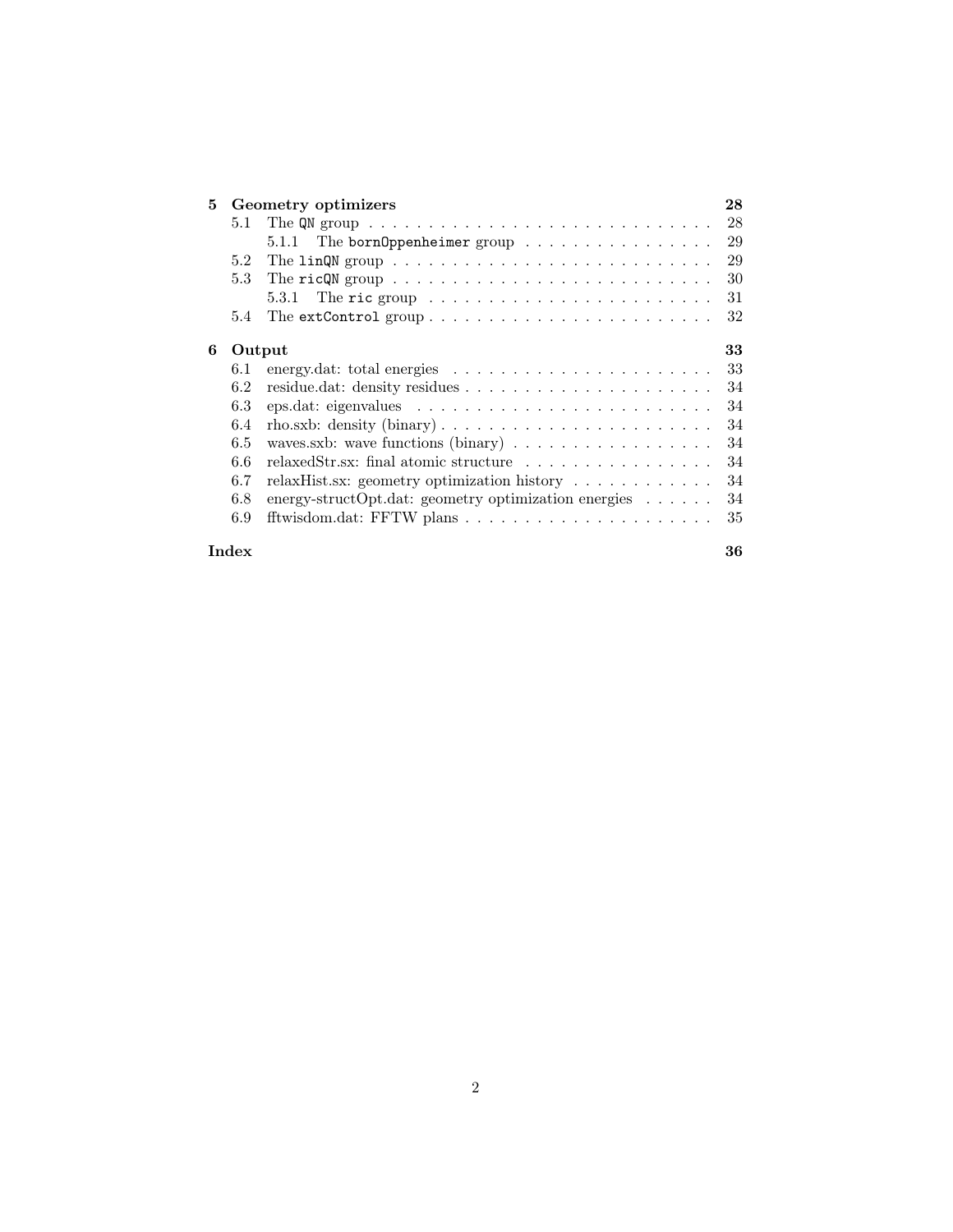# <span id="page-3-6"></span><span id="page-3-0"></span>1 Introduction

## <span id="page-3-1"></span>1.1 About

SPHInX is a  $C_{++}$  programming library for developing efficient physics codes. It's dominant feature is a plane-wave density-functional theory (DFT) code named sphinx. This document is a short, non-tutorial manual for the DFT program sphinx. Other features of sphinx are not described here. In particular,  $\mathbf{k} \cdot \mathbf{p}$ , EXX, and tight-binding, are not covered.

## <span id="page-3-2"></span>1.2 sphinx invocation

sphinx reads its input from a main input file, usually called 'input.sx'. Its format is described in Sec. [3.](#page-5-2) sphinx produces output in several dedicated files (see Sec. [6\)](#page-33-0), but the main output comes on stdout (i.e. the screen). sphinx can be asked to duplicate (or redirect) its output into a log file. sphinx – like all SPHInX executables – can take options on the command line that control some of its global behavior.

| Option         |          | argument   description         |
|----------------|----------|--------------------------------|
| $-\text{help}$ |          | show all the available options |
| $- - log$      |          | create a log file              |
| --quiet        |          | don't produce output on stdout |
| $--input$      | filename | input file (default: input.sx) |

If SPHInX has been compiled with the FFTW library for the fast Fourier transforms (FFTs), there are two additional options to access the planning mode of FFTW (--fastfft and --wisdom).

#### <span id="page-3-3"></span>1.3 Units

SPHInX uses mostly atomic units: bohr for coordinates, Hartree atomic units for energies. Some exceptions exist, e.g. for plane-wave cutoffs (Rydberg), electronic temperature (eV), eigenvalues (eV), ...

# <span id="page-3-4"></span>2 The SPHInX parser

#### <span id="page-3-5"></span>2.1 Overview

The input file format is best explained starting from an example: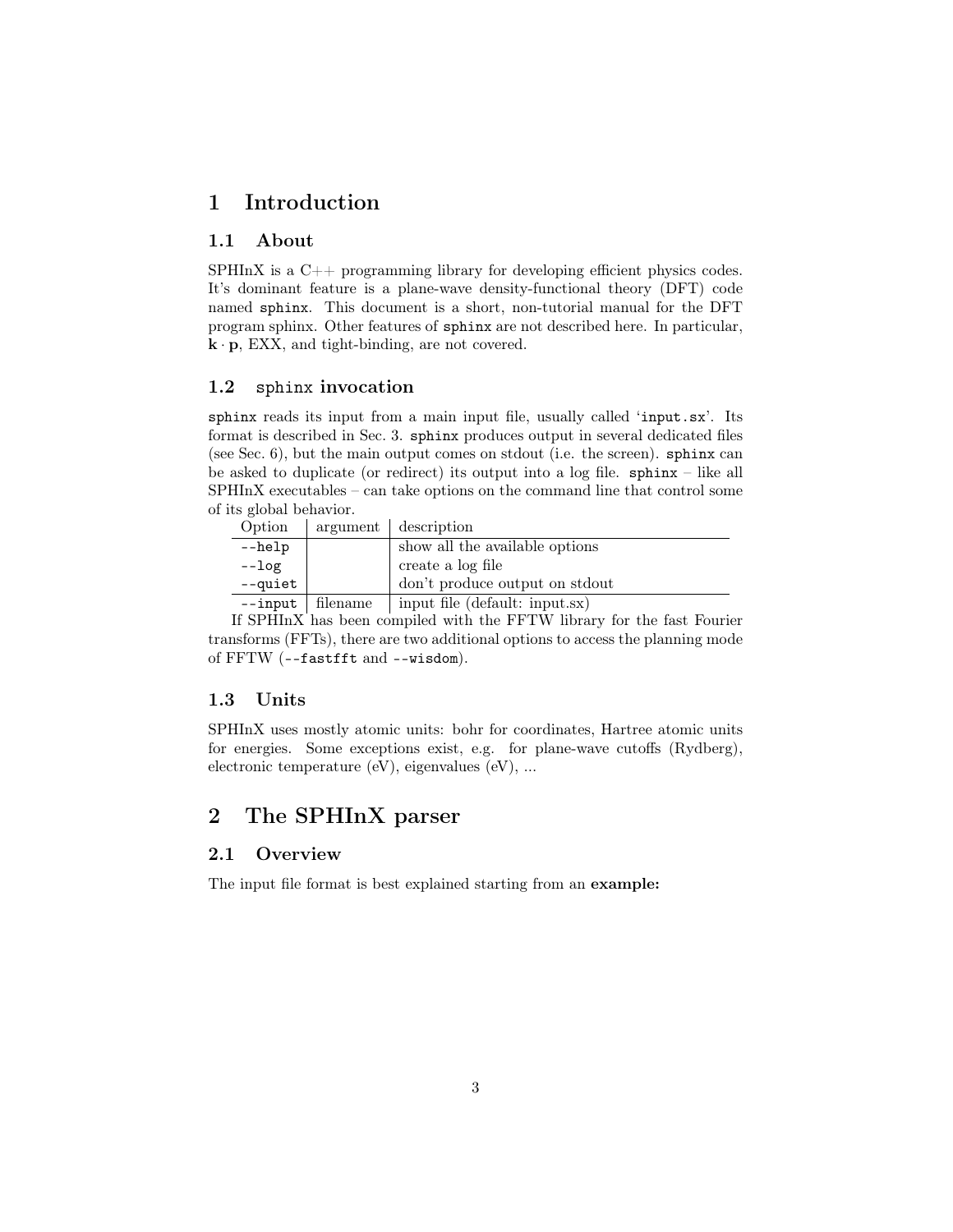```
basis
  eCut = 20; // RykPoint {
    coords = [1/2,1/2,1/2];
    weight = 1;
    relative;
  }
  folding = 4 * [1,1,1];}
<del></u></del>
```
<span id="page-4-2"></span> $\overline{a}$ 

The SPHInX input format is a structured, hierarchical format with a C-like syntax. It consists of named groups and parameters. Parameter and group names are case-sensitive.

Groups. The content of a group (such as basis) is enclosed in curly brackets {}. Groups may contain parameters, and other groups.

The order of unique groups is *not* important. Groups that may appear multiple times, or groups that describe an action of the code (notably in the main group) are processed in the order of appearance.

Parameters. Parameters (such as eCut) are assigned values with the equal sign. Parameter assignments must be followed by a semicolon (;). Some parameters/variables may be a vector (or a list), for instance coords in the example above. The vector elements are comma-separated and enclosed by square brackets  $\left\vert \right\vert$ . Parameters may expect string values. The string is enclosed in double quotes  $($ "). Parameters that expect filenames may be enclosed by  $\langle \rangle$ to look for the files in the search path. Enclosure by double quotes looks for them in the current directory.

Flags. Flags are special parameters, that normally do not carry a value. A flag (e.g. relative) is set by specifying its name, followed by a semicolon. Flags are unset by assigning the value 0.

White space. White space (including tabs and newlines) can be added quite freely, except within words, numbers, etc.

**Comments.** Comments can be added by the  $//$  and  $/*$  \*/ syntax. A  $//$ comment extends until the rest of the line.<sup>[1](#page-4-1)</sup> A  $/*$   $*/$  comment omits everything between the  $/*$  and  $*/$  markers.

#### <span id="page-4-0"></span>2.2 Expressions

The SPHInX parser supports basic algebraic expressions, such as adding, subtracting, multiplying etc. All numbers are changed to double precision when

<span id="page-4-1"></span><sup>&</sup>lt;sup>1</sup>Instead of // one can also use  $#$  (like in shell) or  $%$  (like in LaTeX).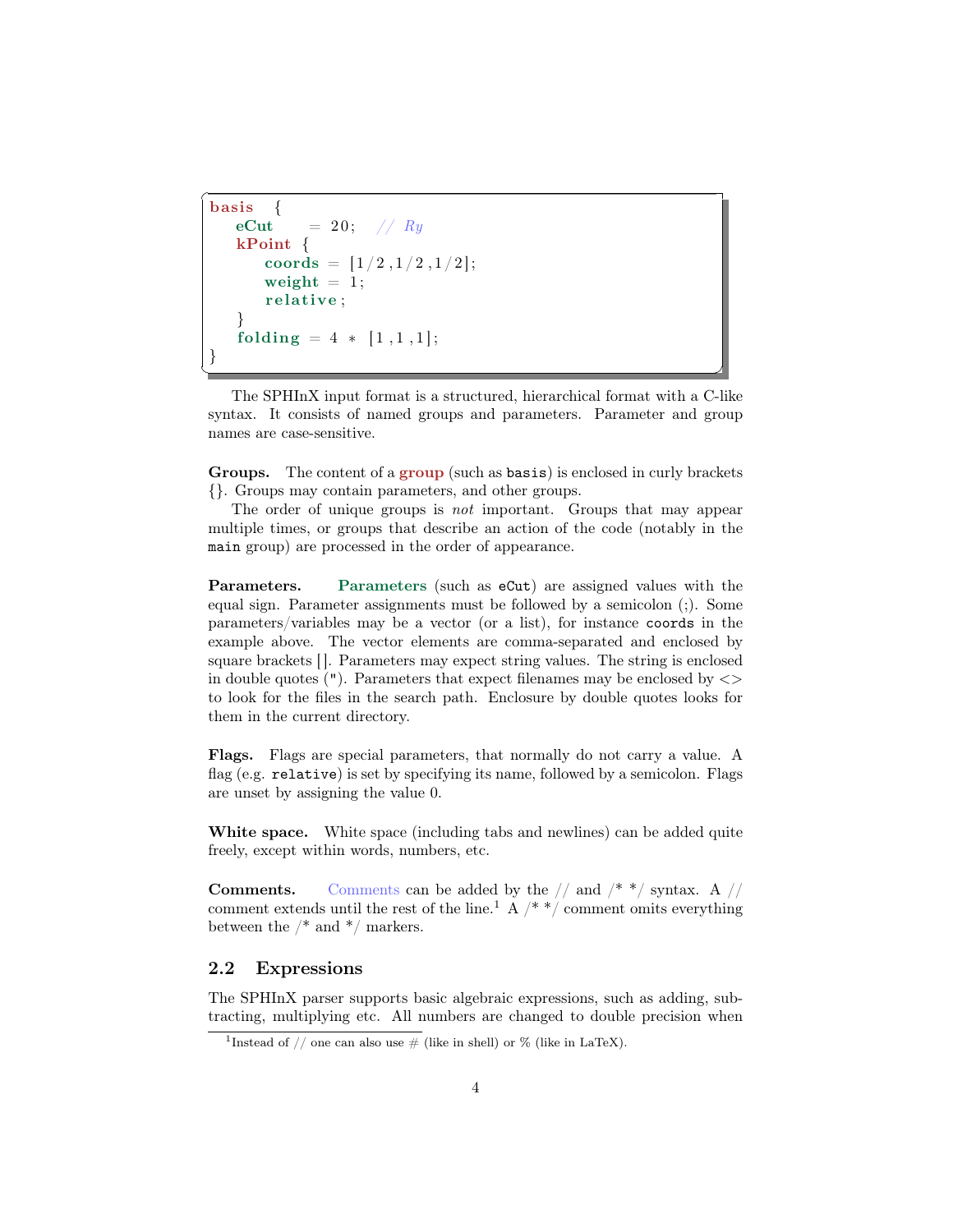<span id="page-5-4"></span>doing so, i.e., 1/2 is equivalent to 0.5. Some mathematical functions (sqrt, cbrt (cubic root), sin, cos, exp, log) are available. At the top level, additional variables may be set and used in algebraic expressions. Strings can be concatinated with  $+$ .

## <span id="page-5-0"></span>2.3 Included files

 $\overline{a}$ 

 $\overline{a}$ 

The input file may include other files via the include statement.

```
include < parameters . sx >;
include "startStructure.sx";
```
Similar to  $C/C++$ , double quotes indicate that the file is expected in the current directory (of execution), while  $\langle \rangle$  indicates to look for the file in the parser's search path. The file parameters.sx (located in share/sphinx/) contains a large number of predefined keys that may offer mnemonic names for some (numeric) settings. It should always be included.

✝ ✆✌

## <span id="page-5-1"></span>2.4 The format statement. std files.

Each input file should begin with a format statement, e.g. for PAW

format paw;



# <span id="page-5-2"></span>3 Overview on the input file for DFT calculations

A typical input file for PAW will look like this:

<span id="page-5-3"></span><sup>&</sup>lt;sup>2</sup>within the sphinx/src folder in the source tree, and within the installation path when installed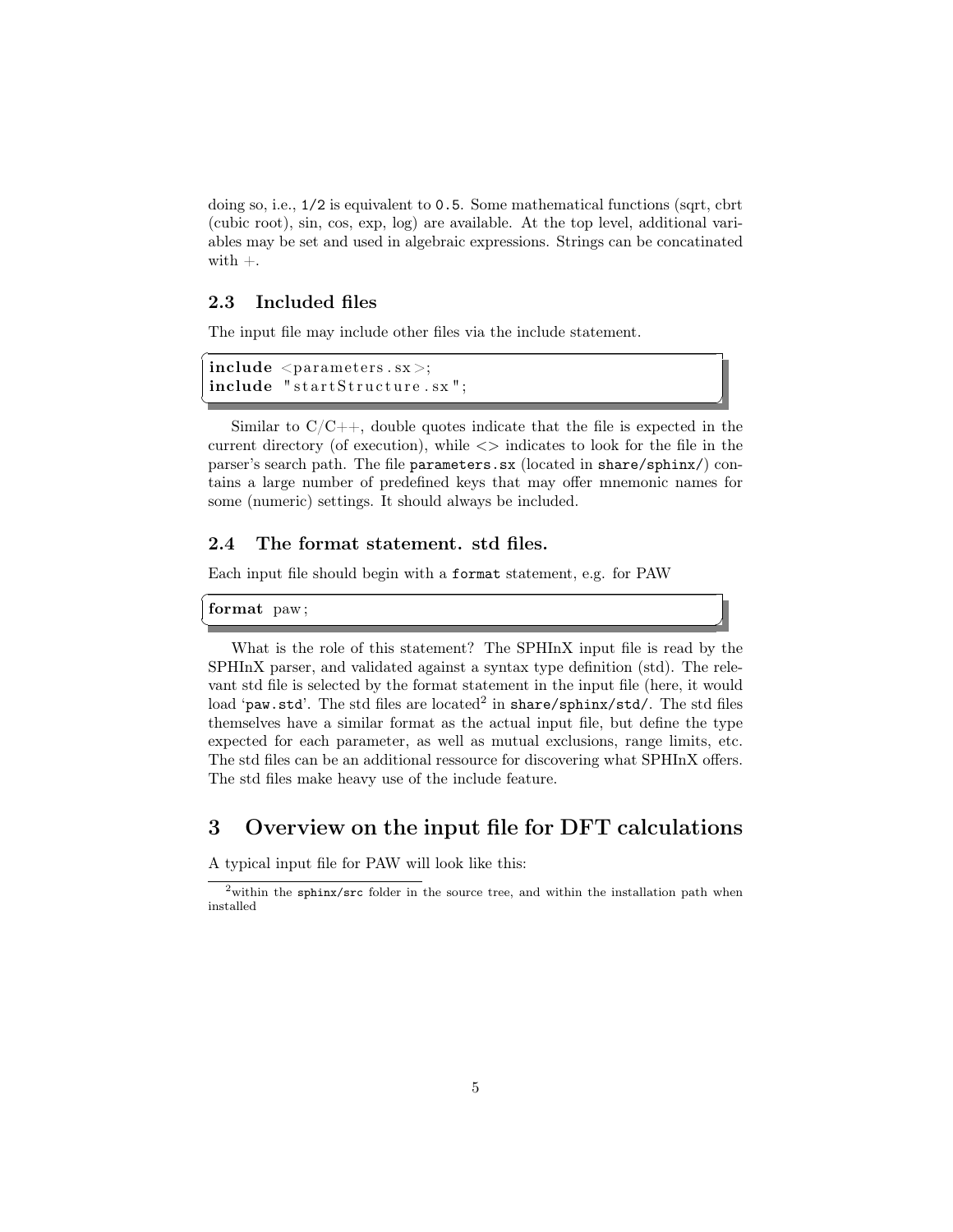```
\overline{a}format paw;
include < parameters . sx >;
structure { . . . }
basis \{ \ldots \}pawPot { . . . }
PAWHamiltonian { ... }
initialGuess \{ ... \}main { . . . }
<del></u></del>
```
The individual groups are described in the other sections of this manual. They define the atomic structure ([structure](#page-6-0)), the plane-wave basis set and k-points ([basis](#page-9-0)), the PAW potentials to be used ([pawPot](#page-12-0)), other settings of the PAW Hamiltonian such as the xc functional ([PAWHamiltonian](#page-13-0)), how to set up the starting density and wavefunctions ([initialGuess](#page-15-0)), as well as the type of calculation (geometry optimization, single-point calculation, band structure,  $\ldots$ ) in the [main](#page-21-0) group.

A typical input file for norm-conserving pseudopotentials will look like this:

```
\overline{a}format sphinx ;
include < parameters . sx >;
structure { ... }
basis \{ \ldots \}pseudoPot { . . . }
PWHamiltonian { ... }
initialGuess \{ ... \}main { . . . }
<del></u></del>
```
Quite similar, no? The difference is in the format, the [pseudoPot](#page-19-1) and [PWHamiltonian](#page-20-0) groups.

## <span id="page-6-0"></span>3.1 The structure group

The structure group specifies the atomic positions in SPHInX format. Example: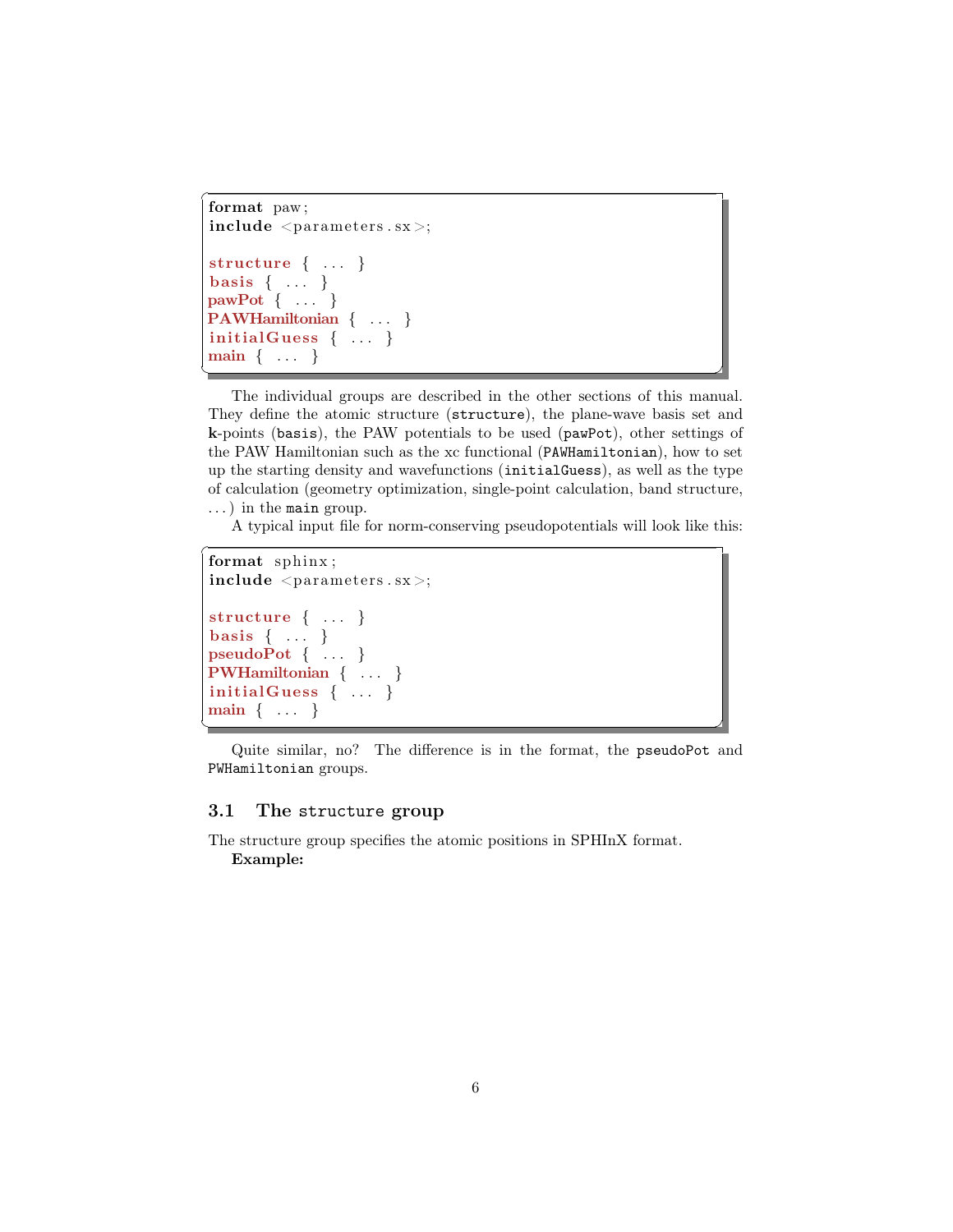```
\overline{a}structure {
    cell = 10.2 * [[0, 1/2, 1/2],[1/2, 0, 1/2],\left[ 1/2, 1/2, 0 \right] ;
    species {
       element="Si " ;
       atom { coords = [0, 0, 0]; relative; }
       atom { coords = [1/4, 1/4, 1/4]; relative; }
    }
}
```
The following parameters may be set:

| parameter | description                                               |
|-----------|-----------------------------------------------------------|
| movable   | (flag) allow atoms to move. Default: all atoms are        |
|           | movable, unless any movable flag is used for any          |
|           | species/atom.                                             |
| movableX  | (flag) allow atoms to move in the x direction. Default:   |
|           | movable, unless movable Y or movable Z are used.          |
| movableY  | (flag) allow atoms to move in the x direction. Default:   |
|           | movable, unless movable X or movable Z are used.          |
| movableZ  | (flag) allow atoms to move in the x direction. Default:   |
|           | movable, unless movable X or movable Y are used.          |
| cell      | (required) The unit cell (in bohr). This is a list of the |
|           | three basis vectors in Cartesian coordinates.             |

<del></u></del>

The movable flags are applied hierarchically. Settings at the structure level can be overridden at the species or atom level. Disabling a movable flag of a surrounding group is achieved by setting to 0, e.g. movableY =  $0$ ;

The structure group must contain at least one [species](#page-7-0) group. It may contain a [symmetry](#page-8-1) group.

#### <span id="page-7-0"></span>3.1.1 The species group

The species group defines atomic positions for one chemical species. Atoms must be sorted by their chemical species.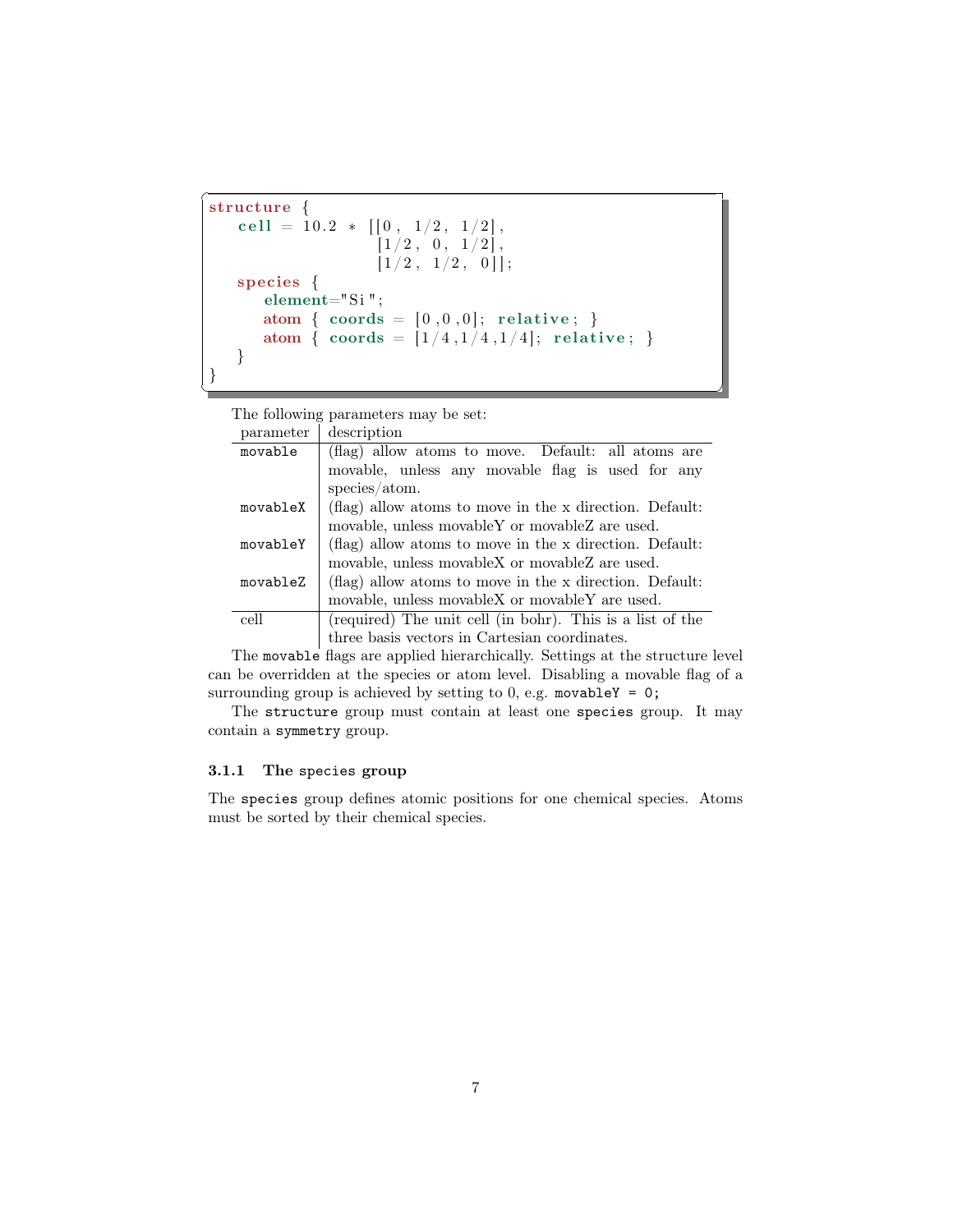```
\overline{a}species {
   element="Al " ;
   atom { . . . }
   atom \{ \ldots \}}
species {
   element="O" ;
   atom \{ \ldots \}atom \{ \ldots \}atom \{ \ldots \}}
<del></u></del>
```
The species group may contain the movable, movableX, movableY, movableZ parameters as specified above. In addition it may contain the element parameter to indicate the chemical symbol, enclosed by double quotes.

The species group must contain at least one [atom](#page-8-0) group.

#### <span id="page-8-0"></span>3.1.2 The atom group

The atom group defines atomic positions for one atom. Atoms must be sorted by their chemical species.

The atom group may contain the movable, movableX, movableY, movableZ parameters as specified above in Sec. [3.1.](#page-6-0) In addition, the following parameters may be set:

| parameter   | description                                                |
|-------------|------------------------------------------------------------|
| coords      | (required) The atomic coordinates as a 3-vector. Un-       |
|             | less the relative flag is employed, the coordinates are    |
|             | Cartesian (in bohr).                                       |
| relative    | (flag) The coordinates are given relative to the unit cell |
|             | vectors.                                                   |
| movableLine | (optional) The movement of the atom is restricted to       |
|             | a line. The value gives the direction of the line as a     |
|             | 3-vector.                                                  |
| label       | (optional string) Assign a label (or rather a tag) to this |
|             | atom. If labels are used, atoms with different labels are  |
|             | considered inequivalent. Think of spin configurations      |
|             | for a use-case.                                            |

#### <span id="page-8-1"></span>3.1.3 symmetry group

The symmetry group (within the structure group) defines the rotational symmetries of the system around the origin of the coordinate system. If not given, the symmetries are determined automatically. However, non-chemical degrees of freedom (such as spins) may break the symmetry. As all forces / displacements are symmetrized, such a situation may require to set the symmetries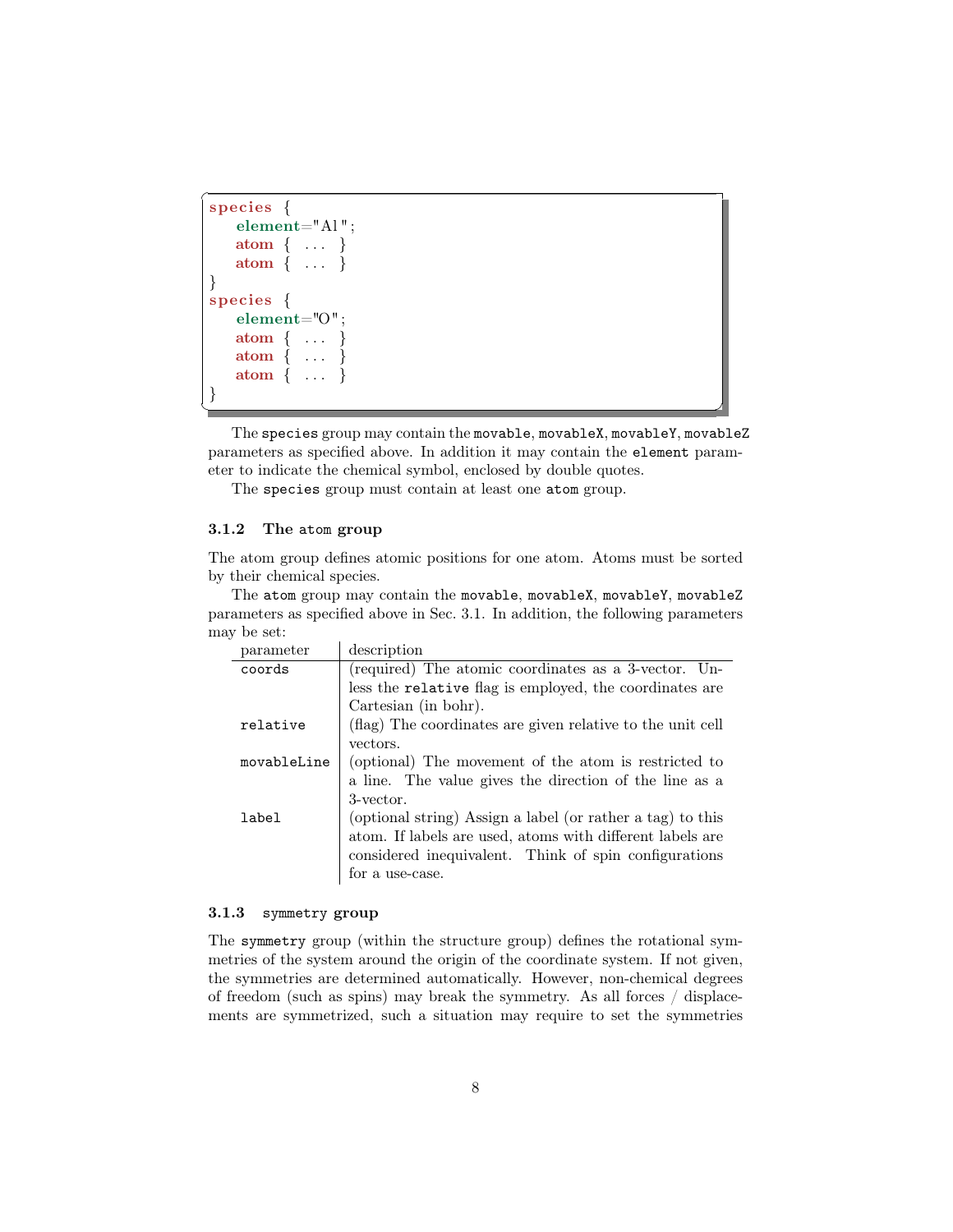<span id="page-9-1"></span>by hand. Alternatively, giving an empty symmetry group switches off symmetrization.

The symmetry group contains multiple operator groups. Each operator group contains the parameter S, a Cartesian rotation matrix given row-wise. The symmetries must form a group.

Example:

 $\overline{a}$ symmetry {  $// Symmetry Number 1, E$ operator  $\{ S = [[1.000000, 0.000000, 0.000000], \]$  $[0.000000, 1.000000, 0.000000],$  $[0.000000, 0.000000, 1.000000]$ ; }  $// Symmetry Number 2, m [0, 0.707107, -0.707107]$ operator  $\{ S = [[1.000000, 0.000000, 0.000000],$  $[0.000000, 0.000000, 1.000000],$  $[0.000000, 1.000000, 0.000000]$ ; }

The best way to set up a reduced symmetry group is to use

```
sxstructsym --printsym -i input.sx
```
and then grep the symmetry group from the output and remove the unwanted symmetries.

<del></u></del>

#### <span id="page-9-0"></span>3.2 The basis group

The basis group defines the plane-wave basis and the k-points, and optionally adjusts FFT mesh sizes.

Example:

```
\overline{a}bas is
   eCut = 20; // RykPoint {
       coords = [1/2,1/2,1/2];
       weight = 1;
       relative;
    }
   folding = 4 * [1,1,1];}
```
The basis group must contain a [kPoint](#page-10-0) (Monkhorst-Pack meshes) or a [kPoints](#page-10-1) (bandstructures) group.

<del></u></del>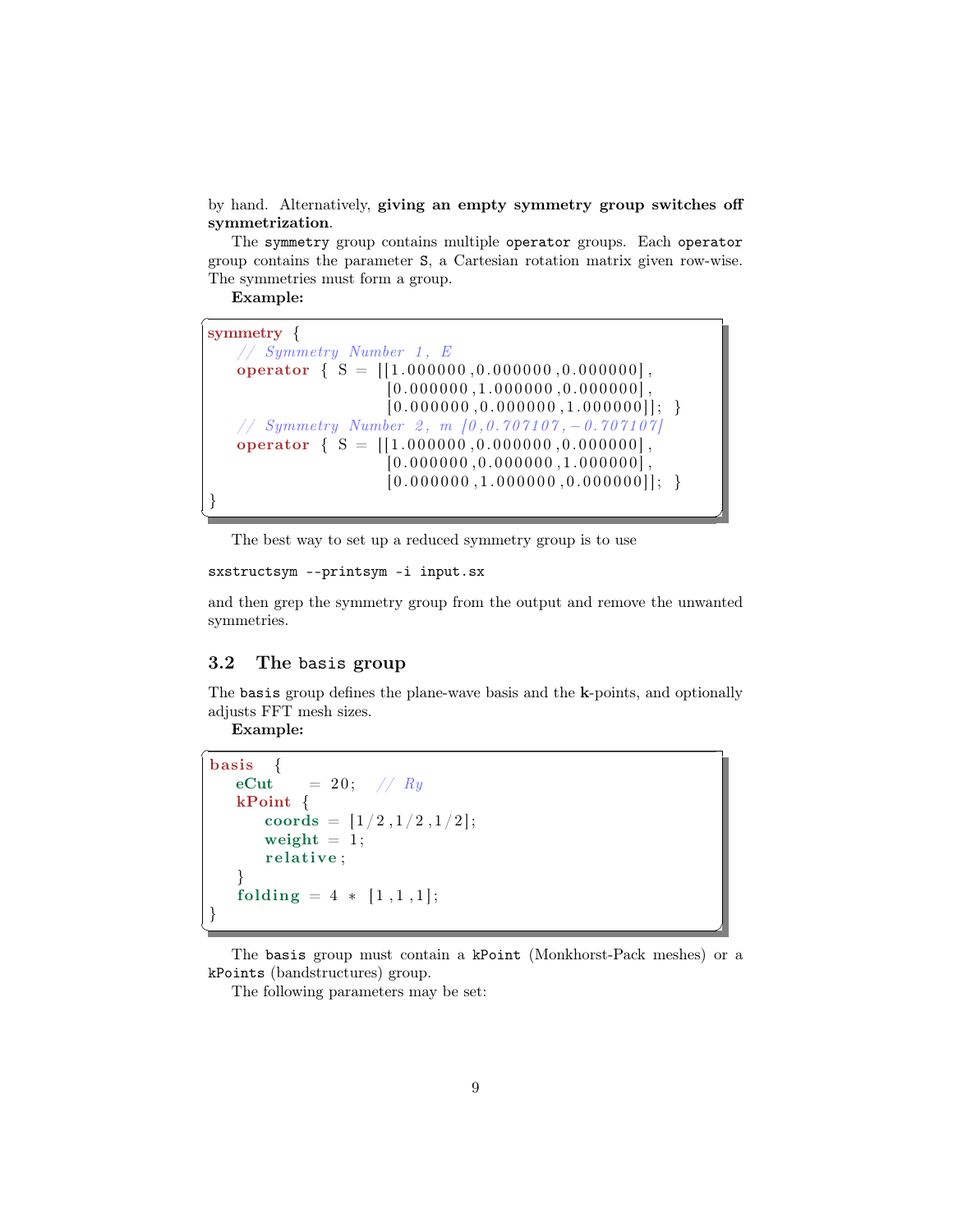<span id="page-10-2"></span>

| parameter    | description                                                     |
|--------------|-----------------------------------------------------------------|
| eCut         | (required) Plane-wave cutoff for wavefunctions (in Ry-          |
|              | dberg)                                                          |
| gCut         | (optional) Override cutoff for the density G-basis (de-         |
|              | faults to $4\times$ eCut)                                       |
| folding      |                                                                 |
|              | Monkhorst-Pack folding. 3-vector of integers. Defaults          |
|              | to $ 1,1,1 $                                                    |
| mesh         | (optional) FFT mesh. 3-vector of integers. Default:             |
|              | automatic                                                       |
| meshAccuracy | (optional) FFT mesh accuracy, relative to the default.          |
|              | Default: 1, i.e. sufficient to hold $2 \times$ the wavefunction |
|              | plane-waves to avoid wrap-around errors                         |
| saveMemory   | (flag) Do not store phase-factor for each atom. This            |
|              | may make the code marginally slower, but save some              |
|              | RAM.                                                            |

#### <span id="page-10-0"></span>3.2.1 The kPoint group

The kPoint group defines the offset of the Monkhorst-Pack mesh. For this, one (or more) k-points are defined within the Brillouin zone. The complete zone with all the  $k$ -points in it (usually 1) is then shrinked by a factor folding in each direction; and the originally Brillouin zone is filled with copies of this shrinked zone. Afterwards, symmetry is used to remove redundant k-points.

Alternatively, all k-points can be specified via kPoint groups, assigning weights as desired.

<del></u></del>

Example:

 $\overline{a}$ **kPoint** { coords =  $[1/2, 1/2, 1/2]$ ; relative; }

The following parameters may be set:

| parameter | description                                                |
|-----------|------------------------------------------------------------|
| relative  | (flag) Coordinates are relative. This should be usually    |
|           | set.                                                       |
| coords    | (required) The coordinates. If relative flag is not given, |
|           | the units are $1/bohr$ .                                   |
| weight    | (optional) Give a weight to this k-point. Weights must     |
|           | sum to 1. Default: $1/$ number of $k$ -points.             |

Typical offsets are 0 or  $1/2$ . For decoupling across vacuum regions with folding=1, use  $1/4$  to minimize band dispersion effects.

#### <span id="page-10-1"></span>3.2.2 The kPoints group

The kPoints group is used to conveniently define band structure paths. It contains a sequence of [from](#page-11-0) and [to](#page-11-1) groups. Note: Band structure paths are subject to Monkhorst-Pack folding, so set folding to [1,1,1] or leave it out.

Example: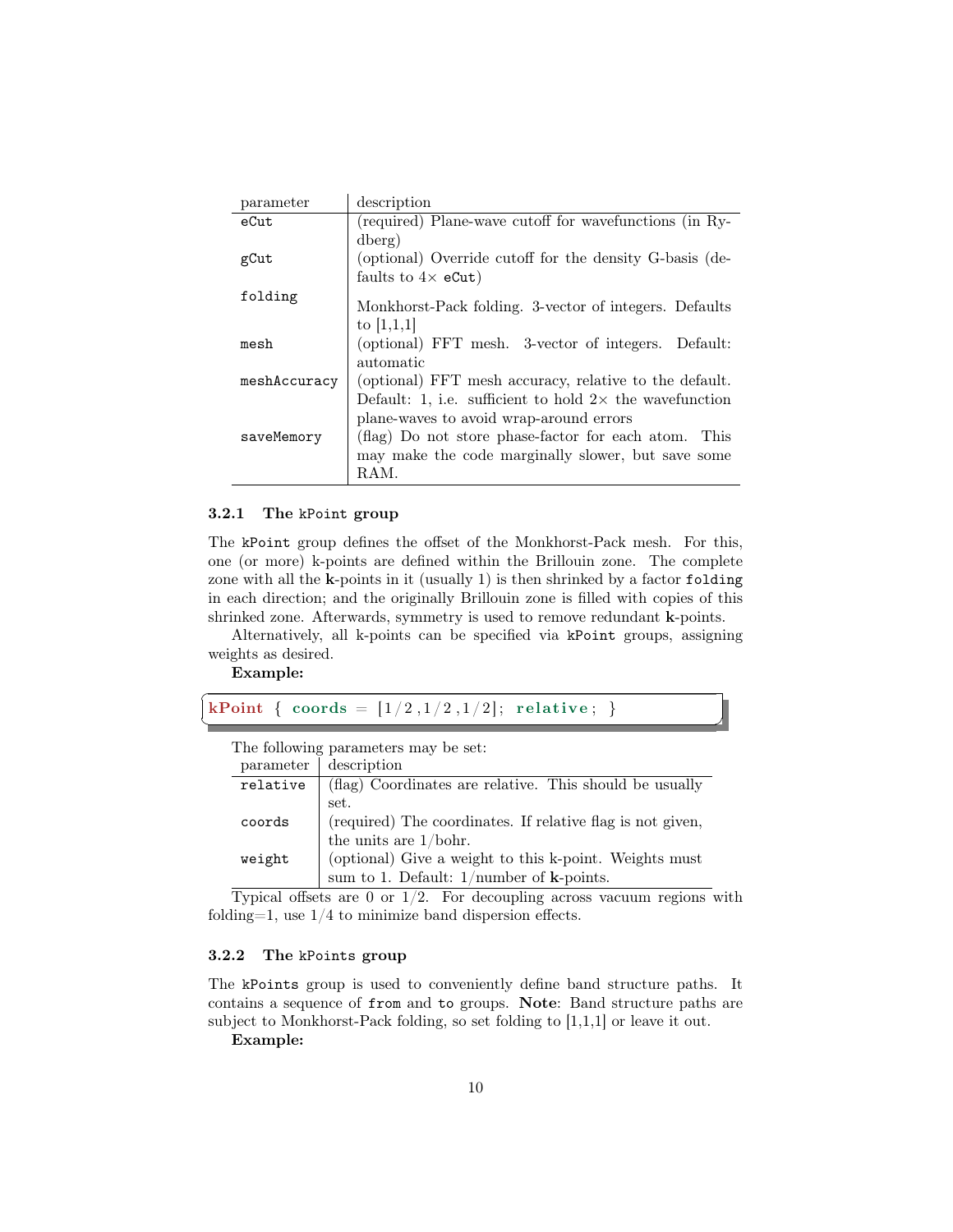```
kPoints {
   dK = 0.01;// \ fcc lattice
   \frac{1}{\sqrt{2}} L point
   from { coordinates=PI/aLat * [1,1,1]; label="L"; }
   // Gamma pointto { coords = [0, 0, 0]; label="\xG"; }
   // X pointto { coordinates=[2 * PI/aLat, 0, 0]; label="X"; }
}
<del></u></del>
```
The group must contain a [from](#page-11-0), and at least one [to](#page-11-1) group. The following parameters may be set:

|    | parameter description                                      |
|----|------------------------------------------------------------|
|    | relative $\vert$ (flag) Coordinates are relative.          |
| dK | (optional) Set the number of intermediate $k$ -points such |
|    | that the distance is at most $dK$ (in $1/bohr$ ).          |

## <span id="page-11-0"></span>3.2.3 The from group

<span id="page-11-2"></span> $\overline{a}$ 

The from group (within the [kPoints](#page-10-1) group) adds a single k-point at the desired position. It may be used multiple times.

The following parameters may be set:

| parameter | description                                                |
|-----------|------------------------------------------------------------|
| relative  | (flag) Coordinates are relative.                           |
| coords    | (required) The coordinates. If relative flag is not given, |
|           | the units are $1/bohr$ .                                   |
| label     | (optional) String. Give a label to this k-point.           |

#### <span id="page-11-1"></span>3.2.4 The to group

The to group (within the [kPoints](#page-10-1) group) adds a line of k-points from the previous one to a new position. The number of points is set directly with nPoints or indirectly via dK.

| parameter | description                                                |
|-----------|------------------------------------------------------------|
| relative  | (flag) Coordinates are relative.                           |
| coords    | (required) The coordinates. If relative flag is not given, |
|           | the units are $1/bohr$ .                                   |
| label     | (optional) String. Give a label to this k-point.           |
| dK        | Set maximum k-point distance.                              |
| nPoints   | Specify number of points to add. The final one will be     |
|           | at coords.                                                 |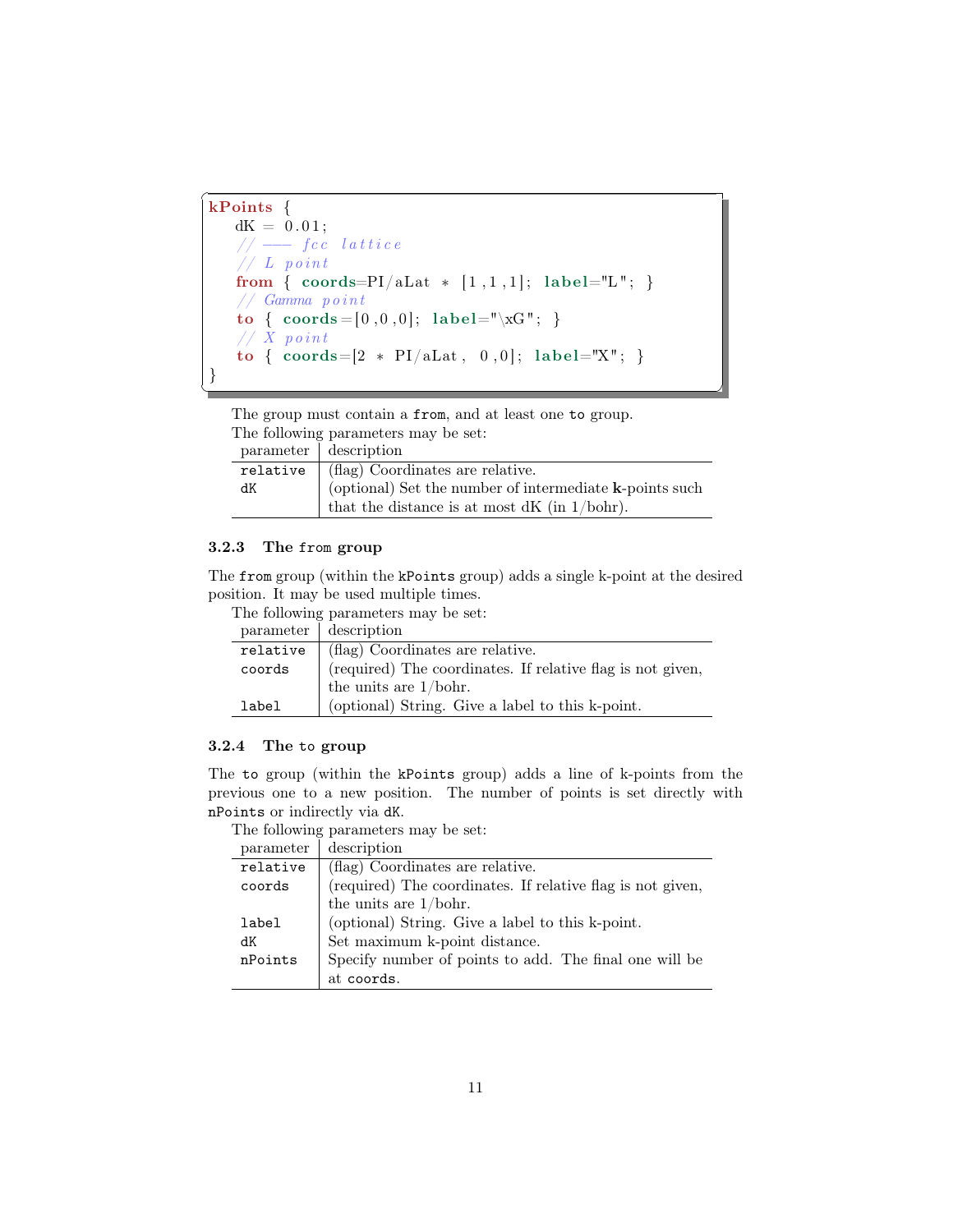## <span id="page-12-1"></span><span id="page-12-0"></span>3.3 The pawPot group

The pawPot group defines the PAW potentials, by a sequence of species groups. The order of species must agree with the [structure](#page-6-0) group.

Example:

```
\overline{a}pawPot {
   species {
     name = "Nitrogen";potType = "AbInit";element = "N";potential="N_LDA_abinit . paw";
     lMaxRho=2;
     angularGrid=4;
   }
   species {
     name = "Hydrogen";element="H" ;
      . . .
   }
}
<del></u></del>
```
The group must contain one species group per species. Within the species group, the following parameters are commonly set:

| parameter | description                                          |
|-----------|------------------------------------------------------|
| name      | (required string) English name of the element        |
| element   | (optional string) Chemical symbol                    |
| potential | (required filename) Name of the potential file.      |
| potType   | (required string) Type of the potential file. May be |
|           | "AbInit", "AtomPAW", "CPPAW", or "VASP".             |

The following parameters within the species group allow experimenting with some details.

| parameter      | description                                                |
|----------------|------------------------------------------------------------|
| <b>1MaxRho</b> | (optional) Truncate the spherical expansion of densities   |
|                | (and compensation charges) at this $l$ .                   |
| angularGrid    | (optional integer) Choose a different angular grid for xc  |
|                | calculation in the PAW sphere. Larger is finer. Default    |
|                | is $7(110 \text{ points}).$                                |
| nRadGrid       | (optional integer) Interpolate to a different radial grid. |
| checkOverlap   | (flag) Check that PAW norm is garantueed to be posi-       |
|                | tive definite in the limit of large cutoffs. This is on by |
|                | default. Some problematic PAW potentials may fail the      |
|                | check, but work normally in some circumstances, so you     |
|                | can switch off the check here.                             |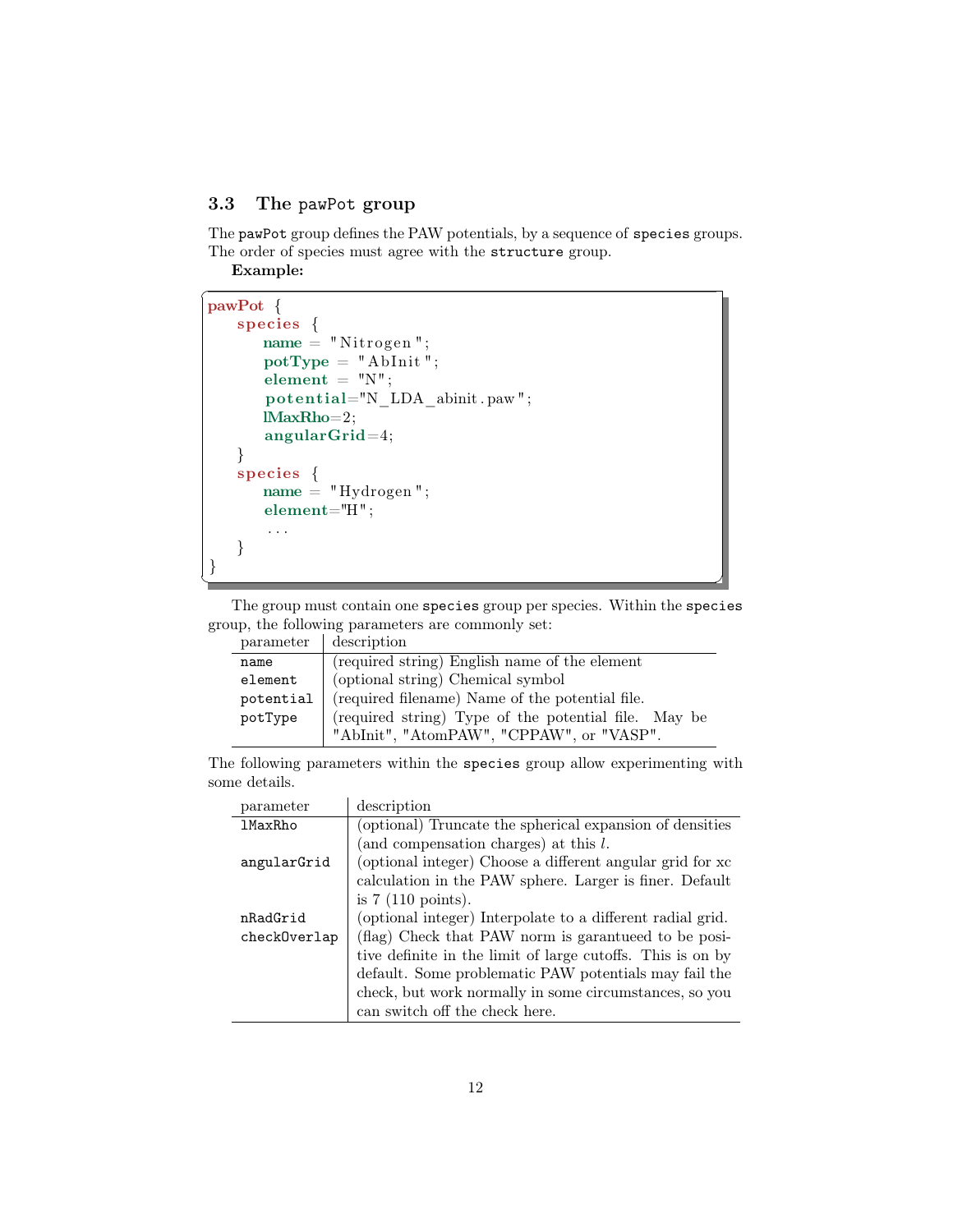## <span id="page-13-1"></span><span id="page-13-0"></span>3.4 The PAWHamiltonian group

The PAWHamiltonian group defines the DFT functional, the number of empty states, the Fermi smearing, and some other settings.

Example:

```
\overline{a}PAWHamiltonian {
  nEmptyStates = 10;ekt = 0.02;xc = LDA_PW;}
<del></u></del>
```
The following common parameters may be set:

| parameter        | description                                               |
|------------------|-----------------------------------------------------------|
| <b>XC</b>        | (required) xc functional to be used. Constants are de-    |
|                  | fined in parameters.sx. See below.                        |
| ekt              | (optional) Fermi-Dirac smearing in eV. Should be 0 for    |
|                  | semiconductors.                                           |
| nEmptyStates     | (optional) number of empty states. Remember to scale      |
|                  | with system size! Defaults to zero, which is OK for       |
|                  | semiconductors, and catastropic for metals.               |
| nExcessElectrons | (optional) Number of extra electrons $(=$ minus charge).  |
|                  | Can be fractional.                                        |
| spinPolarized    | (flag) Run a collinear spin-polarized calculation.        |
| dipoleCorrection | (optional) Use the dipole correction for slab systems.    |
|                  | The in-plane lattice must be perpendicular to the z-axis, |
|                  | and the third basis vector must be aligned with the z-    |
|                  | axis. For charged calculation, this requests the general- |
|                  | ized dipole correction, which may need some care for ini- |
|                  | tializing the charge (see charged in the initialGuess     |
|                  | group).                                                   |
| zField           | (optional) Use an additional electric field along z when  |
|                  | using the dipole correction (atomic units).               |

**Available xc functionals** The xc parameter can be LDA  $PW (10)$ , i.e. the Perdew-Wang parametrization of LDA, or PBE (1). Perdew-Zunger LDA (0) works, but is not recommended because the parametrization is discontinuous, limiting the convergence in some cases. If you need other functionals, contact freysoldt@mpie.de. Hybrid functionals are still experimental, and slow. The following parameters allow experimenting with some details.

| parameter   | description                                            |
|-------------|--------------------------------------------------------|
| omegaHSE    | (optional) Change the $\omega$ screening length of HSE |
| alphaHybrid | (optional) Change the non-loccal exchange mixing pa-   |
|             | rameter of hybrid functionals.                         |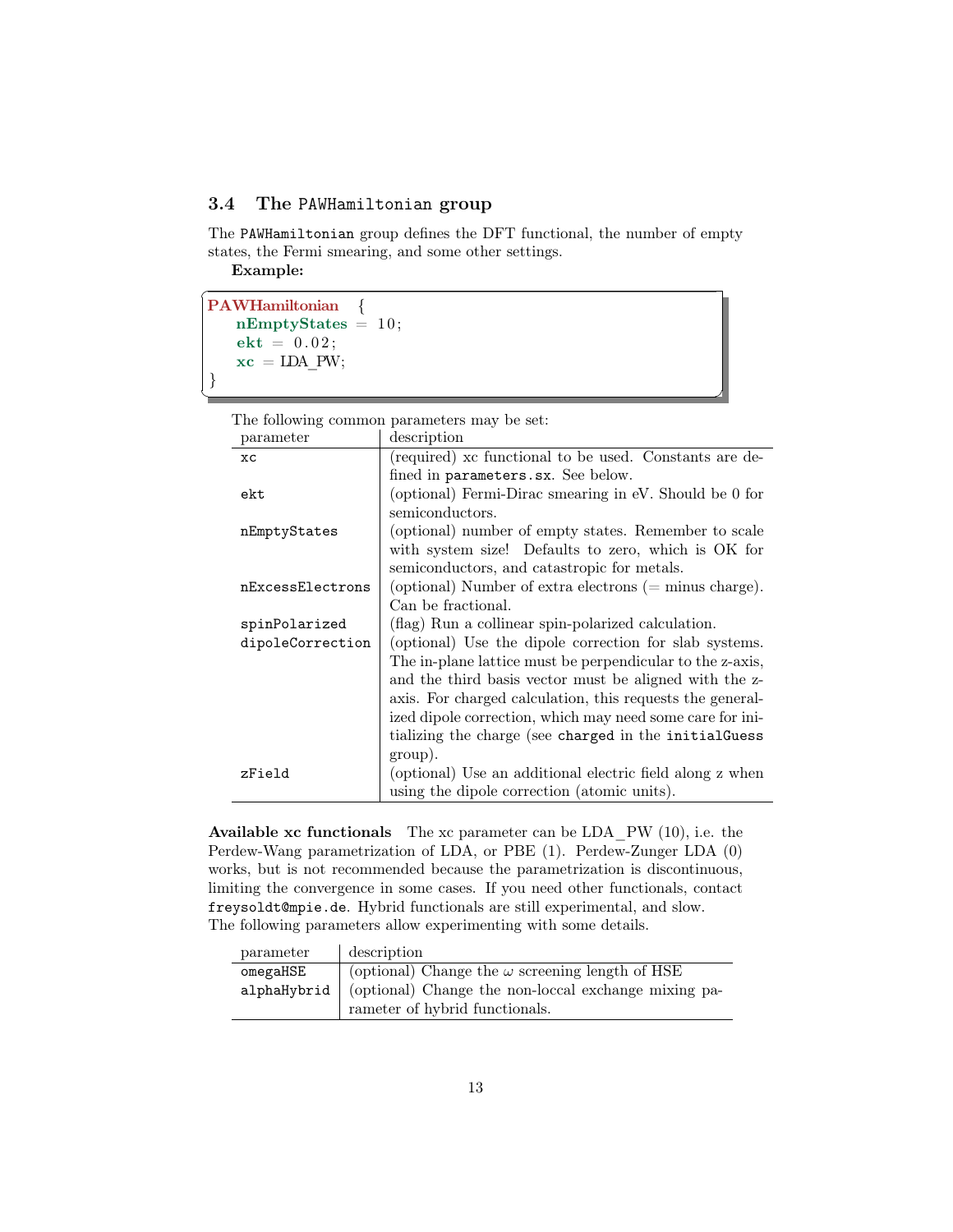<span id="page-14-3"></span>The PAWHamiltonian group may additional contain the [vExt](#page-14-0) and [xcMesh](#page-14-1) groups to set an external potential and the mesh for xc calculation, respectively.

#### <span id="page-14-0"></span>3.4.1 The vExt group

The vExt group in the [PAWHamiltonian](#page-13-0) or [PWHamiltonian](#page-20-0) group defines an external potential.

Example:

```
\overline{a}PAWHamiltonian {
     . . .
    vExt { file=" sawtooth.sxb";}
}
```
It contains a single parameter, file, which contains the filename of the netcdf-type potential file to be used. The format of that file is like for a density (see Sec. [6.4\)](#page-34-2).

<del></u></del>

#### <span id="page-14-1"></span>3.4.2 The xcMesh group

The xcMesh group defines a specific FFT mesh for the calculation of the xc functional. It may be set with either of the following parameters (cf. the mesh definition in the [basis](#page-9-0) group). The default is to double the density mesh, roughly equivalent to meshAccuracy=2.

The xcMesh group may appear in some groups other than the Hamiltonian to temporally override the xc mesh: [scfDiag](#page-22-1).[CCG](#page-25-0), [blockCCG](#page-25-1), [CCG](#page-27-0).

| parameter    | description                                                    |
|--------------|----------------------------------------------------------------|
| eCut         | Plane-wave cutoff for wavefunctions (in Rydberg). The          |
|              | xc mesh will be sufficient to hold $2\times$ this cutoff.      |
| mesh         | FFT mesh. 3-vector of integers.                                |
| meshAccuracy | FFT mesh accuracy, relative to the default. Default: 1,        |
|              | i.e. sufficient to hold $2\times$ the wavefunction plane-waves |
|              | to avoid wrap-around errors                                    |

## <span id="page-14-2"></span>3.5 The spinConstraint group

The optional spinConstraint group defines atomic spin constraints for PAW calculations. They can be set via atomic labels, or read in for all atoms from an external file.

Note: Atomic spins refer to the spin density inside the PAW cutoff sphere and are not identical to the definition used for setting up spin configurations from complete atoms in [initialGuess](#page-15-0).[atomicSpin](#page-17-0).

Example: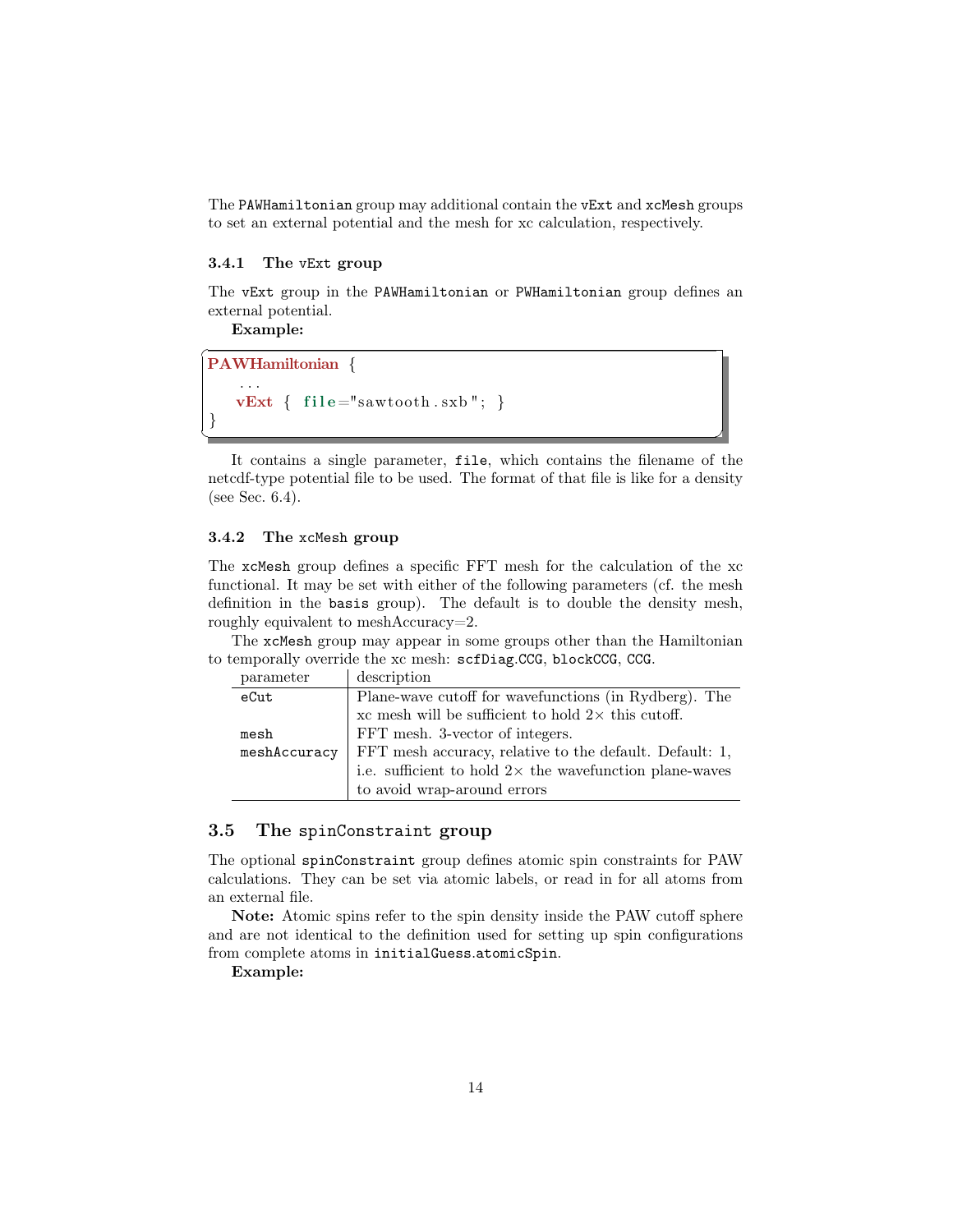```
spinConstraint {
   label = "No.1";
   constraint = 2;
}
spinConstraint {
   label = "No. 2";constraint = -2.5;
}
```
The following parameters may be set:

| parameter  | description                                            |
|------------|--------------------------------------------------------|
| label      | The present constraint applies to atoms with the given |
|            | label.                                                 |
| constraint | Value of the desired atomic spin                       |
| file       | Read all spin constraints from this file.              |

<del></del> <del></u></del>

If the constraints are read from a file, there must be one number per atom. If not all atoms are constrained, the number is to be replaced by 'X', followed by a newline. For instance,

```
1
1
X
-2
```
<span id="page-15-1"></span> $\overline{a}$ 

for a four-atom calculation would constrain the spins of the first two atoms to a value of 1, the last one (no. 4) to a value of -2, and have no spin constraint on atom 3.

#### <span id="page-15-0"></span>3.6 The initialGuess group

In order to start a DFT calculations, one must set up an initial guess for the density and for the wave functions. The initialGuess group defines how this is done, as well as a few other settings (such as keeping the waves on disk to save RAM).

Example:

```
\overline{a}initialGuess {
   waves \{ \text{ lcao } \{\} \}rho { atomicOrbitals ; }
}
<del></del> <del></u></del>
```
The default is to set up the density from a superposition of atomic densities, and the wave-functions from a single-step LCAO calculation, using the atomic valence orbitals [\[1\]](#page-35-1). This works exceptionally well. If you want to finetune the behavior, the initialGuess group must contain a [waves](#page-16-0) or a [rho](#page-16-2) group. Otherwise, you may omit the [waves](#page-16-0) and [rho](#page-16-2) groups to get the default behavior.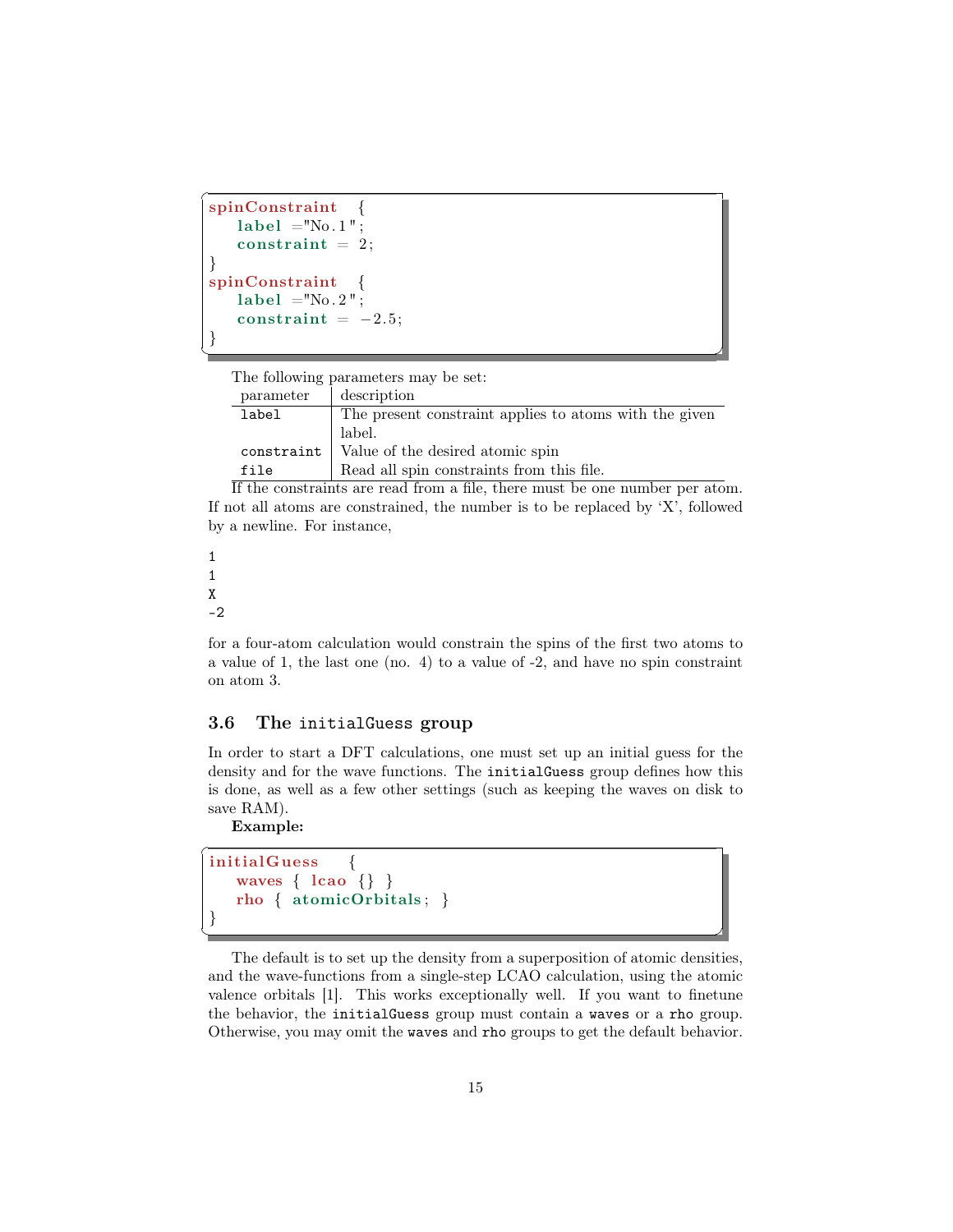<span id="page-16-3"></span>Additionally, the initialGuess group may contain an occupations group to set up initial occupations (notably when keeping them fixed), and an [exchange](#page-19-0) group for hybrid functionals.

The following parameters may be set:

| parameter      | description                                              |
|----------------|----------------------------------------------------------|
| noWavesStorage | (flag) Do not save wavefunctions after the initial guess |
| noRhoStorage   | (flag) Do not save the density after the initial guess.  |

#### <span id="page-16-0"></span>3.6.1 The waves group

The waves group defines the strategy for setting up the initial waves. The major strategies are LCAO (best), reading from a file (excellent, if you have one), or random. To use LCAO, you must include an [lcao](#page-16-1) group.

The following parameters may be set:

| parameter       | description                                                |
|-----------------|------------------------------------------------------------|
| file            | (optional) File name for reading in the initial guess from |
|                 | a previous calculation.                                    |
| random          | (flag) Initialize with random numbers.                     |
| keepWavesOnDisk | (flag) Keep waves on disk, load only a single k-point at   |
|                 | each time. May save a lot of RAM, but can be quite a       |
|                 | bottleneck on small systems.                               |

#### <span id="page-16-1"></span>3.6.2 The lcao group

The lcao group within the [initialGuess](#page-15-0).[waves](#page-16-0) group finetunes the LCAO calculation, if necessary. Notably, you can iterate the LCAO calculation to self-consistency. This is generally no good idea.

|         | parameter description                                                          |
|---------|--------------------------------------------------------------------------------|
|         | maxSteps $\vert$ (optional) Max. number of steps. If 0 or 1, the initial       |
|         | density will <i>not</i> be updated.                                            |
| dEnergy | (optional) Energy convergence criterium                                        |
|         | In addition to those the Lane group supports all the mixer settings (mixing Me |

In addition to these, the lcao group supports all the mixer settings (mixingMethod, nPulaySteps, spinMixing, rhoMixing, [preconditioner](#page-26-0) group) of the [scfDiag](#page-22-1) group (Sec. [4.1\)](#page-22-1).

## <span id="page-16-2"></span>3.6.3 The rho group

The rho group defines the strategy for the initial density. This can be a superposition of atomic densities, from a file, from the wave functions (if read from a file), or random.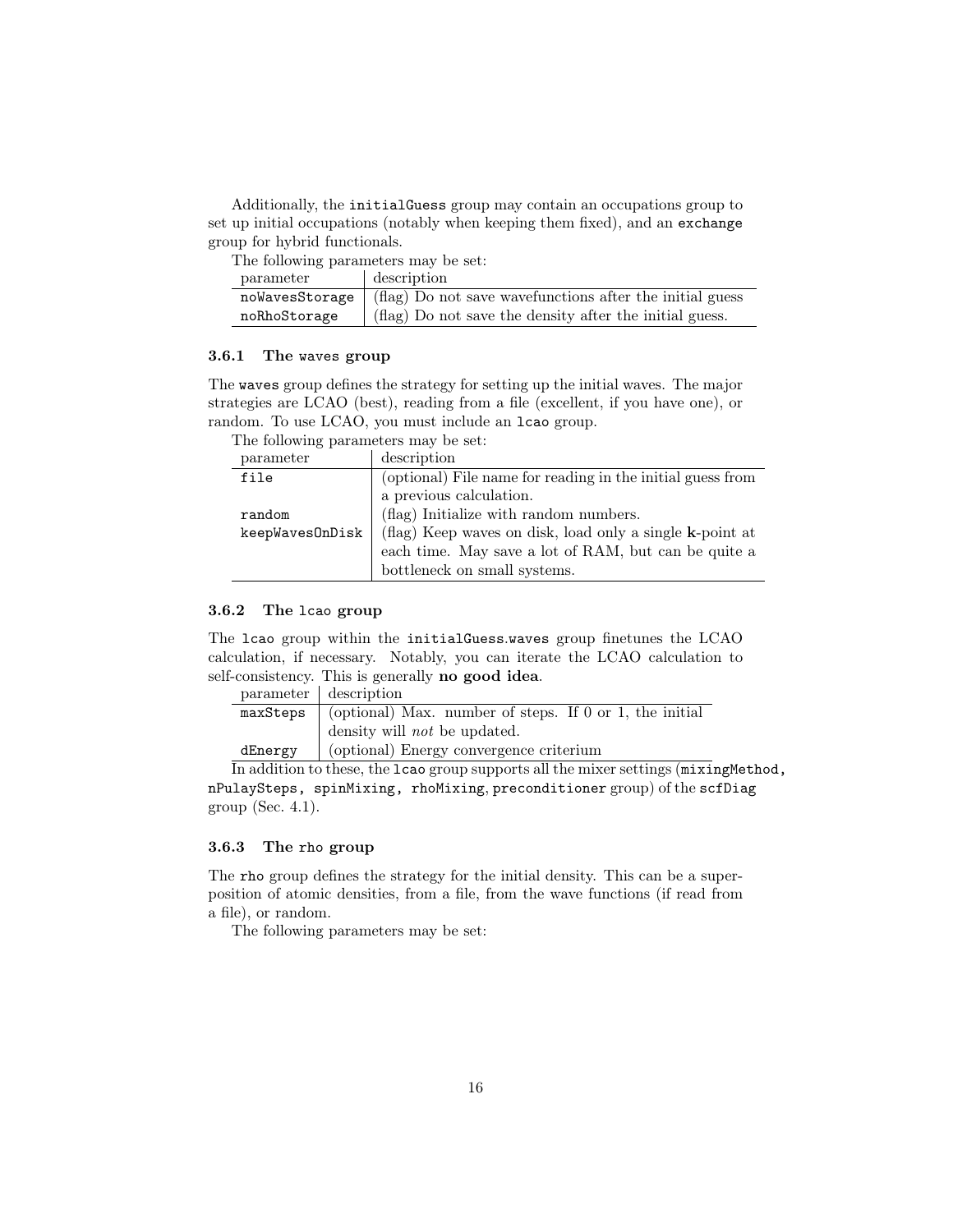<span id="page-17-1"></span>

| parameter      | description                                           |
|----------------|-------------------------------------------------------|
| file           | Read density from this file.                          |
| fromWaves      | (flag) Compute from the wave functions (which must be |
|                | from file in this case).                              |
| random         | (flag) Request random density                         |
| atomicOrbitals | (flag) Superposition of atomic densities              |
| spinMoment     | (optional) When from atomic densities, apply a global |
|                | spin polarization.                                    |

If atomicOrbitals is chosen, one may set up a spin configuration by using [atomicSpin](#page-17-0) groups.

For charged calculations, one may specify an initial localization of charge in the [charged](#page-18-0) group.

#### <span id="page-17-0"></span>3.6.4 The atomicSpin group

The atomicSpin group (within the [initialGuess](#page-15-0).[rho](#page-16-2) group) defines spin polarization for the initial guess on an per-atom basis when the initial density is set up from atoms. Post-polarizing an external density is not possible at present. Atoms can be identified per label (one atomicSpin group per label), or from an external file with spins for all atoms.

Example:

```
\overline{a}aLat = 5.35;structure {
   include < structures/sc.sx>;
   species \{ element="Fe";
       atom { coords = [0, 0, 0]; relative; label="A"; }
       atom { \text{coordinates}=[1/2, 1/2, 1/2]; relative;
               label="B"; }
    }
}
initial Guess \{rho {
       atomicOrbitals ;
       atomicSpin { label="A"; spin=2; }
       atomicSpin { label="B"; spin=-2; }
    }
}
```
The following parameters may be set:<br>narrow  $\frac{1}{2}$  decentrion  $\overline{\phantom{a}}$  december

| parameter | description                                                  |
|-----------|--------------------------------------------------------------|
| spin      | The desired spin moment value.                               |
| label     | For which atoms does this spin apply?                        |
| file      | (excludes spin and label) Read atomic spins from this        |
|           | file (one spin per line), one per atom, in sequential order. |

✝ ✆✌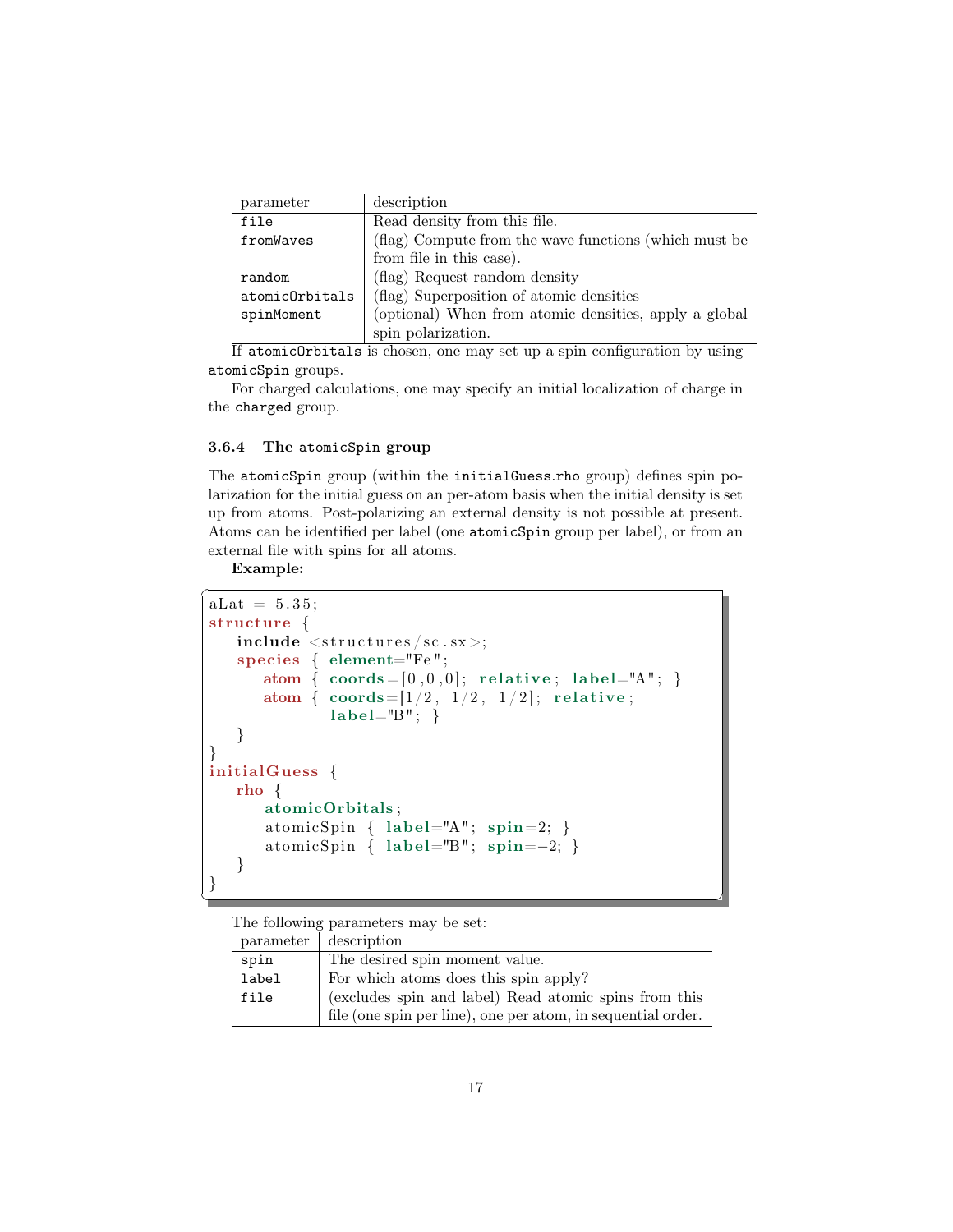#### <span id="page-18-2"></span><span id="page-18-0"></span>3.6.5 The charged group

The charged group (within the [initialGuess](#page-15-0).[rho](#page-16-2) group) defines the localization of initial charge. This may be a Gaussian charge, or a sheet-layer charge along z (for charged slabs) with a Gaussian profile.

Example:

 $\overline{a}$  $initial\mathbf{G}$ uess  $\{$ rho { atomicOrbitals ; charged { charge=1;  $\text{coords} = [0, 0, 13.2]$ ; beta=2; } } } <del></u></del>

The following parameters may be set:

| parameter | description                                                                                                                                                                                                                                                                                      |
|-----------|--------------------------------------------------------------------------------------------------------------------------------------------------------------------------------------------------------------------------------------------------------------------------------------------------|
| charge    | (required) The classical charge (i.e. -nExcessElectrons                                                                                                                                                                                                                                          |
|           | from the PAWHamiltonian or PWHamiltonian group).                                                                                                                                                                                                                                                 |
| beta      | (optional) Gaussian broadening                                                                                                                                                                                                                                                                   |
| z         | Request a sheet charge at this z                                                                                                                                                                                                                                                                 |
| coords    | Request a Gaussian charge at this position (in bohr).                                                                                                                                                                                                                                            |
|           | $\mathbf{1}$ and $\mathbf{1}$ and $\mathbf{1}$ and $\mathbf{1}$ and $\mathbf{1}$ and $\mathbf{1}$ and $\mathbf{1}$ and $\mathbf{1}$ and $\mathbf{1}$ and $\mathbf{1}$ and $\mathbf{1}$ and $\mathbf{1}$ and $\mathbf{1}$ and $\mathbf{1}$ and $\mathbf{1}$ and $\mathbf{1}$ and $\mathbf{1}$ and |

Multiple charges can be set up. There is no check if the resulting density has the correct number of electrons.

#### <span id="page-18-1"></span>3.6.6 The occupations group

The occupations group within the [initialGuess](#page-15-0) group defines the initial occupations. This makes sense if the density is computed from wave functions, or if the occupations are going to be fixed at these values.

Example:

```
\overline{a}initial\mathbf{G}uess \{. . .
   occupations {
      bands { range = [1, 10]; focc = 2; }
      kPoints { values = [1,3];
         bands { values = [10]; focc=0; }
         bands { values = [11]; focc=2; }
      }
   }
}
<del></del> <del></u></del>
```
One can specify selected sets of states by nesting the following groups: kPoints, spin, bands. Each of these groups selects one or more indices (starting at 1) from the specified index type (i.e. k-points, spins, states) by one of the following two parameters: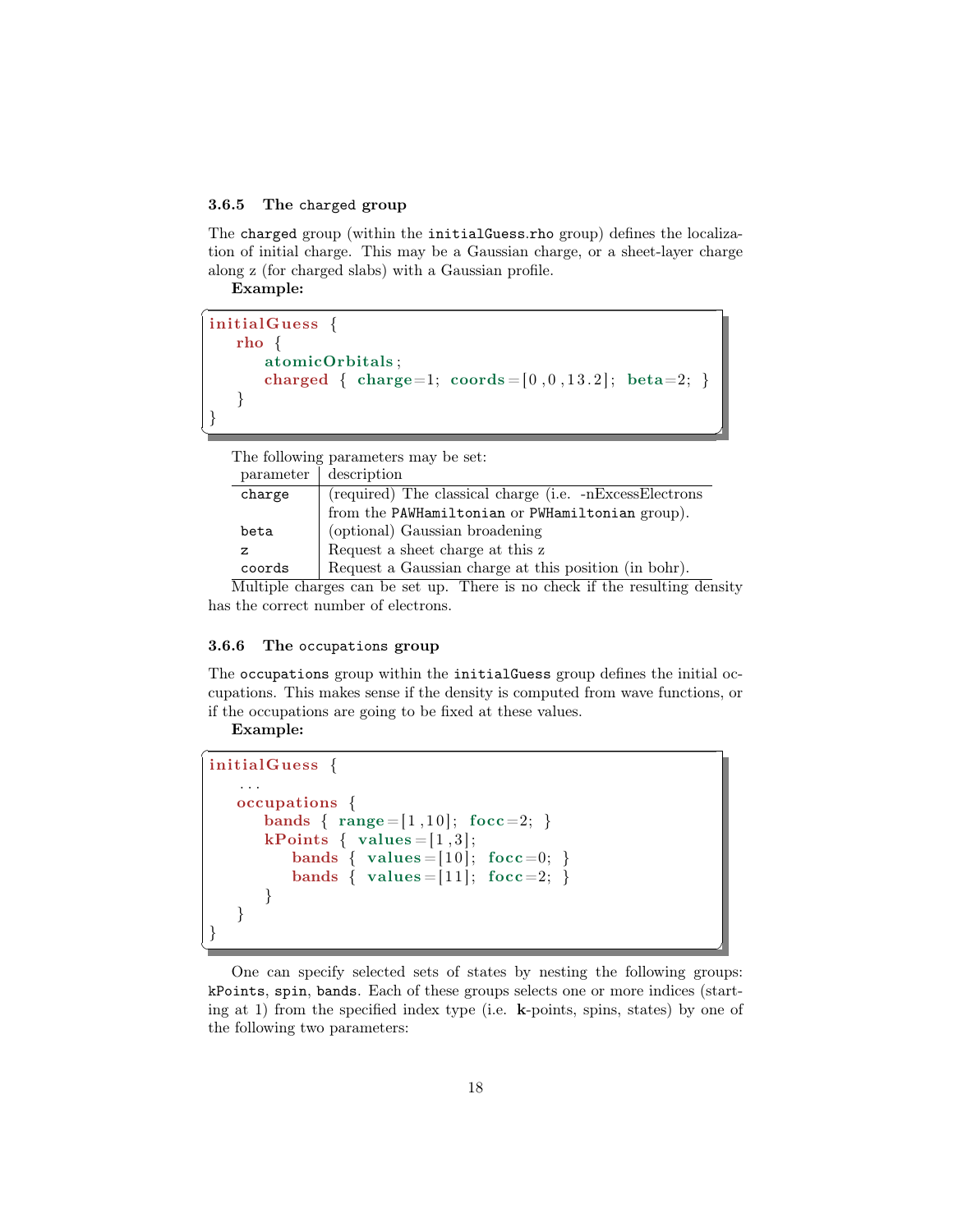<span id="page-19-2"></span>

|        | parameter description                                      |
|--------|------------------------------------------------------------|
| values | (list of integers) Specifically list the indices affected. |
| range  | (list of 2 integers) Specify start and end index.          |

The possible nestings are

- kPoints { spin { bands { ... focc=...; } } }
- kPoints { bands { ...  $f$ occ=...; } }
- spin { bands { ... focc= ...; } }
- $\bullet$  bands { ... focc=...; }

The innermost loop must set the focc parameter to the desired occupation. If an outer group is omitted, the settings apply to all indices of that type (e.g. no  $k$ Points group = all  $k$ -points). The groups are processed in order of appearance, i.e., later groups override the previous settings, if the index ranges overlap.

In the above example, the first bands group sets the occupations of bands 1–10 at all k-points to 2. Then, we change the occupation at k-points 1 and 3, to have zero occupation in band 10 and an occupation of 2 for band 11.

#### <span id="page-19-0"></span>3.6.7 The exchange group

#### Note: hybrid functionals are experimental and slow.

The exchange group allows to set waves for the non-local exchange operator at the initialization stage. This is necessary if you want to initialize the waves from an LCAO calculation. The exchange group contains a single parameter, file, which contains the filename of the waves file to be used.

Example:

```
\overline{a}initial\mathbf{G}uess \{exchange { file="waves-pbe.sxb"; }
    rho { file="rho-pbe.sxb"; }
    waves \{ \text{ lcao } \{\} \}}
```
## <span id="page-19-1"></span>3.7 The pseudoPot group

The pseudoPot group defines the norm-conserving pseudopotentials by a sequence of species groups. The order of species must agree with the structure group.

<del></u></del>

Note: PAW and norm-conserving pseudopotentials cannot be mixed. Using pseudoPot requires to use [PWHamiltonian](#page-20-0) to define the Hamiltonian.

Example: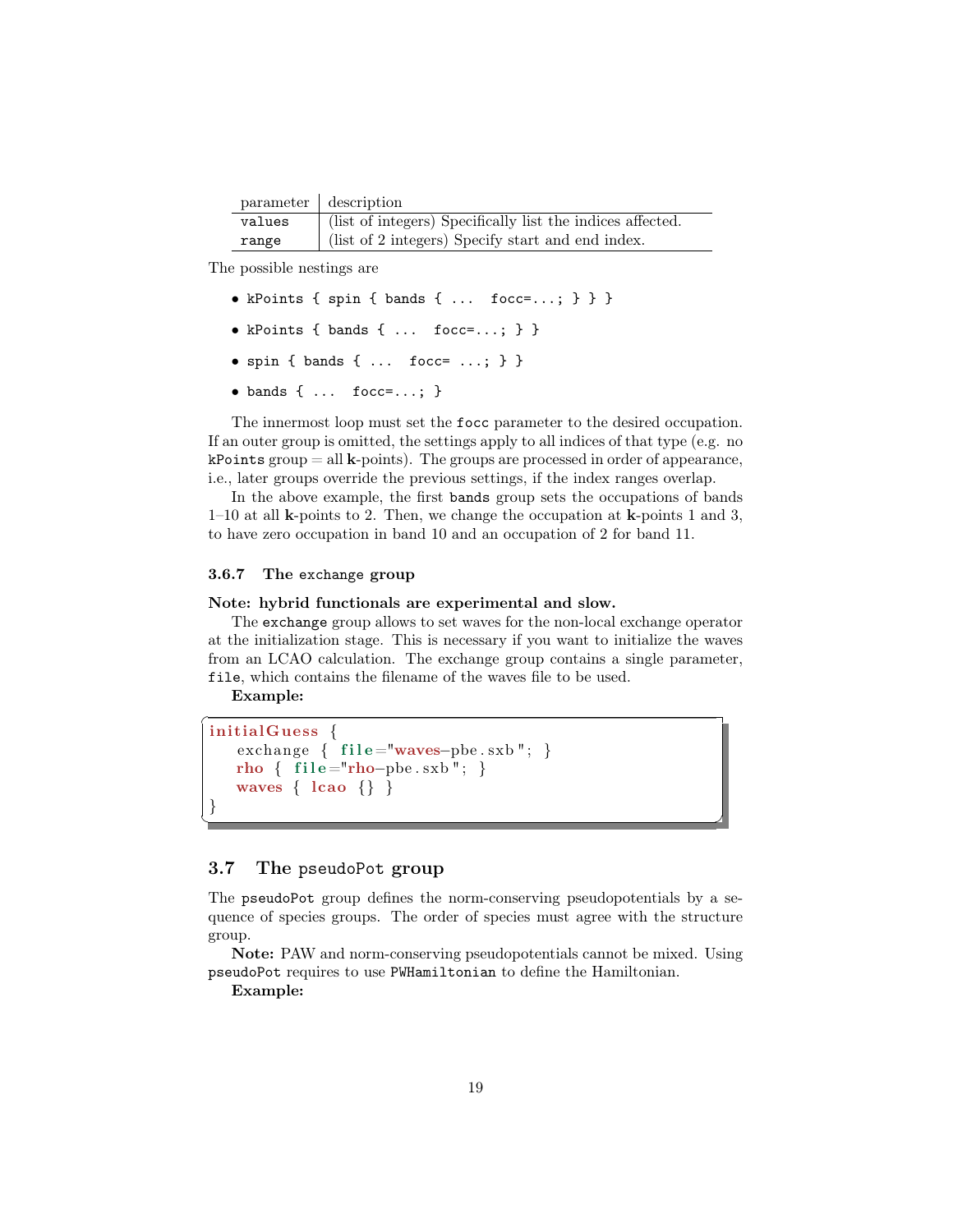<span id="page-20-1"></span>

| $pseudoPot \{$              |                 |  |
|-----------------------------|-----------------|--|
| species $\{$                |                 |  |
| potential                   | $=$ "al.cpi";   |  |
| name                        | $=$ "Aluminum"; |  |
| element                     | $=$ "Al";       |  |
| $value C harge = 3;$        |                 |  |
| IMax                        | $= d;$          |  |
| <b>ILoc</b>                 | $= d$ ;         |  |
| $lcaoOrbitals = [s, p, d];$ |                 |  |
| $atomicRhoOcc = [2, 1, 0];$ |                 |  |
| rGauss<br>$= 1;$            |                 |  |
| reciprocalMass = $26.98$ ;  |                 |  |
| $dampingMass = 0.7;$        |                 |  |
| $ionicMass = 26.98;$        |                 |  |
|                             |                 |  |
|                             |                 |  |
|                             |                 |  |

The group must contain one species group per species. Within the species group, the following parameters may be set:

| name                | (required string) English name of the element               |
|---------------------|-------------------------------------------------------------|
| element             | (optional string) Chemical symbol                           |
| potential           | (required filename) Name of the potential file.             |
| valenceCharge       | (required) Valence charge.                                  |
| $1$ Max             | (required) Max. 1-component of the pseudopotential.         |
| lLoc                | (required) Select the local l-component.                    |
| <b>lcaoOrbitals</b> | (required) Which orbitals should be used for lcao initial-  |
|                     | ization. Note: $s, p, d$ , and $f$ are predefined constants |
|                     | in parameters.sx.                                           |
| rGauss              | (required) Broadening of compensation charge, usually       |
|                     | 1.                                                          |
| atomicRhoOcc        | (required) Occupation numbers for charge initialization.    |
| reciprocalMass      | (required) Mass of the ion.                                 |
| dampingMass         | (required, currently unused). Damping for damped-           |
|                     | Newton geometry optimization.                               |
| ionicMass           | (required) Mass of the ion.                                 |
|                     |                                                             |

parameter description

Note: The appearance of two masses, as well as the lack of default parameters is a historic feature (mistake?) and may be changed in future versions.

## <span id="page-20-0"></span>3.8 The PWHamiltonian group

The PWHamiltonian group defines the DFT functional, the number of empty states, the Fermi smearing, and some other settings.

Example: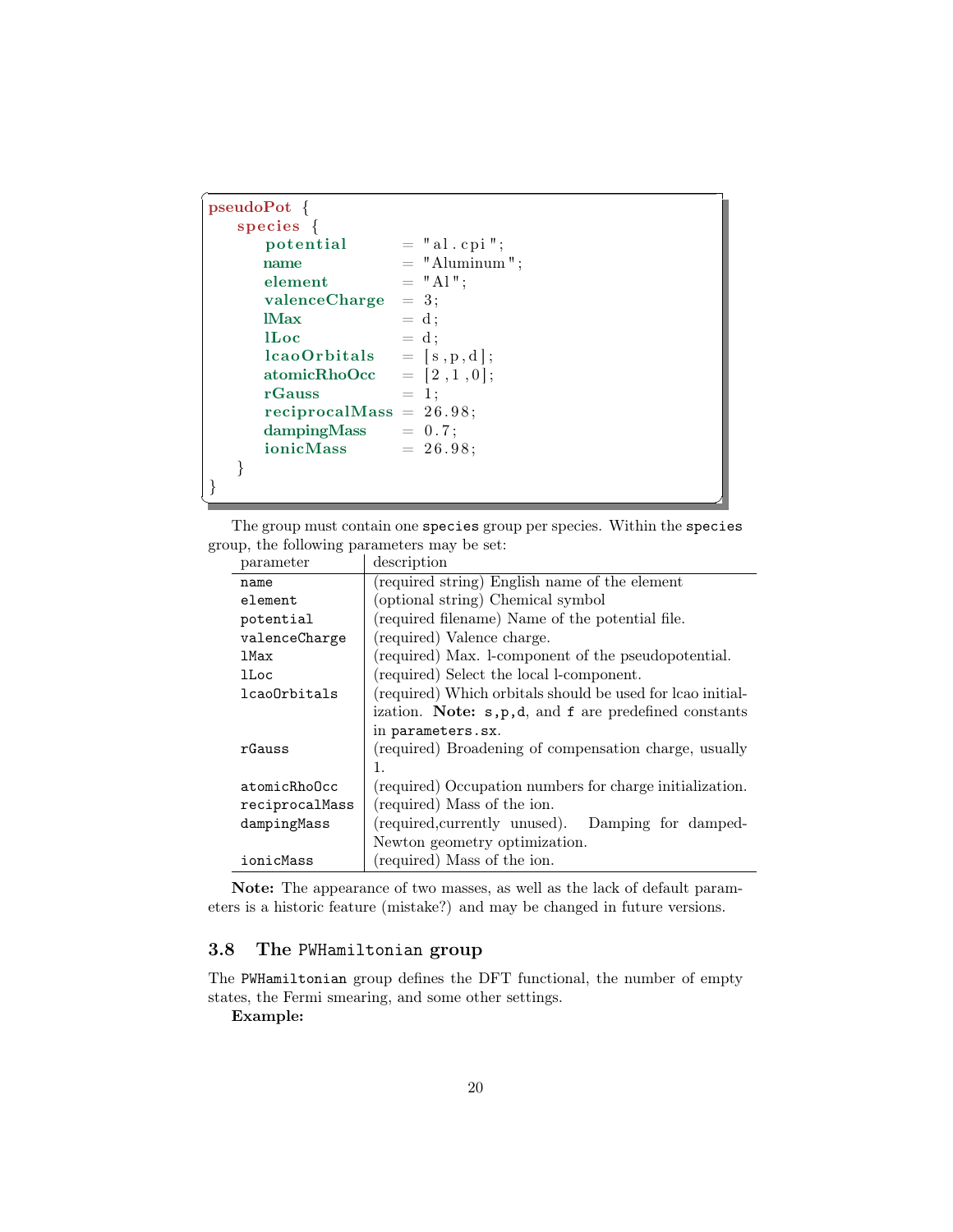```
\overline{a}PWHamiltonian {
  nEmptyStates = 10;ekt = 0.02;xc = LDA;}
✝ ✆✌
```
The following common parameters may be set:

| parameter        | description                                               |
|------------------|-----------------------------------------------------------|
| <b>XC</b>        | (required) xc functional to be used. Constants are de-    |
|                  | fined in parameters.sx. See below.                        |
| ekt              | (optional) Fermi-Dirac smearing in eV. Should be 0 for    |
|                  | semiconductors.                                           |
| nEmptyStates     | (optional) number of empty states. Remember to scale      |
|                  | with system size! Defaults to zero, which is OK for       |
|                  | semiconductors, and catastropic for metals.               |
| nExcessElectrons | (optional) Number of extra electrons $(=$ minus charge).  |
|                  | Can be fractional.                                        |
| spinPolarized    | (flag) Run a collinear spin-polarized calculation.        |
| dipoleCorrection | (optional) Use the dipole correction for slab systems.    |
|                  | The in-plane lattice must be perpendicular to the z-axis, |
|                  | and the third basis vector must be aligned with the z-    |
|                  | axis. For charged calculation, this requests the general- |
|                  | ized dipole correction, which may need some care for ini- |
|                  | tializing the charge (see charged in the initialGuess     |
|                  | group).                                                   |
| zField           | (optional) Use an additional electric field along z when  |
|                  | using the dipole correction (atomic units).               |

**Available xc functionals** The xc parameter can be LDA  $PW (10)$ , i.e. the Perdew-Wang parametrization of LDA, or PBE (1). Perdew-Zunger LDA (0) works, but is not recommended because the parametrization is discontinuous, limiting the convergence in some cases. If you need other functionals, contact freysoldt@mpie.de.

The PWHamiltonian group may additional contain the [vExt](#page-14-0) and [xcMesh](#page-14-1) groups to set an external potential and the mesh for xc calculation, respectively.

## <span id="page-21-0"></span>3.9 The main group

The main group selects and controls the algorithms after startup during the main part of the calculation. The can be divided into two categories: electronic minimization (Sec. [4\)](#page-22-0) and geometry optimization (Sec. [5\)](#page-28-0). The main group can contain a single algorithm, or a sequence of them, which are then executed in order of appearance.

All self-consistent DFT calculations must employ some algorithm to compute the electronic wavefunctions and density for a given geometric structure. If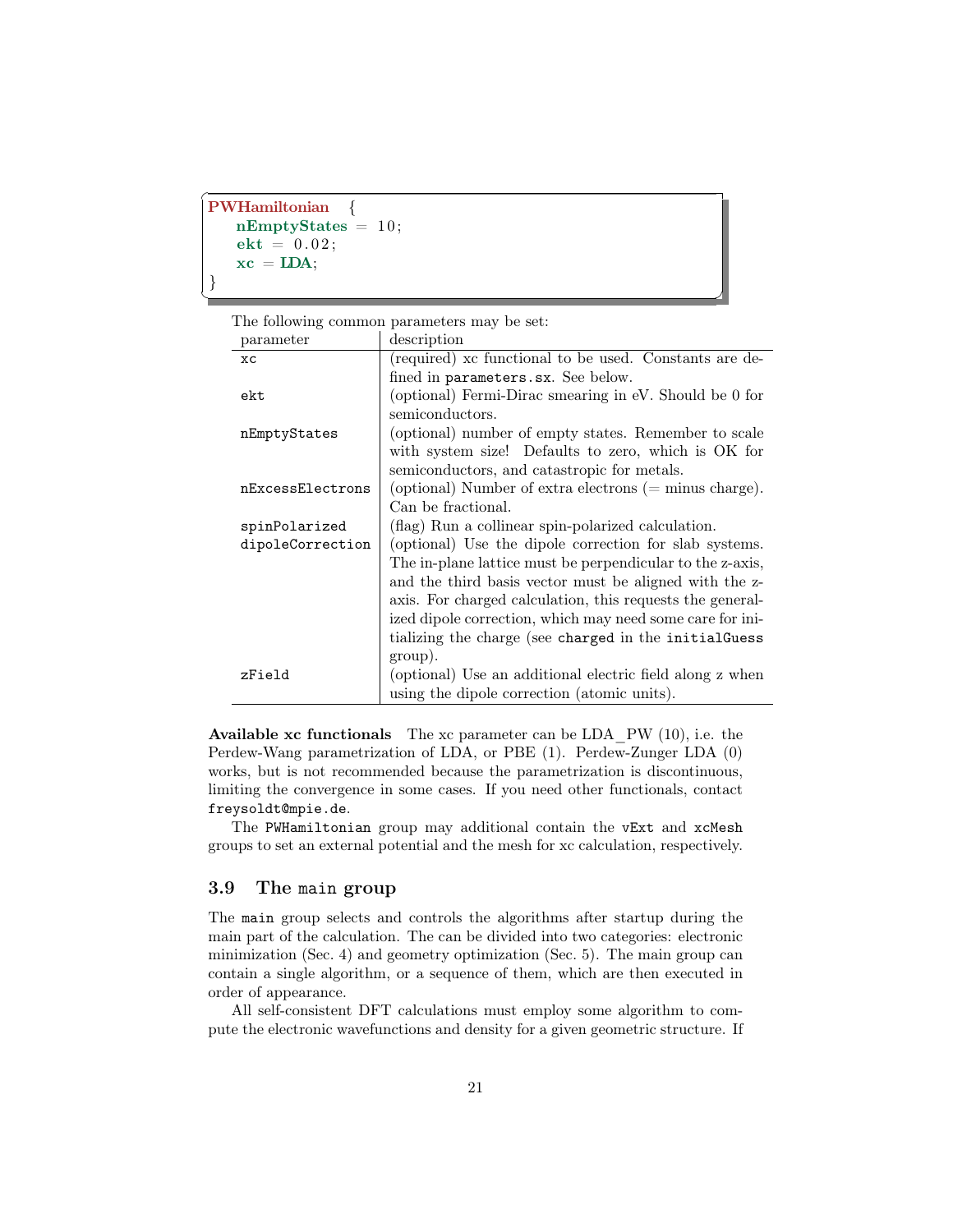<span id="page-22-2"></span>additionally the atomic positions are altered according to the calculated forces, electronic minimization becomes the inner loop. Consequently, the electronic minimizers appear in the [bornOppenheimer](#page-29-0) group of the geometry optimizers. Electronic minimizers may appear as a direct subgroup of main. It may sometimes be useful to select a different set of electronic minimization settings for the initial phase, if the initial guess is not good enough, and then use other settings (less robust, more efficient) later on.

Example:



The group must contain one or more electronic minimizer ([scfDiag](#page-22-1), [CCG](#page-27-0)) or geometry optimizer ([QN](#page-28-1), [linQN](#page-29-1), [ricQN](#page-30-0)) group.

The main group has no parameters of its own.

# <span id="page-22-0"></span>4 Electronic loop

## <span id="page-22-1"></span>4.1 scfDiag: iterative diagonalization  $+$  density mixing

The scfDiag group selects and controls the iterative diagonalization  $+$  density mixing algorithm for the solution of the Kohn-Sham DFT equations.

Example: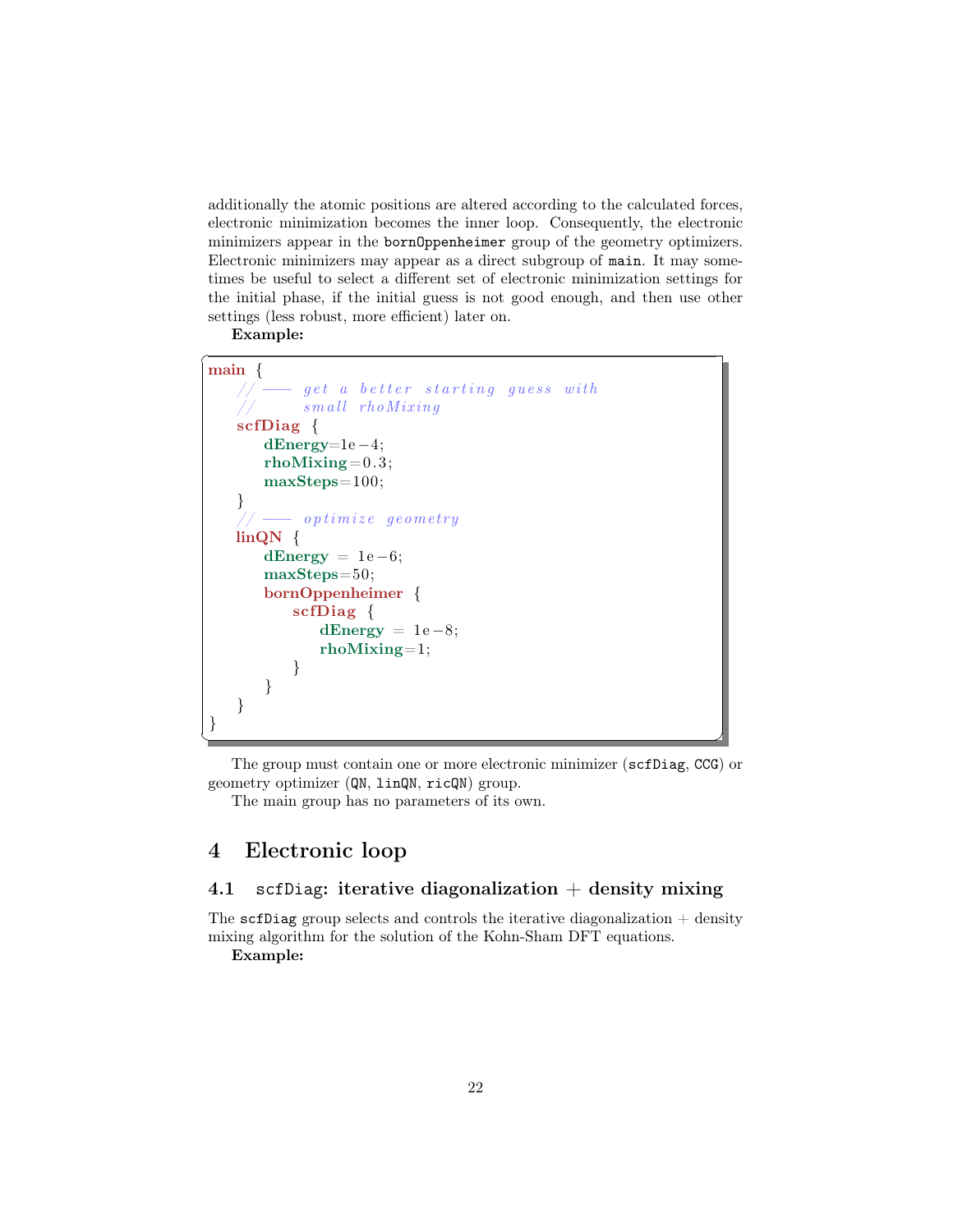```
\overline{a}scfDiag {
   blockCCG { blockSize=32; maxStepsCCG=4; }
   dEnergy = 1e-7;
   preconditioner { type=KERKER; scaling=1;
                     kerkerDamping=1; }
   mixingMethod = PULAY;nPulaySteps = 7;}
```
The group must contain one of the iterative diagonalization groups: [CCG](#page-25-0) (conjugate-gradient<sup>[3](#page-23-0)</sup>), [blockCCG](#page-25-1) (block conjugate-gradient, recommended). It may contain a [xcMesh](#page-14-1) group (to override the xc mesh) and a [preconditioner](#page-26-0) group (for the density). If the density preconditioner is not specified, Kerker preconditioning with a default damping is used.

<del></del> <del></u></del>

<span id="page-23-0"></span><sup>3</sup>The first C stands for Complex.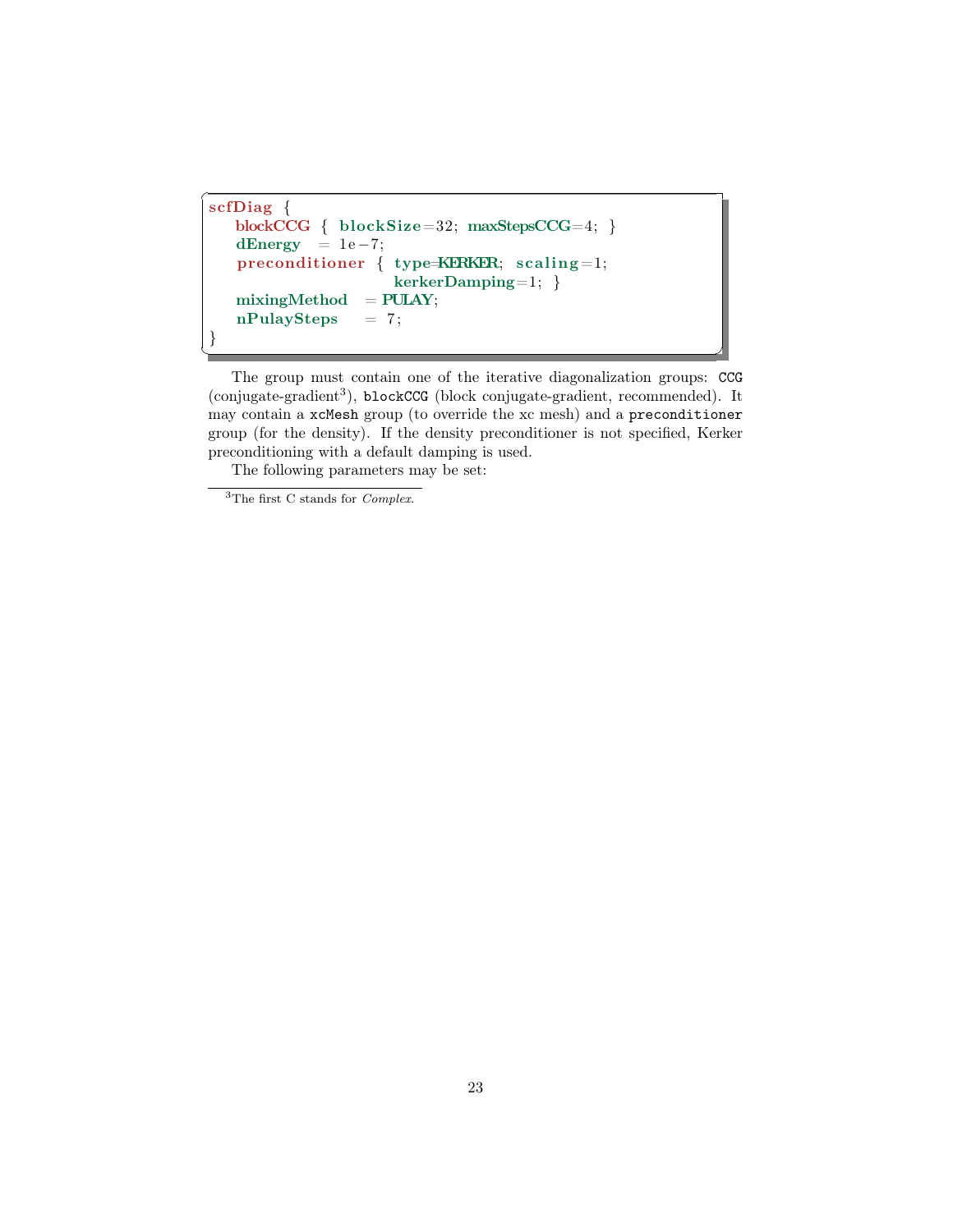<span id="page-24-0"></span>

| parameter        | description                                             |
|------------------|---------------------------------------------------------|
| dEnergy          | (optional) Free energy convergence<br>criterium<br>(in  |
|                  | Hartree). Default is $10^{-8}$ .                        |
| maxSteps         | (optional) Max. number of steps (density updates).      |
| maxResidue       | (optional) Additional requirement for convergence: den- |
|                  | sity residue must fall below this threshold.            |
| printSteps       | (optional) Eigenvalues are printed by default every 10  |
|                  | steps. This interval can be changed by printSteps.      |
| mixingMethod     | (optional) Method for the density mixing. Constants     |
|                  | defined in parameters.sx. Can be PULAY (default, 2)     |
|                  | or LINEAR $(0)$ .                                       |
| nPulaySteps      | (optional) Number of previous steps (densities) to use  |
|                  | in Pulay mixing. Default: 7.                            |
| rhoMixing        | (optional) Additional linear mixing factor for density  |
|                  | updates (1=full update (default), $0=$ no change). Low  |
|                  | values may lead to a more stable convergence, but will  |
|                  | slow down the calculation if set too low.               |
| spinMixing       | (optional) Linear mixing parameter for spin densities.  |
| keepRhoFixed     | (flag) Do not update the density (for band structures). |
| keepOccFixed     | (flag) Do not update the occupation numbers.            |
| keepSpinFixed    | (flag) Do not change the spin moment.                   |
| spinMoment       | (optional) Keep the spin moment at this value.          |
| ekt              | (optional) Override electronic temperature setting in   |
|                  | the Hamiltonian group.                                  |
| dipoleCorrection | (flag) Override the dipole correction setting in the    |
|                  | Hamiltonian group.                                      |
| dSpinMoment      | accuracy of iterative enforcement of spin constraints.  |
|                  | Default: $10^{-8}$ .                                    |
| noRhoStorage     | (flag) Do not write rho.sxb.                            |
| noWavesStorage   | (flag) Do not write waves.sxb                           |

Multiple iterative diagonalizer groups may be used to change the xc mesh during the minimization. For this, each diagonalizer groups must contain the dEnergy parameter. Example:

```
\overline{a}scfDiag {
  blockCCG { xcMesh { meshAccuracy=0.7; }
             dEnergy=1e −4; }
  blockCCG { xcMesh { meshAccuracy=1; }
             dEnergy=1e −8; }
  blockCCG { xcMesh { meshAccuracy=2; }
             dEnergy=1e −9; }
   dEnergy=1e −9;
}
<del></u></del>
```
This example would use an xc-mesh with a relative accuracy of 0.7 until the energy has converged to  $10^{-4}$  Hartree, a standard 2× mesh (accuracy=1) until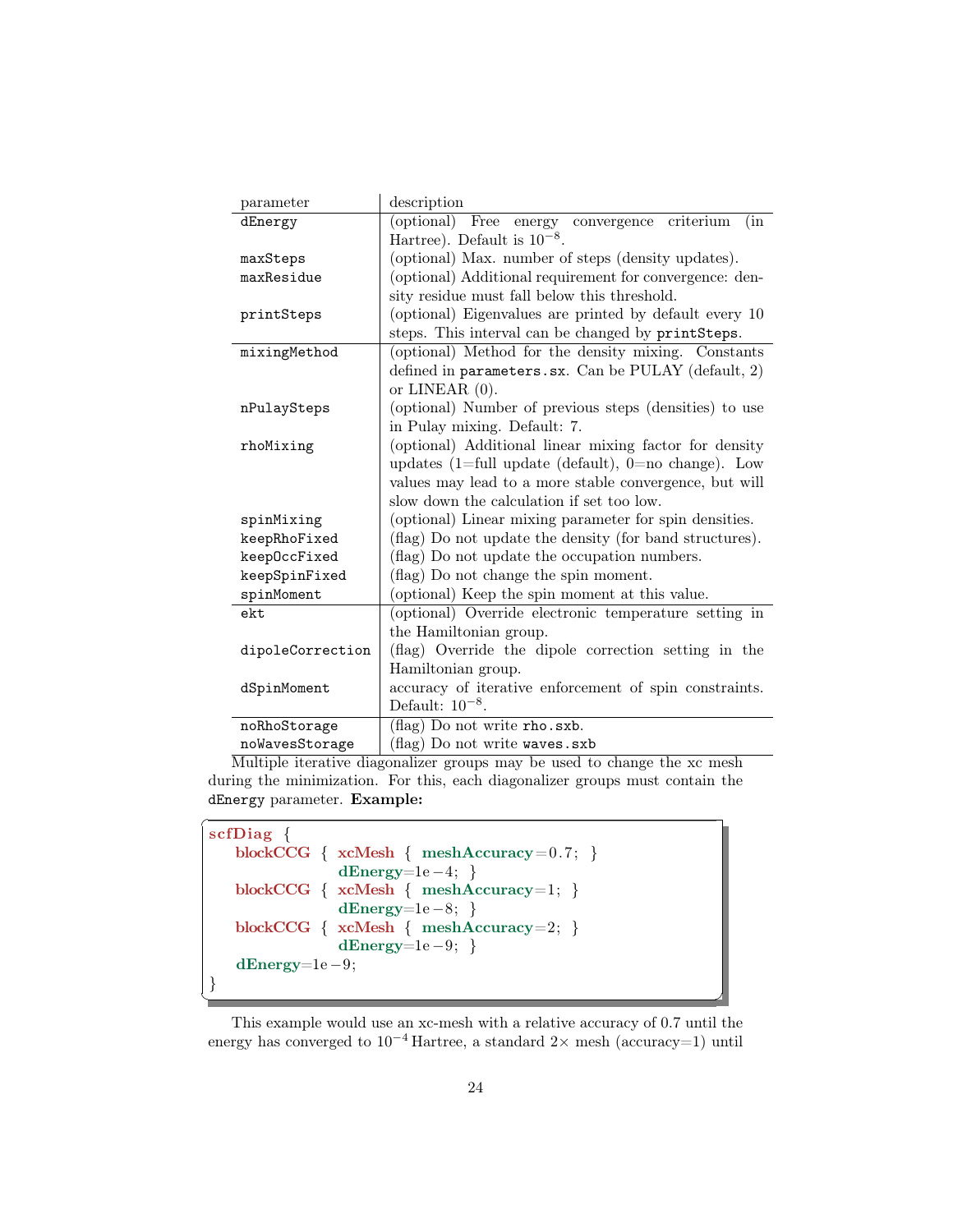<span id="page-25-2"></span>the energy change is below 10−<sup>8</sup> Hartree, and a double-accuracy mesh thereafter. The following parameters allow messing around with some details.

| parameter  | description                                               |
|------------|-----------------------------------------------------------|
| dRelRes    | (optional) The energy convergence criterium for eigen-    |
|            | values is calculated from the density residue adaptively. |
|            | This parameter allows to set the initial (and maximum)    |
|            | value of the scaling factor.                              |
| calcForces | (flag) Calculate and print forces in each step (slow!).   |
|            | This can be used to determine the influence of conver-    |
|            | gence criteria on the precision in forces.                |
| dumpTime   | (optional) Set interval between dumps of density/wave     |
|            | functions. The dumps may allow for restarts when a        |
|            | calculation crashes. Since the dumping happens at the     |
|            | end of a SCF cycle, the actual dumping intervals may      |
|            | be longer. Default: 12 hours.                             |

#### <span id="page-25-0"></span>4.1.1 The CCG group

The CCG group (within the [scfDiag](#page-22-1) group) selects conjugate-gradient algorithm for (inner-loop) iterative diagonalization. After all states have been updated, a subspace diagonalization is performed. This algorithm works best for very small systems. For larger systems  $($  > 5 states), the [blockCCG](#page-25-1) is superior.

Note: [CCG](#page-27-0) is also the name for the conjugate-gradient-based direct minimization algorithm, see Sec. [4.2.](#page-27-0)

The following parameters may be set:

| parameter   | description                                                |
|-------------|------------------------------------------------------------|
| dRelEps     | (optional) Stop iterating when the change in eigen-        |
|             | value falls below this fraction of the change in the first |
|             | (steepest-descent) step.                                   |
| maxStepsCCG | (optional) Max. number of steps to perform. Default:       |
|             | 5.                                                         |
| dEnergy     | (optional) Use these settings until energy change fall     |
|             | below this threshold.                                      |

The CCG group may contain a [xcMesh](#page-14-1) group to override the xc mesh settings from the Hamiltonian or the [scfDiag](#page-22-1) group.

#### <span id="page-25-1"></span>4.1.2 The blockCCG group

The blockCCG group (within the [scfDiag](#page-22-1) group) selects the block conjugategradient algorithm for (inner-loop) iterative diagonalization. After all states have been updated, a subspace diagonalization is performed. For very small systems ( $\leq$ 5 states), the unblocked [CCG](#page-25-0) is superior.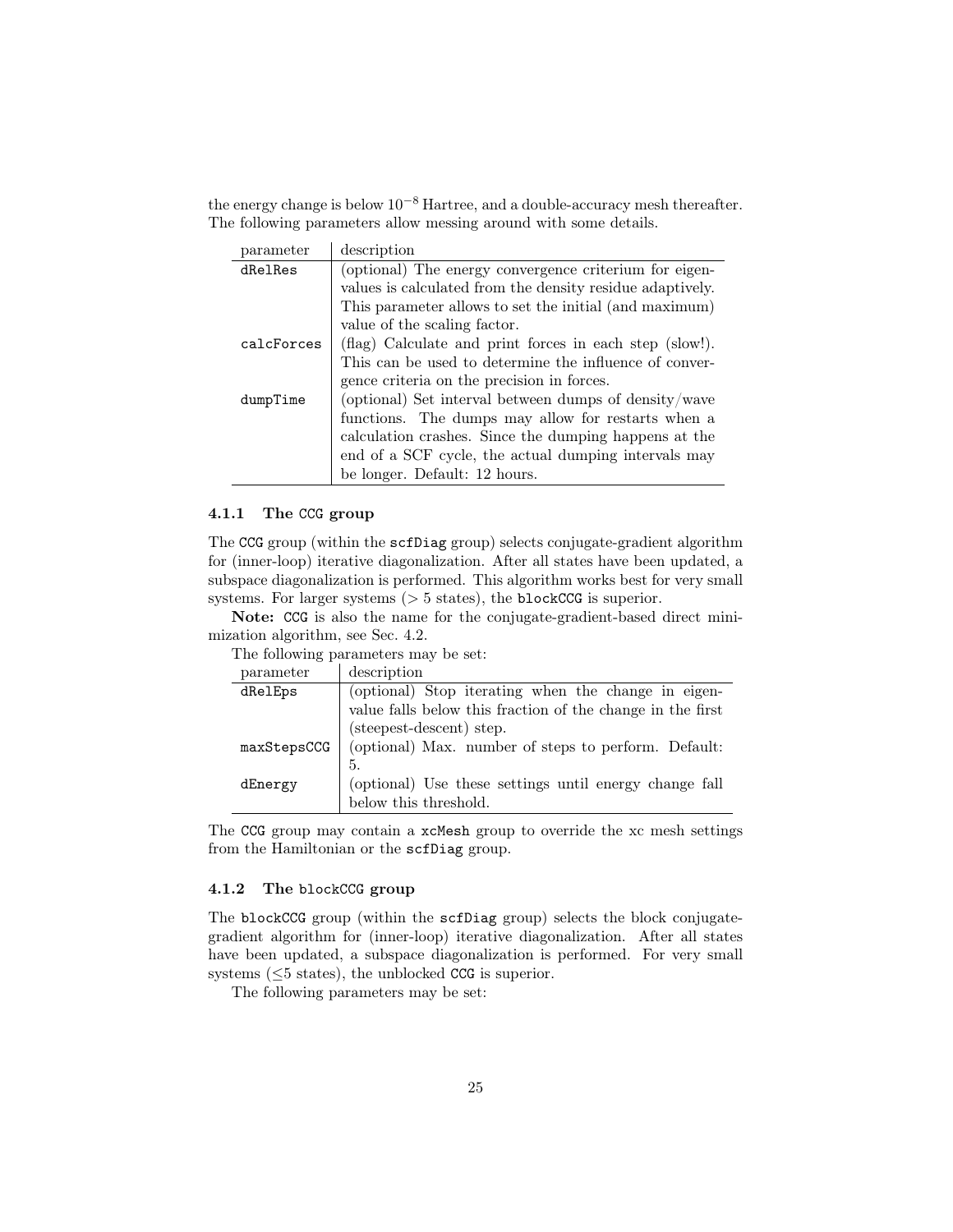<span id="page-26-1"></span>

| parameter      | description                                                |
|----------------|------------------------------------------------------------|
| dRelEps        | (optional) Stop iterating when the change in eigen-        |
|                | value falls below this fraction of the change in the first |
|                | (steepest-descent) step.                                   |
| maxStepsCCG    | (optional) Max. number of steps to perform. Default:       |
|                | 5.                                                         |
| blockSize      | (optional) Block size. Default: 64                         |
| nSloppy        | (optional) Don't try to converge the highest nSloppy       |
|                | states (useful for bandstructures).                        |
| dEnergy        | (optional) Use these settings until energy change fall     |
|                | below this threshold.                                      |
| verbose        | (flag) Produce debug output.                               |
| numericalLimit | (flag) Stop iterating when approaching the numerical       |
|                | limit.                                                     |

The blockCCG group may contain a [xcMesh](#page-14-1) group to override the keyxc mesh settings from the Hamiltonian or the [scfDiag](#page-22-1) group.

## <span id="page-26-0"></span>4.1.3 The preconditioner group

The preconditioner group defines the density preconditioner, i.e., a transformation of the observed (or predicted) difference between the input and output density to the applied changes to the input density. An ideal preconditioner models the screening behavior of the system and is able to include the expected screening response into the suggested density change. Selecting an appropriate preconditioner, that reflects the screening properties of the system at hand, is a key to an efficient (i.e. fast) convergence. The preconditioner does not affect the converged result.

The following parameters may be set:

| parameter      | description                                                |
|----------------|------------------------------------------------------------|
| type           | (required) Type of preconditioner, see below               |
| scaling        | (optional) Additional scaling factor. Default 1.           |
| spinScaling    | (optional) Additional scaling factor for the spin density. |
|                | Default 1.                                                 |
| kerkerDamping  | (optional) Damping constant for Kerker preconditioner.     |
|                | Default: $0.6$                                             |
| dielecConstant | (optional) Dielectric constant for the CSRB model.         |

The following preconditioner types are available (constants defined in parameters.sx).

- NONE (0). No preconditioning. Ideal for atoms/molecules in vacuum.
- KERKER (1). Kerker preconditioner. Ideal for metals.
- CSRB (3). Preconditioner for semiconductors based on the Cappellini-del-Sole-Reining-Bechstedt model dielectric function. Requires dielecConstant.
- ELLIPTIC (5). An explicit-solver preconditioner. No screening in vacuum region, Thomas-Fermi screening (Kerker-like) elsewhere. Ideal for metallic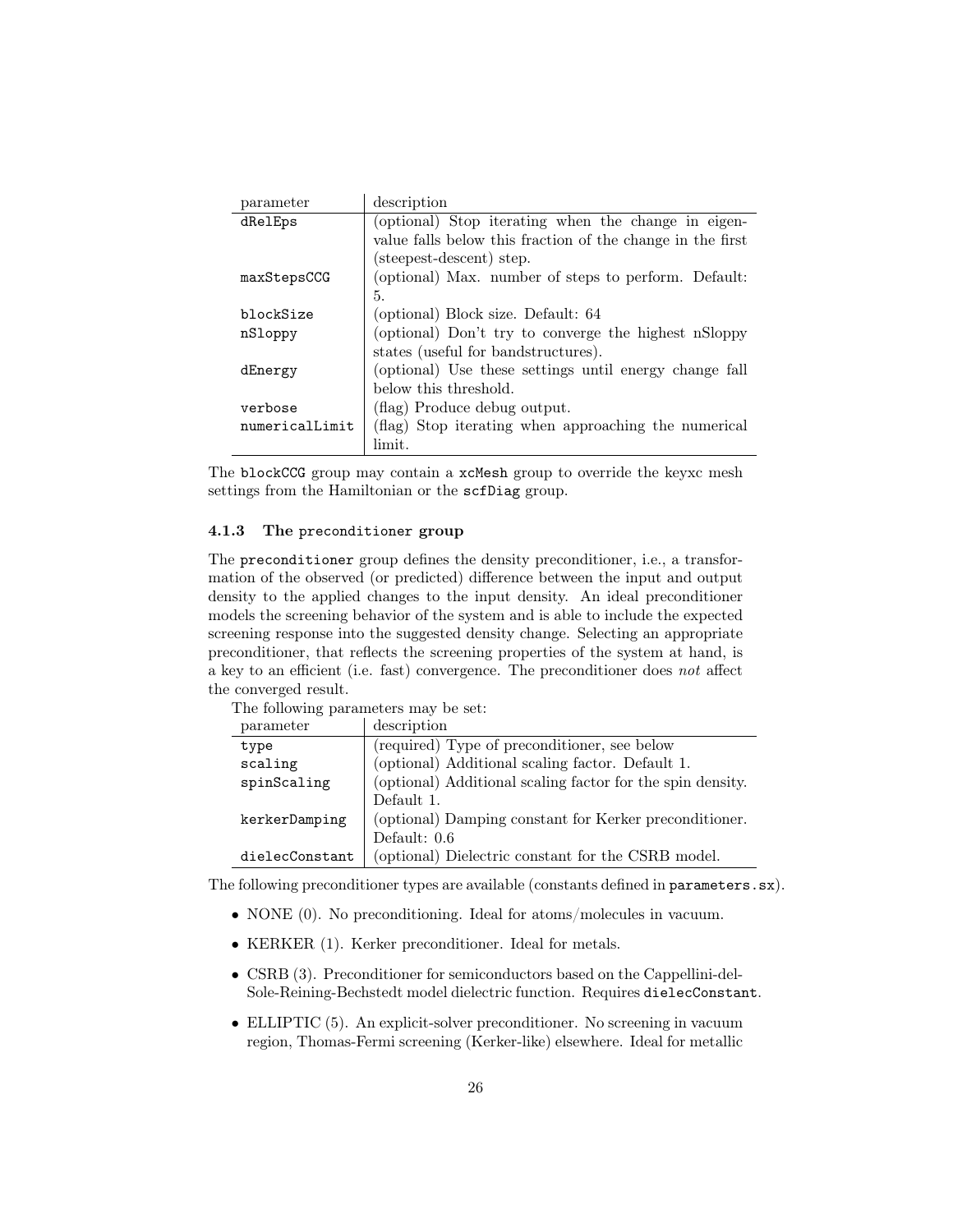<span id="page-27-1"></span>slabs.

## <span id="page-27-0"></span>4.2 CCG: direct minimization

The CCG group selects and controls the direct minimization algorithm for the solution of the Kohn-Sham DFT equations [\[2\]](#page-35-2).

Example:

 $\overline{a}$ 

 $CCG \{$ dEnergy=1e −7;  $final Diag;$ }

✝ ✆✌ It may contain a [xcMesh](#page-14-1) group to override the xc mesh settings from the Hamiltonian group.

| The following parameters may be set: |                                                                 |
|--------------------------------------|-----------------------------------------------------------------|
| parameter                            | description                                                     |
| dEnergy                              | (optional) Free energy convergence criterium<br>(in             |
|                                      | Hartree). Default is $10^{-8}$ .                                |
| maxSteps                             | (optional) Max. number of steps.                                |
| printSteps                           | (optional) Eigenvalues are printed by default every 10          |
|                                      | steps. This interval can be changed by printSteps.              |
| initialDiag                          | (flag) Perform iterative wave-function optimization             |
|                                      | based on the initial density (this is the default)              |
| finalDiag                            | (flag) Perform subspace diagonalization at the end.             |
| kappa                                | (optional) Initial mixing between subspace Hamiltonian          |
|                                      | and wave-function updates. If set to a negative value,          |
|                                      | the value of $\kappa$ will be fixed at the absolute value. Oth- |
|                                      | erwise, $\kappa$ is adapted on the fly.                         |
| keepOccFixed                         | (flag) Do not update the occupation numbers.                    |
| ekt                                  | (optional) Override electronic temperature setting in           |
|                                      | the Hamiltonian group.                                          |
| dipoleCorrection                     | (flag) Override the dipole correction setting in the            |
|                                      | Hamiltonian group.                                              |
| noRhoStorage                         | (flag) Do not write rho.sxb.                                    |
| noWavesStorage                       | flag) Do not write waves.sxb                                    |

Note about switching between [scfDiag](#page-22-1) and CCG: The direct minimization algorithm requires a good initial guess for the wave functions. Therefore, the default is to run a iterative diagonalization (blockCGG algorithm) before starting direct minimization. This is unnecessary when the wavefunctions come from iterative diagonalization, and can be switched off via the initialDiag flag. For semiconductors with no empty states, on the other hand, the wavefunctions spanning the occupied subspace may not be diagonalizing the Hamiltonian. In order to switch to [scfDiag](#page-22-1) or to obtain eigenvalues, the finalDiag flag must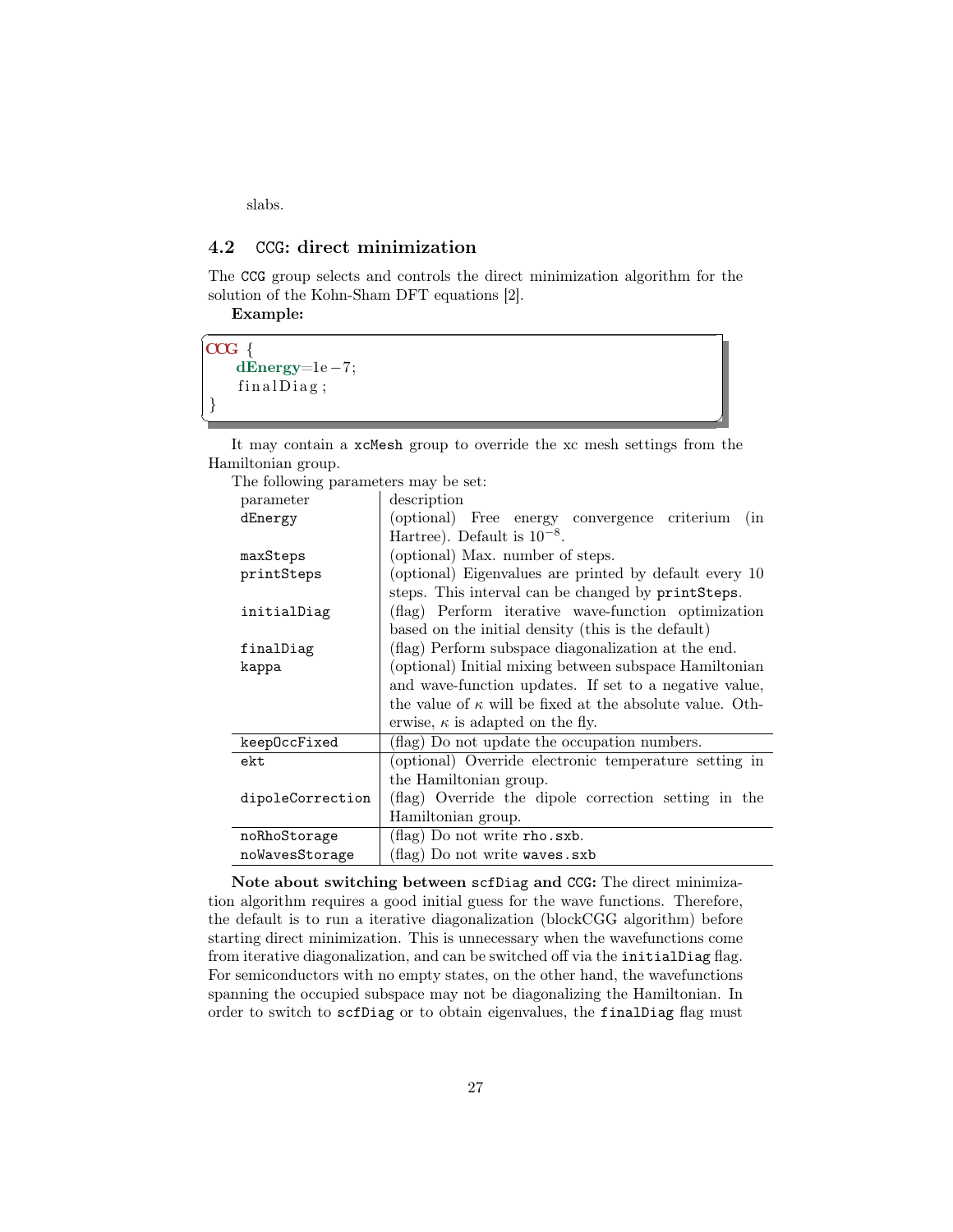<span id="page-28-2"></span>be set. If partially occupied or empty states are computed, an approximate diagonalization takes place as part of the algorithm.

# <span id="page-28-0"></span>5 Geometry optimizers

This section describes the geometry optimization groups. We have experimented with geometry optimization and found BFGS quasi-Newton schemes to be most efficient. Therefore, you will see three quasi-Newton optimizers. For small systems, the performance is quite similar. For more complex systems, the [ricQN](#page-30-0) variant is recommended.

In addition to the geometry optimizers, there is a pseudo-optimizer [extControl](#page-32-0). This algorithm opens two communication channels (named pipes) and allows to control geometry updates (and other things) from external scripts.

In all cases, the inner electronic loop enjoys the same flexibility of sequencing as the [main](#page-21-0) group. Therefore, each geometry optimizer group contains a [bornOppenheimer](#page-29-0) group that contains one or more electronic minimizers.

## <span id="page-28-1"></span>5.1 The QN group

The QN group selects and controls the geometry optimization via quasi-Newton scheme with BFGS updates. Note: In general, [ricQN](#page-30-0) is the faster algorithm. Example:

```
QN {
```
 $\overline{a}$ 

```
maxSteps = 20;dEnergy = 1e-5;d\mathbf{F} = 1e-3;maxStepLength = 0.2;
   bornOppenheimer {
      scfDiag \{maxSteps = 50;blockCCG { }
         dEnergy = 1e-7;
      }
   }
}
```
<del></del> <del></u></del> The group must contain a [bornOppenheimer](#page-29-0) group to specify the electronic loop.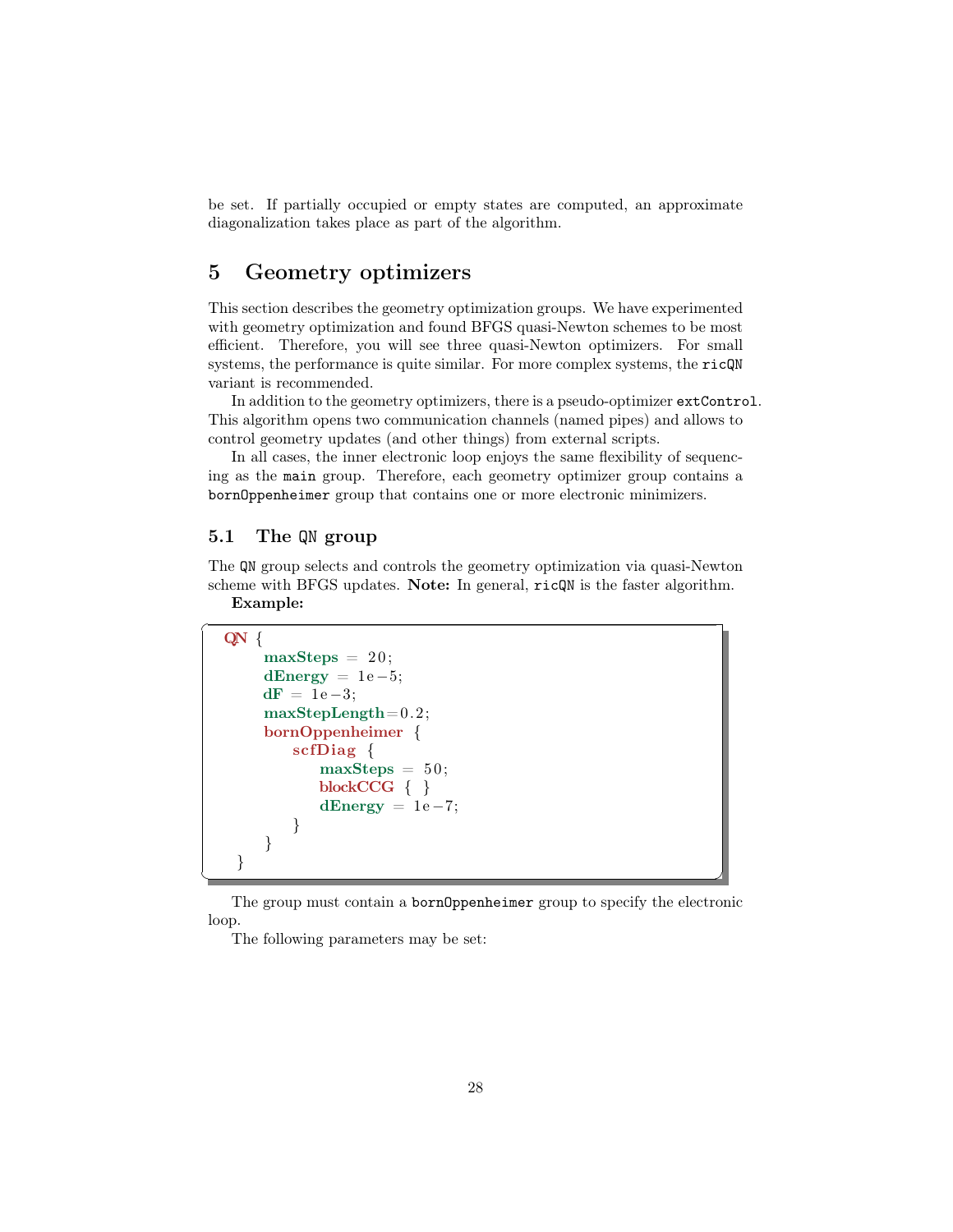<span id="page-29-2"></span>

| parameter     | description                                                   |
|---------------|---------------------------------------------------------------|
| maxSteps      | (optional) max. number of steps, default: 50                  |
| dX            | (optional) convergence reached only when maximum              |
|               | displacement (length of displacement vector of a single       |
|               | atom) is less than this value (in bohr). Default: 0.01        |
| dF            | (optional) convergence reached only when maximum              |
|               | force (length of force vector of a single atom) is less       |
|               | than this value (in Hartree/bohr). Default: $0.001$           |
| dEnergy       | (optional) convergence reached only when change in en-        |
|               | ergy is less than this value (in Hartree). Default: $10^{-4}$ |
| maxStepLength | maximum allowed displacement (length of displacement          |
|               | vector for a single atom) in bohr. Larger steps are re-       |
|               | duced by scaling. Default: 0.3                                |
| hessian       | (filename) Initialize Hessian from file.                      |
| driftFilter   | (flag) Project out the average force and displacement.        |
|               | Default: yes, if no constraints are used.                     |

## <span id="page-29-0"></span>5.1.1 The bornOppenheimer group

The bornOppenheimer group defines the electronic loop within a geometry optimization. It contains one or more of the electronic loop groups, see Sec. [4.](#page-22-0) If more than one minimizer is used, the complete electronic loop sequence is executed at each ionic step.

## <span id="page-29-1"></span>5.2 The linQN group

The linQN group selects and controls the geometry optimization via quasi-Newton scheme with BFGS updates for the inverse Hessian. Note: In general, [ricQN](#page-30-0) is the faster algorithm.

Example:

 $\overline{a}$ 

```
linQN {
    maxSteps = 20;dEnergy = 1e-5;
    d\mathbf{F} = 1e-3;maxStepLength=0.2;
    bornOppenheimer {
       scfDiag {
           maxSteps = 50;blockCCG \{ \}dEnergy = 1e-7;}
    }
 }
```
<del></u></del>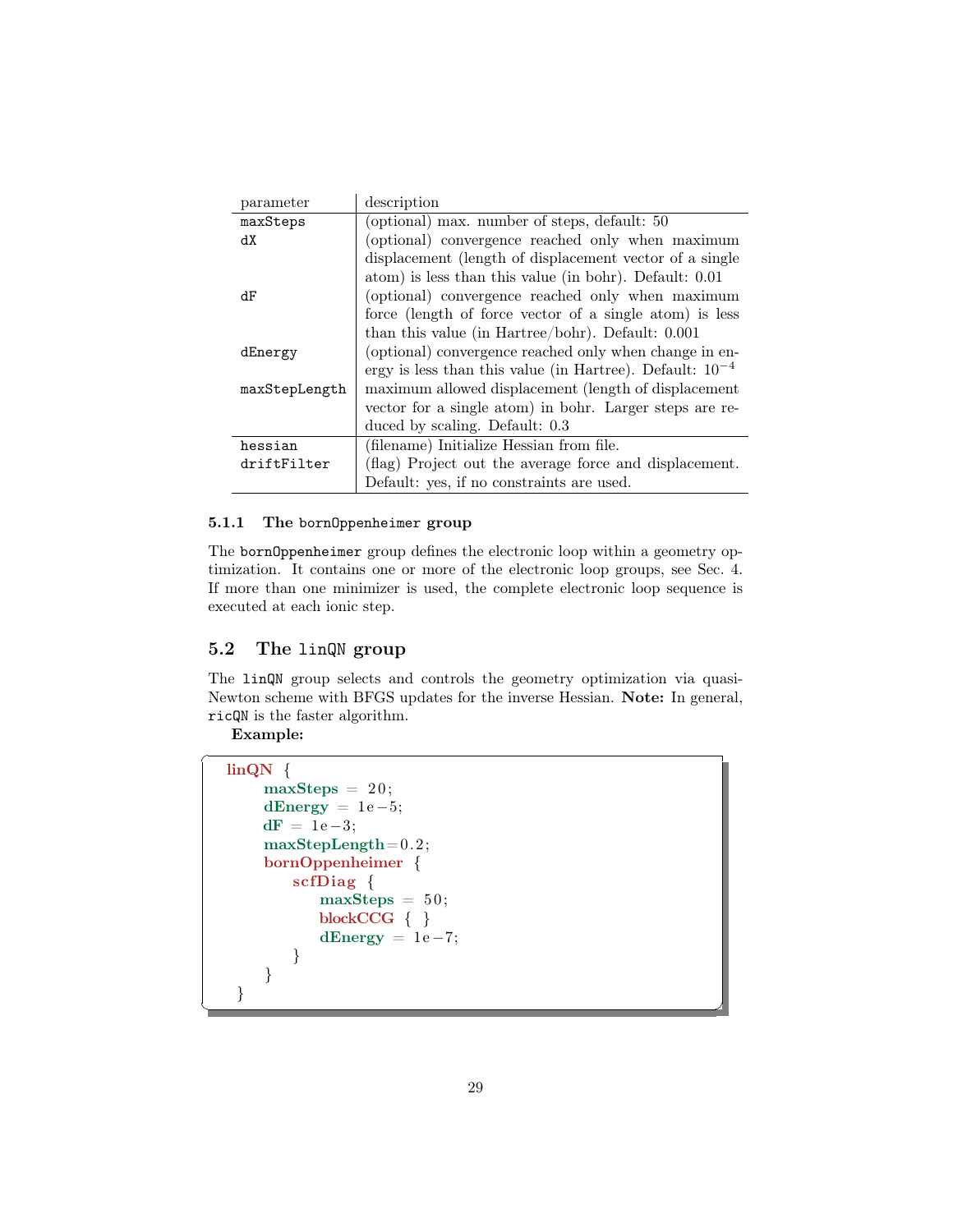<span id="page-30-1"></span>The group must contain a [bornOppenheimer](#page-29-0) group to specify the electronic loop.

The following parameters may be set:

| parameter     | description                                                   |
|---------------|---------------------------------------------------------------|
| maxSteps      | (optional) max. number of steps, default: 50                  |
| dX            | (optional) convergence reached only when maximum              |
|               | displacement (length of displacement vector of a single       |
|               | atom) is less than this value (in bohr). Default: 0.01        |
| dF            | (optional) convergence reached only when maximum              |
|               | force (length of force vector of a single atom) is less       |
|               | than this value (in Hartree/bohr). Default: $0.001$           |
| dEnergy       | (optional) convergence reached only when change in en-        |
|               | ergy is less than this value (in Hartree). Default: $10^{-4}$ |
| maxStepLength | maximum allowed displacement (length of displacement          |
|               | vector for a single atom) in bohr. Larger steps are re-       |
|               | duced by scaling. Default: 0.3                                |
| nProjectors   | (optional) number of previous steps to use for BFGS           |
|               | updates. Default: 10                                          |
| hessian       | (filename) Initialize Hessian from file.                      |
| driftFilter   | (flag) Project out the average force and displacement.        |
|               | Default: yes, if no constraints are used.                     |

# <span id="page-30-0"></span>5.3 The ricQN group

The ricQN group requests a quasi-Newton optimization with BFGS updates [\[3\]](#page-35-3) of an on-the-fly optimized internal-coordinate based initial guess for the Hessian.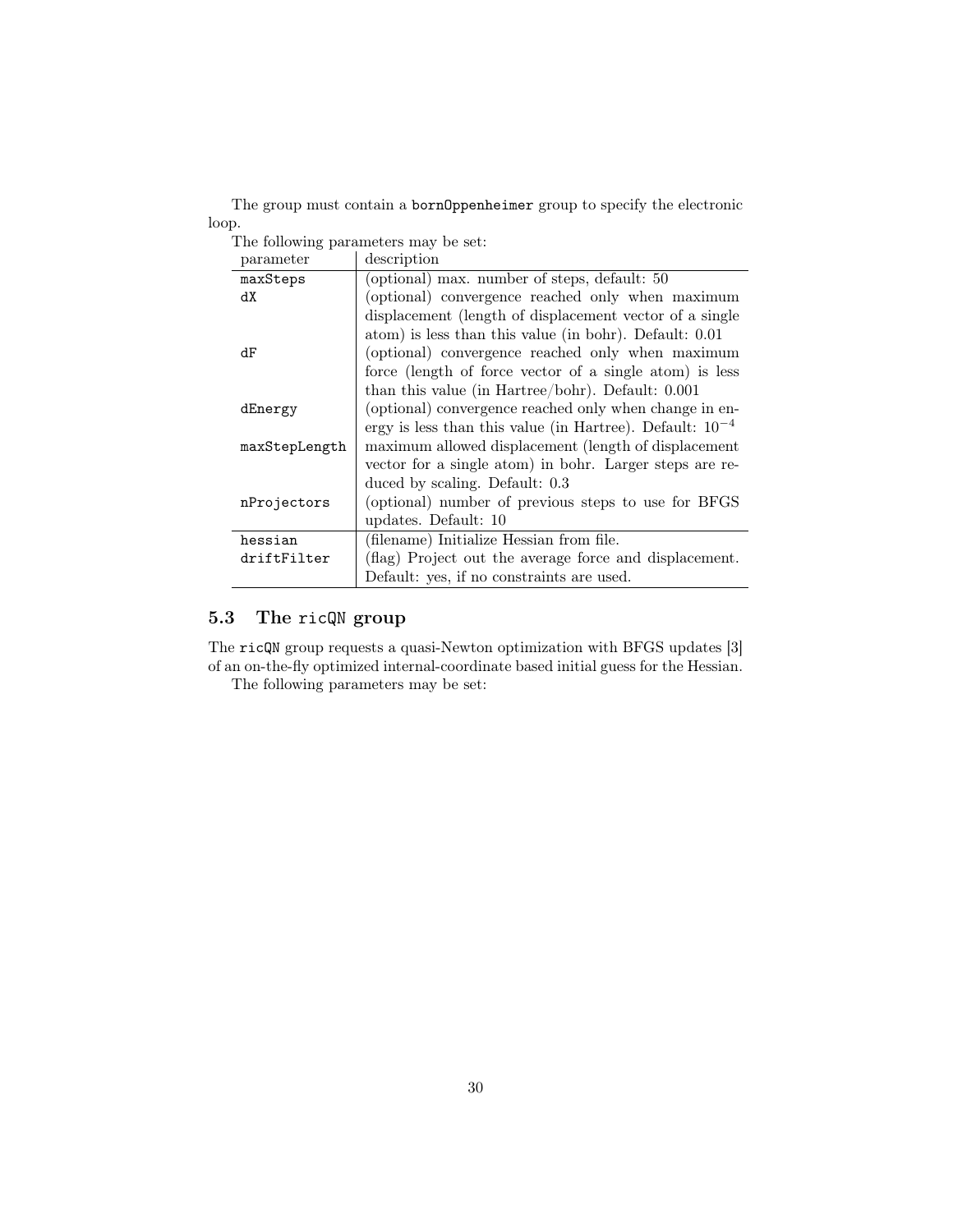<span id="page-31-1"></span>

| parameter       | description                                                   |
|-----------------|---------------------------------------------------------------|
| maxSteps        | (optional) max. number of steps, default: 50                  |
| dX              | (optional) convergence reached only when maximum              |
|                 | displacement (length of displacement vector of a single       |
|                 | atom) is less than this value (in bohr). Default: 0.01        |
| dF              | (optional) convergence reached only when maximum              |
|                 | force (length of force vector of a single atom) is less       |
|                 | than this value (in Hartree/bohr). Default: $0.001$           |
| dEnergy         | (optional) convergence reached only when change in en-        |
|                 | ergy is less than this value (in Hartree). Default: $10^{-4}$ |
| nProjectors     | (optional) number of previous steps to use for BFGS           |
|                 | updates. Default: 10                                          |
| maxStepLength   | maximum allowed displacement (length of displacement          |
|                 | vector for a single atom) in bohr. Larger steps are re-       |
|                 | duced by the trust radius method to a value close to the      |
|                 | maximum (within $1\%$ ). Default: 0.3                         |
| softModeDamping | (optional) Initial value for Hessian shift<br>(in             |
|                 | Hartree/bohr <sup>2</sup> ). This is overriden with the first |
|                 | successful fit of a positive shift parameter. Default:        |
|                 | $1e-2.$                                                       |
| driftFilter     | (flag) Project out the average force and displacement.        |
|                 | Default: yes, if no constraints are used.                     |

The group must contain a [bornOppenheimer](#page-29-0) group to specify the electronic loop. The ricQN group may contain a [ric](#page-31-0) group (see Sec. [5.3.1](#page-31-0) to define the internal coordinate generation. If left out, default parameters are used, and output from the internal coordinate setup is suppressed.

## <span id="page-31-0"></span>5.3.1 The ric group

The ric group defines the parameters for internal coordinate generation.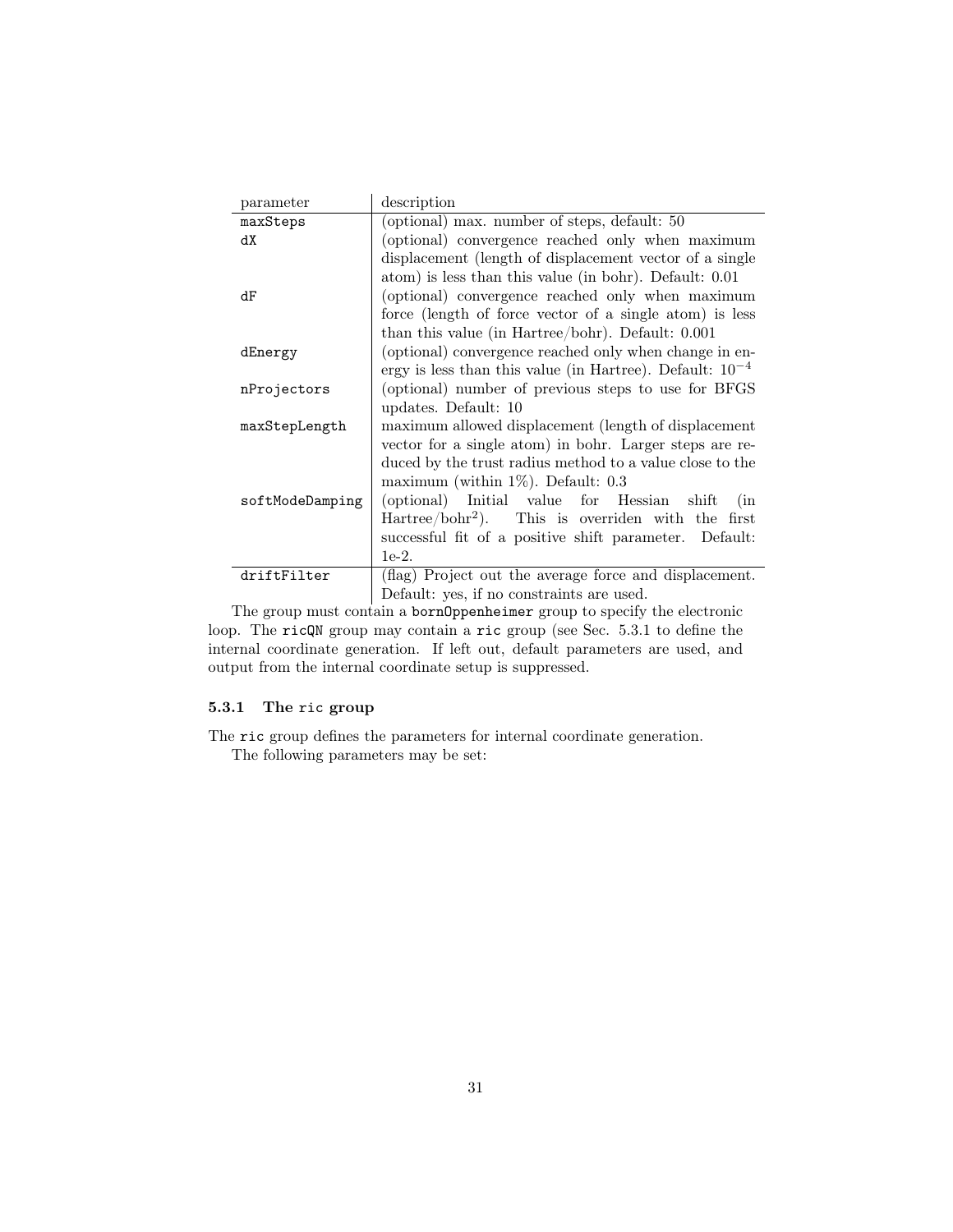<span id="page-32-1"></span>

| parameter       | description                                               |
|-----------------|-----------------------------------------------------------|
| maxDist         | maximum possible distance for considering neighbors (in   |
|                 | bohr). Default: 10                                        |
| typifyThreshold | minimum bond length separation of distinct bond types     |
|                 | (the $f$ parameter in [3]). After sorting the bond        |
|                 | lengthes, the logarithm of subsequent lengthes are com-   |
|                 | pared. If they differ by less than the threshold, the two |
|                 | bonds are assigned the same bond type. Default: 0.05      |
| rmsThreshold    | minimum distance between two bond length clusters in      |
|                 | units of their root-mean-square displacements (the $R$    |
|                 | parameter of $[3]$ . Default: 3                           |
| planeCutLimit   | Relative size of coordination polyhedra to separate the   |
|                 | nearest neighbors from further atoms (the $P$ parameter   |
|                 | of [3]). Larger values allow for more neighbors. Default: |
|                 | 0.95                                                      |
| withAngles      | (flag) add bond angle coordinates for all bonds           |
| bvkAtoms        | (optional, experimental) List of atom ids (starting from  |
|                 | 1) for which born-von-Karman transversal force con-       |
|                 | stants are added. The comma-separated list must be        |
|                 | enclosed by square brackets []. This adds a bond-         |
|                 | directional coordinate to each bond of the atoms in the   |
|                 | list.                                                     |

## <span id="page-32-0"></span>5.4 The extControl group

The extControl group allows to control parts of the SPHInX run by external scripts. For this, two communication channels are opened. Typically, these will be named pipes. For more info on the concept, see [he](https://sxrepo.mpie.de/attachments/download/12/sxextopt-manual.pdf#..T) extControl group is the 'DFT code' side of the atomic structure algorithm protocol (ASAP).

The names of the communication files are specified via the environment, in SX\_EXT\_CTRL and SX\_EXT\_RES, respectively.

The group must contain one or more [bornOppenheimer](#page-29-0) groups. Each [bornOppenheimer](#page-29-0) group may contain an id parameter than allows to run the specified sequence of electronic minimizers (usually one) with the run command (see below).

If forces are not needed, the noForces flag can be used to suppress the calculation of forces.

The extControl algorithm understands the following commands: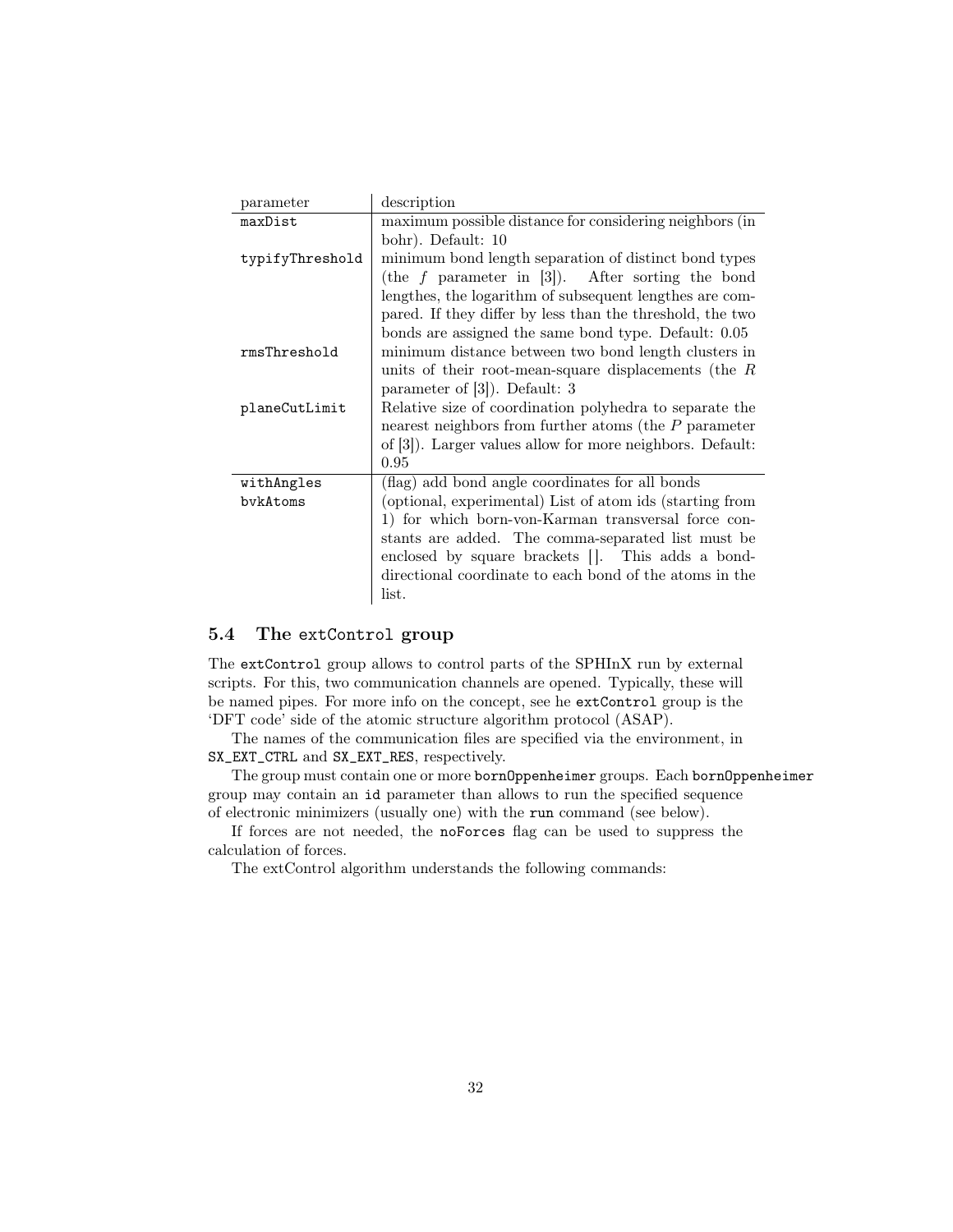<span id="page-33-2"></span>

| command                    | description                                               |
|----------------------------|-----------------------------------------------------------|
| confirm y                  | Confirm $ASAP$ commands                                   |
| confirm n                  | Do not confirm <i>ASAP</i> commands                       |
| end                        | End the calculation                                       |
| run $[\langle id \rangle]$ | Run specified bornOppenheimer group (first one, if        |
|                            | $\langle id \rangle$ is omitted).                         |
| onproblem=crash            | Crash on wrong commands                                   |
| onproblem=stop             | Stop on wrong commands                                    |
| onproblem=ignore           | Ignore wrong commands (default)                           |
| get energy                 | Print free energy on result channel                       |
| get forces                 | Print forces on result channel                            |
| get natoms                 | Print number of atoms on result channel                   |
| get nspecies               | Print number of species, and for each species number of   |
|                            | atoms on result channel                                   |
| get structure              | Print atomic coordinates on result channel                |
| get positions              | Print atomic coordinates $+$ chemical symbol on result    |
|                            | channel                                                   |
| get cell                   | Print unit cell on result channel                         |
| set structure              | Set atomic coordinates                                    |
| set positions              | Set atomic coordinates                                    |
| shift atom                 | $<$ id> $<$ dx> $<$ dy> dz>                               |
|                            | shift specified atom. id starts at 1 and enumerates atoms |
|                            | across all species.                                       |
| set cell                   | not supported                                             |
| get stress                 | not supported                                             |
| get elements               | Print chemical symbols on result channel                  |
| get nspinconstraints       | Print number of spin constraints on result channel        |
| get nu                     | Print spin constraint Langrange parameters on result      |
|                            | channel                                                   |
| set spinconstraint         | Set target spins for spin constraints                     |
| get spinconstraint         | Print target spins for spin constraints on result channel |
| get atom spin              | Print atomic spins on result channel                      |
| enable spinconstraint      | Switch on spin constraint                                 |
| disable spinconstraint     | Switch off spin constraint                                |

# <span id="page-33-0"></span>6 Output

# <span id="page-33-1"></span>6.1 energy.dat: total energies

This file lists the total energies in each electronic step. The format for [scfDiag](#page-22-1) is

<step> <accumulated time> <total energy> <br/> <br/>band energy>

Units are Hartree.

Note: The energy printed is the finite-temperature total energy, not the free energy and not the T=0K extrapolated one.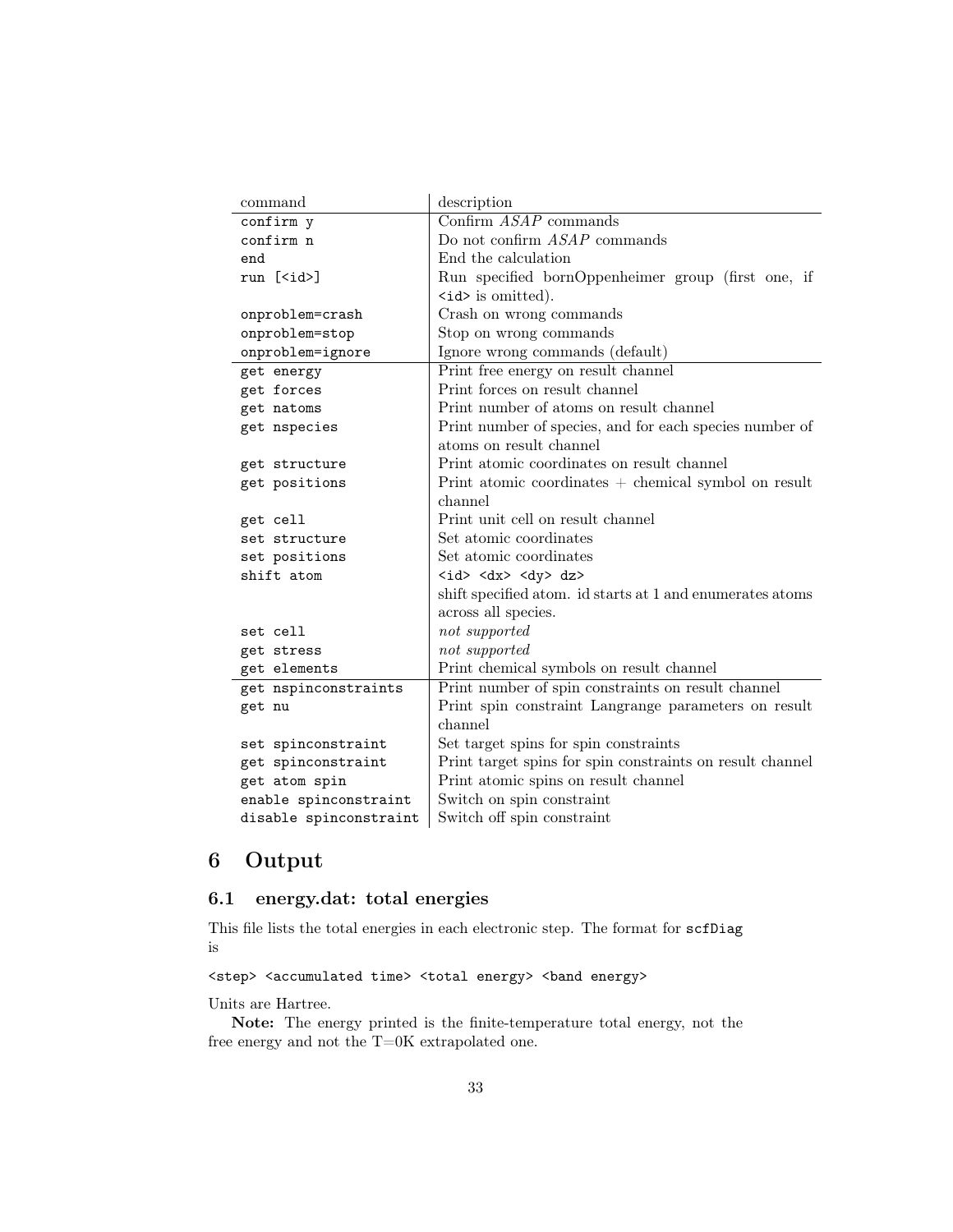<span id="page-34-7"></span>The format for [CCG](#page-27-0) is

<step> <accumulated time> <total energy> <free energy> Units are Hartree.

## <span id="page-34-0"></span>6.2 residue.dat: density residues

This file contains the density residue for each electronic step. The format is

<step> <residue>

For spin-polarized calculations, the third column lists the residue of the spin density.

## <span id="page-34-1"></span>6.3 eps.dat: eigenvalues

This file contains the computed eigenvalues. The format is

```
\langle 1k \rangle \langle 2p s_1 \rangle \langle 2p s_2 \rangle \langle 2p s_3 \rangle ...
```
Units are eV.

## <span id="page-34-2"></span>6.4 rho.sxb: density (binary)

This file contains the final density in netcdf-format. The mesh order is  $z$  running fastest. For details on how to interpret the variables, please contact me.

## <span id="page-34-3"></span>6.5 waves.sxb: wave functions (binary)

This file contains the final wave functions in netcdf-format. It's pointless to try to process this file outside the SPHInX library. Several add-ons are available for processing the wavefunctions.

#### <span id="page-34-4"></span>6.6 relaxedStr.sx: final atomic structure

This file list the final atomic positions in SPHInX format. If the optimization does not converge, it contains the last configuration calculated.

## <span id="page-34-5"></span>6.7 relaxHist.sx: geometry optimization history

This file lists for each calculated configuration the atomic positions and forces, in SPHInX format.

#### <span id="page-34-6"></span>6.8 energy-structOpt.dat: geometry optimization energies

This file lists for each step the energy. The format is one step per line:

#### <it> <energy (in Hartree)>

The 0-th step is the initial structure.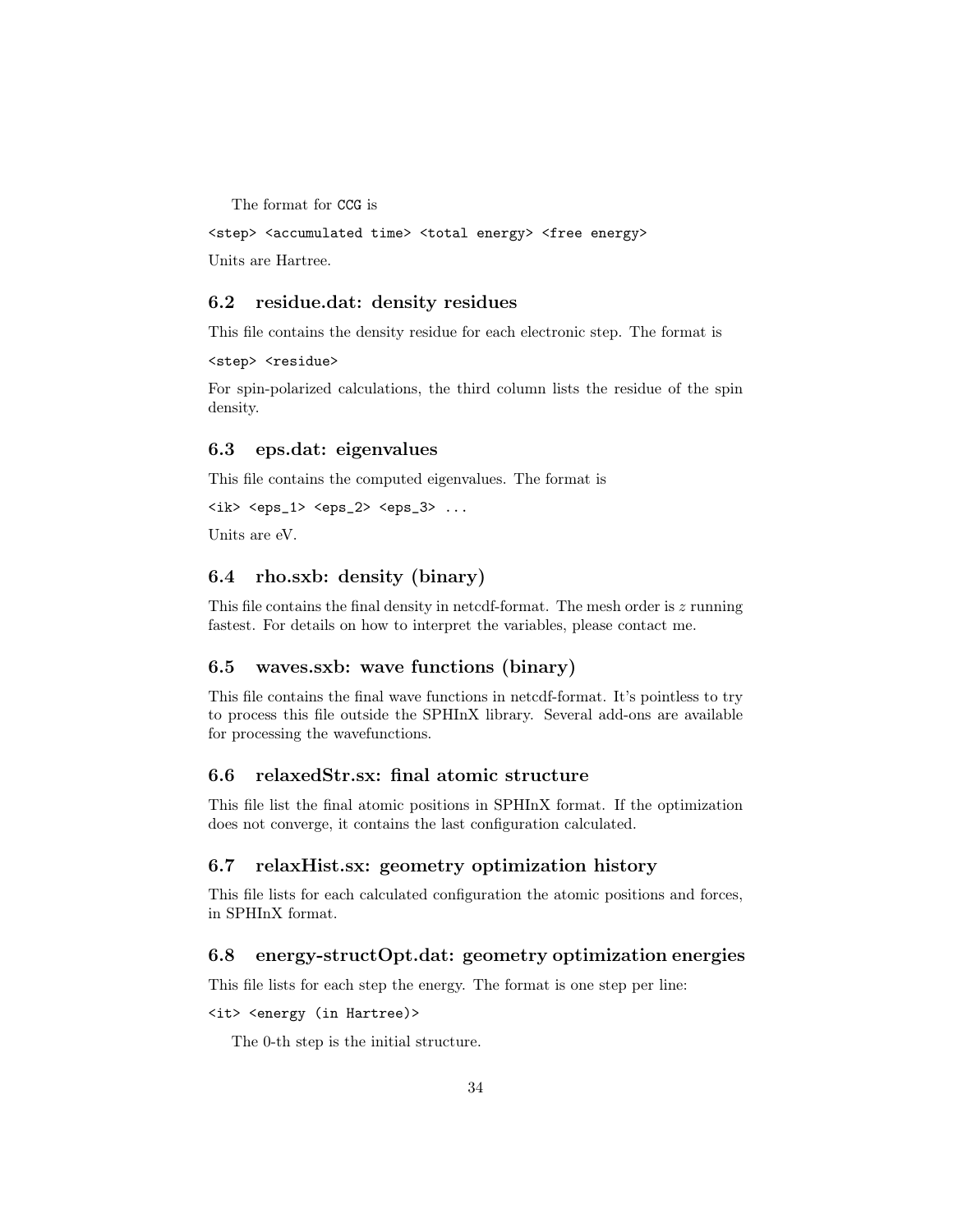## <span id="page-35-4"></span><span id="page-35-0"></span>6.9 fftwisdom.dat: FFTW plans

FFTW wisdom file. May be used to speed up FFTW planning in add-ons.

# References

- <span id="page-35-1"></span>[1] J. Neugebauer and C. G. Van de Walle, in Materials Theory, Simulations, and Parallel Algorithms, MRS Symposia Proceedings, edited by E. Kaxiras, J. Joannopoulos, P. Vashisha, and R. K. Kalia (MRS, Pittsburgh, 1996), vol. 408.
- <span id="page-35-2"></span>[2] J. N. C. Freysoldt, S. Boeck, Phys. Rev. B 79, 241103(R) (2009).
- <span id="page-35-3"></span>[3] C. Freysoldt, Comp. Mat. Sci. 133, 71 (2017).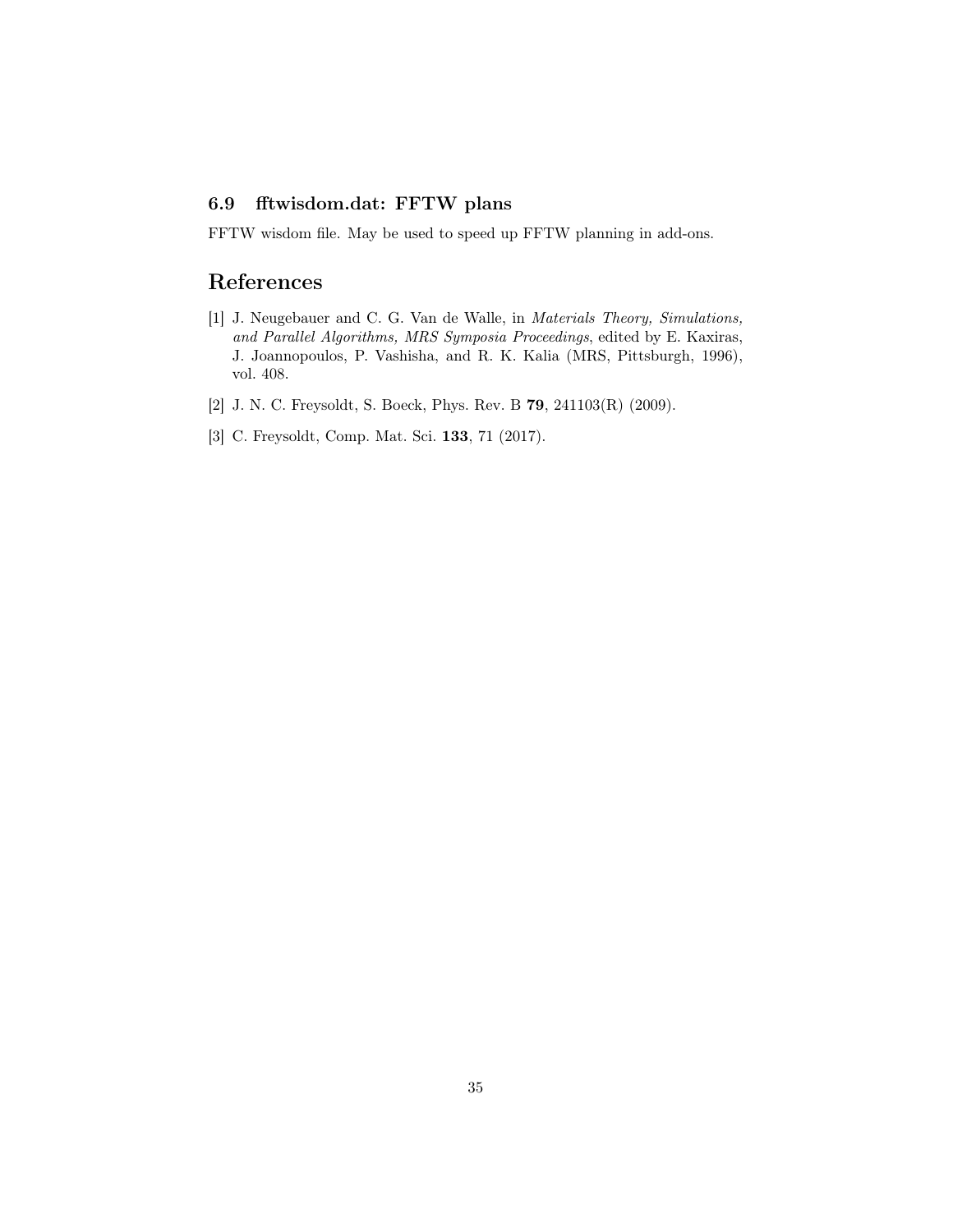# Index

<span id="page-36-0"></span>alphaHybrid, [13](#page-13-1) angular grid, [12](#page-12-1) angularGrid, [12](#page-12-1) ASAP, [32](#page-32-1) atom, [8](#page-8-2) definition, [8](#page-8-2) atomic positions, [6–](#page-6-1)[8](#page-8-2) atomic structure, [6](#page-6-1) atomic structure algorithm protocol, [32](#page-32-1) atomicOrbitals, [17](#page-17-1) atomicRhoOcc, [20](#page-20-1) atomicSpin, [14,](#page-14-3) [17](#page-17-1) definition, [17](#page-17-1) band structure path, [10](#page-10-2) basis, [6,](#page-6-1) [14](#page-14-3) definition, [9](#page-9-1) beta, [18](#page-18-2) blockCCG, [14,](#page-14-3) [23,](#page-23-1) [25](#page-25-2) definition, [25](#page-25-2) blockSize, [26](#page-26-1) bornOppenheimer, [22,](#page-22-2) [28,](#page-28-2) [30](#page-30-1)[–32](#page-32-1) definition, [29](#page-29-2) bvkAtoms, [32](#page-32-1) calcForces, [25](#page-25-2) CCG, [14,](#page-14-3) [22,](#page-22-2) [23,](#page-23-1) [25,](#page-25-2) [34](#page-34-7) definition, [25,](#page-25-2) [27](#page-27-1) charge, [13,](#page-13-1) [18,](#page-18-2) [21](#page-21-1) charge, [18](#page-18-2) charged, [13,](#page-13-1) [17,](#page-17-1) [21](#page-21-1) definition, [18](#page-18-2) checkOverlap, [12](#page-12-1) chemical element, [12,](#page-12-1) [20](#page-20-1) comment, [4](#page-4-2) conjugate-gradient, [25](#page-25-2) constraint, [15](#page-15-1) convergence, [29–](#page-29-2)[31](#page-31-1) density residue, [24](#page-24-0) energy, [16,](#page-16-3) [24,](#page-24-0) [27](#page-27-1) coords, [8,](#page-8-2) [10,](#page-10-2) [11,](#page-11-2) [18](#page-18-2) CSRB, [26](#page-26-1) cutoff, [10](#page-10-2)

dampingMass, [20](#page-20-1) dEnergy, [16,](#page-16-3) [24](#page-24-0)[–27,](#page-27-1) [29](#page-29-2)[–31](#page-31-1) density preconditioner, [26](#page-26-1) dF, [29](#page-29-2)[–31](#page-31-1) diagonalization, [22,](#page-22-2) [23,](#page-23-1) [25](#page-25-2) dielecConstant, [26](#page-26-1) dipole correction, [13,](#page-13-1) [21,](#page-21-1) [24](#page-24-0) dipoleCorrection, [13,](#page-13-1) [21,](#page-21-1) [24,](#page-24-0) [27](#page-27-1) direct minimization, [27](#page-27-1) dK, [11](#page-11-2) dRelEps, [25,](#page-25-2) [26](#page-26-1) dRelRes, [25](#page-25-2) driftFilter, [29](#page-29-2)[–31](#page-31-1) dSpinMoment, [24](#page-24-0) dumping interval, [25](#page-25-2) dumpTime, [25](#page-25-2) dX, [29](#page-29-2)[–31](#page-31-1) eCut, [10,](#page-10-2) [14](#page-14-3) ekt, [13,](#page-13-1) [21,](#page-21-1) [24,](#page-24-0) [27](#page-27-1) electric field, [13](#page-13-1) electronic minimizer, [22](#page-22-2) electronic temperature, [24,](#page-24-0) [27](#page-27-1) element, [12,](#page-12-1) [20](#page-20-1) element, [8,](#page-8-2) [12,](#page-12-1) [20](#page-20-1) empty states, [13,](#page-13-1) [21](#page-21-1) energy convergence, [16,](#page-16-3) [24,](#page-24-0) [27](#page-27-1) energy-structOpt.dat, [34](#page-34-7) energy.dat, [33](#page-33-2) eps.dat, [34](#page-34-7) exchange, [16](#page-16-3) definition, [19](#page-19-2) extControl, [28](#page-28-2) definition, [32](#page-32-1) external potential, [14](#page-14-3) Fermi-Dirac smearing, [13,](#page-13-1) [21](#page-21-1) FFT mesh, [9,](#page-9-1) [10,](#page-10-2) [14](#page-14-3) xc computation, [14](#page-14-3) fftwisdom.dat, [35](#page-35-4) file, [14–](#page-14-3)[17,](#page-17-1) [19](#page-19-2) finalDiag, [27](#page-27-1) flag, [4](#page-4-2)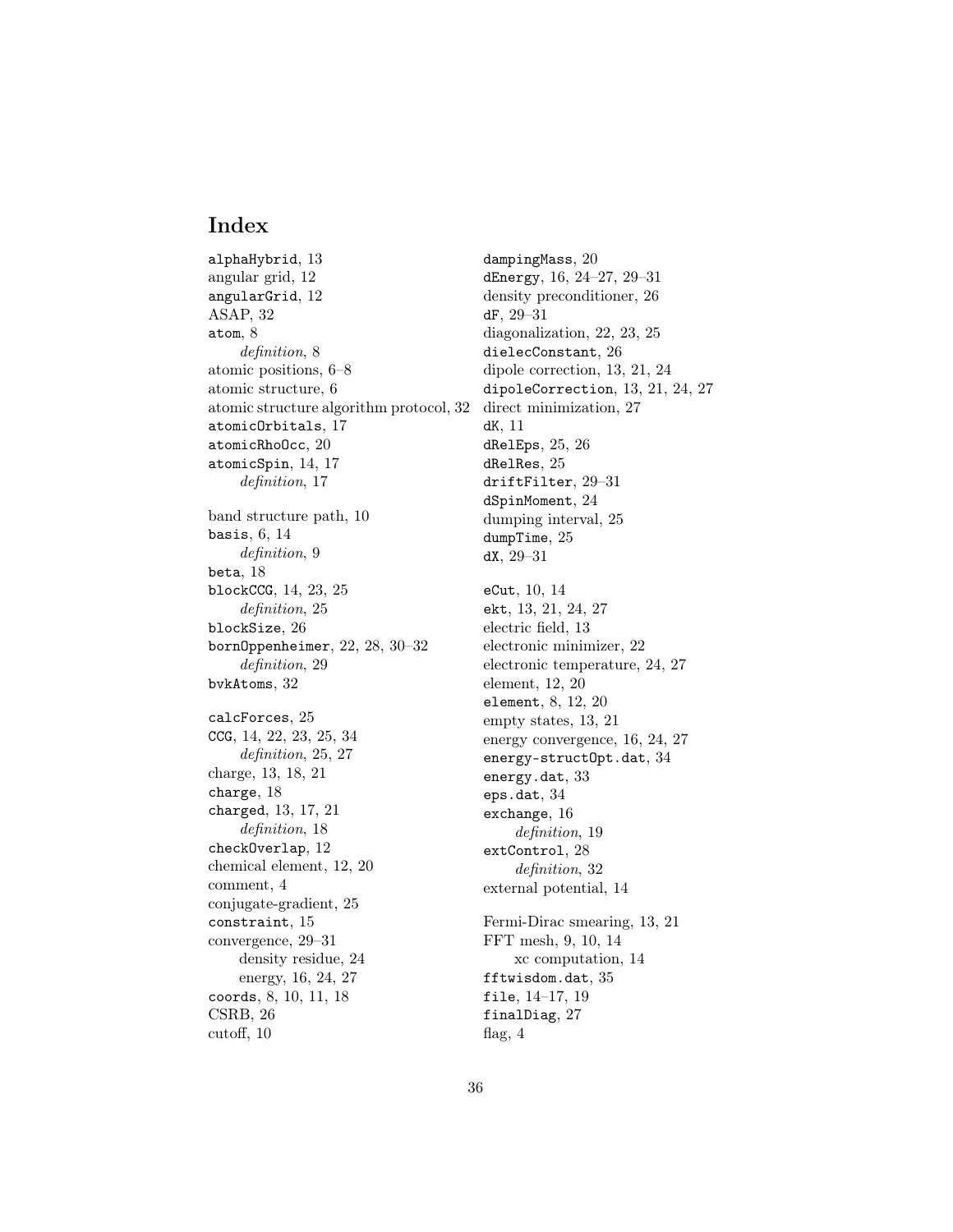focc, [19](#page-19-2) folding, [10](#page-10-2) format, [5](#page-5-4) from, [10,](#page-10-2) [11](#page-11-2) definition, [11](#page-11-2) fromWaves, [17](#page-17-1) functional, [13,](#page-13-1) [20](#page-20-1) gCut, [10](#page-10-2) geometry input, [6](#page-6-1) optimization, [28](#page-28-2) hessian, [29,](#page-29-2) [30](#page-30-1) id, [32](#page-32-1) initial guess, [15](#page-15-1) initialDiag, [27](#page-27-1) initialGuess, [6,](#page-6-1) [13,](#page-13-1) [14,](#page-14-3) [16–](#page-16-3)[18,](#page-18-2) [21](#page-21-1) definition, [15](#page-15-1) input file, [3](#page-3-6) comment, [4](#page-4-2) expression, [5](#page-5-4) flag, [4](#page-4-2) format, [4](#page-4-2) internal coordinate, [31](#page-31-1) ionicMass, [20](#page-20-1) kappa, [27](#page-27-1) keepOccFixed, [24,](#page-24-0) [27](#page-27-1) keepRhoFixed, [24](#page-24-0) keepSpinFixed, [24](#page-24-0) keepWavesOnDisk, [16](#page-16-3) Kerker, [26](#page-26-1) kerkerDamping, [26](#page-26-1) kPoint, [9](#page-9-1) definition, [10](#page-10-2) kPoints, [9,](#page-9-1) [11](#page-11-2) definition, [10](#page-10-2) label, [8,](#page-8-2) [11,](#page-11-2) [15,](#page-15-1) [17](#page-17-1) LCAO, [15,](#page-15-1) [16,](#page-16-3) [19](#page-19-2) lcao, [16](#page-16-3) definition, [16](#page-16-3) lcaoOrbitals, [20](#page-20-1) LDA, [13,](#page-13-1) [21](#page-21-1) linQN, [22](#page-22-2)

definition, [29](#page-29-2) lLoc, [20](#page-20-1) lMax, [20](#page-20-1) lMaxRho, [12](#page-12-1) main, [6,](#page-6-1) [28](#page-28-2) definition, [21](#page-21-1) maxDist, [32](#page-32-1) maxResidue, [24](#page-24-0) maxStepLength, [29–](#page-29-2)[31](#page-31-1) maxSteps, [16,](#page-16-3) [24,](#page-24-0) [27,](#page-27-1) [29–](#page-29-2)[31](#page-31-1) maxStepsCCG, [25,](#page-25-2) [26](#page-26-1) memory save, [10,](#page-10-2) [15](#page-15-1) mesh, [10,](#page-10-2) [14](#page-14-3) meshAccuracy, [10,](#page-10-2) [14](#page-14-3) mixer, [16](#page-16-3) mixing, [24](#page-24-0) mixingMethod, [24](#page-24-0) Monkhorst-Pack, [9,](#page-9-1) [10](#page-10-2) movable, [7,](#page-7-1) [8](#page-8-2) movableLine, [8](#page-8-2) movableX, [7,](#page-7-1) [8](#page-8-2) movableY, [7,](#page-7-1) [8](#page-8-2) movableZ, [7,](#page-7-1) [8](#page-8-2) name, [12,](#page-12-1) [20](#page-20-1) nEmptyStates, [13,](#page-13-1) [21](#page-21-1) nExcessElectrons, [13,](#page-13-1) [21](#page-21-1) noForces, [32](#page-32-1) noRhoStorage, [16,](#page-16-3) [24,](#page-24-0) [27](#page-27-1) norm-conserving pseudopotentials, [19](#page-19-2) noWavesStorage, [16,](#page-16-3) [24,](#page-24-0) [27](#page-27-1) nPoints, [11](#page-11-2) nProjectors, [30,](#page-30-1) [31](#page-31-1) nPulaySteps, [24](#page-24-0) nRadGrid, [12](#page-12-1) nSloppy, [26](#page-26-1) numericalLimit, [26](#page-26-1) occupation, [18](#page-18-2) fixed, [24,](#page-24-0) [27](#page-27-1) occupations definition, [18](#page-18-2) omegaHSE, [13](#page-13-1) operator, [9](#page-9-1)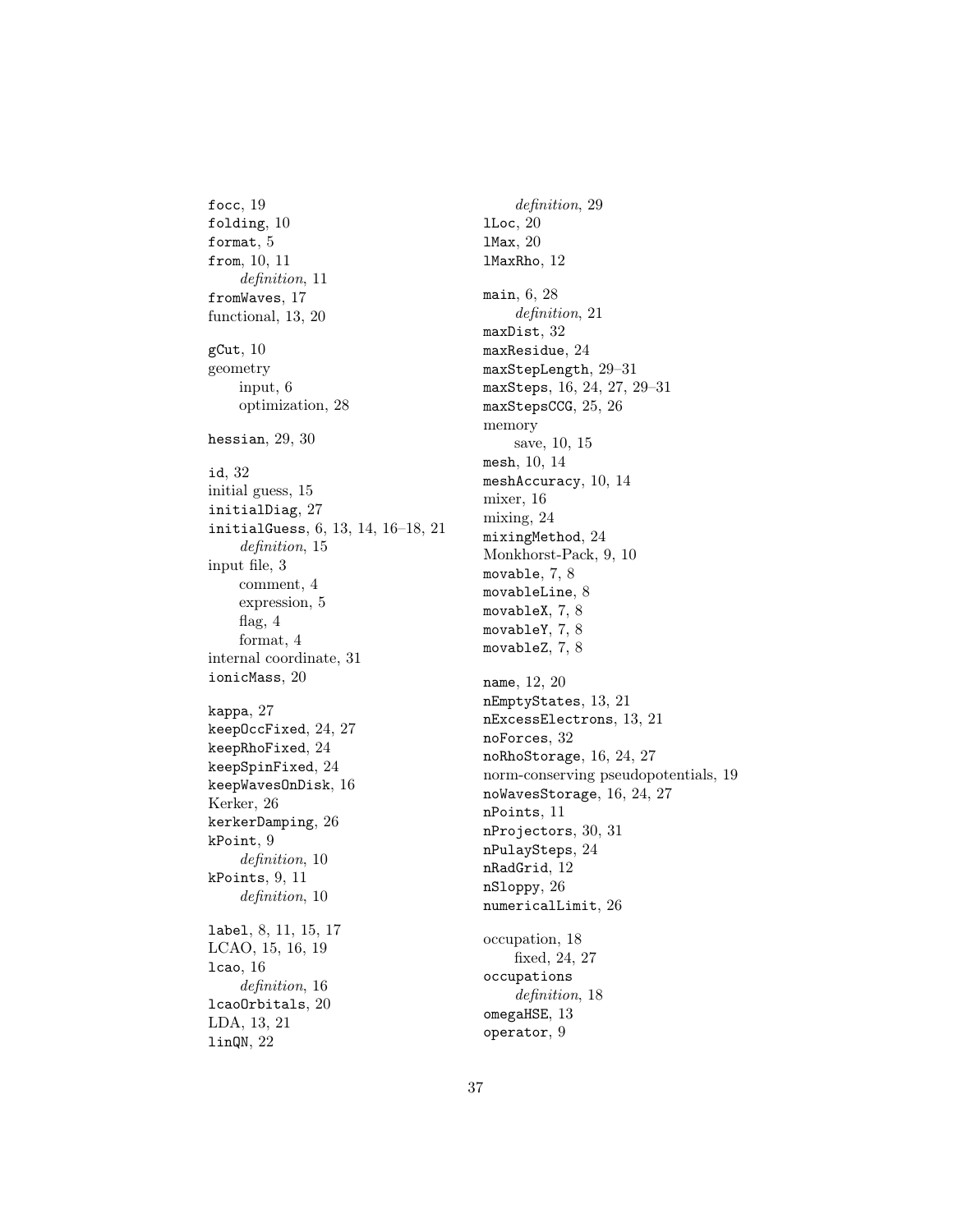parameter.sx location, [5](#page-5-4) parameters.sx, [5,](#page-5-4) [13,](#page-13-1) [20,](#page-20-1) [21,](#page-21-1) [24,](#page-24-0) [26](#page-26-1) PAW potentials, [12](#page-12-1) PAWHamiltonian, [6,](#page-6-1) [14,](#page-14-3) [18](#page-18-2) definition, [13](#page-13-1) pawPot, [6](#page-6-1) definition, [12](#page-12-1) PBE, [13,](#page-13-1) [21](#page-21-1) plane-wave basis, [9](#page-9-1) plane-wave cutoff, [10](#page-10-2) planeCutLimit, [32](#page-32-1) potential norm-conserving, [19](#page-19-2) potential, [12,](#page-12-1) [20](#page-20-1) potType, [12](#page-12-1) preconditioner, [26](#page-26-1) preconditioner, [16,](#page-16-3) [23](#page-23-1) definition, [26](#page-26-1) printSteps, [24,](#page-24-0) [27](#page-27-1) pseudoPot, [6](#page-6-1) definition, [19](#page-19-2) Pulay mixing, [24](#page-24-0) PWHamiltonian, [6,](#page-6-1) [14,](#page-14-3) [18,](#page-18-2) [19](#page-19-2) definition, [20](#page-20-1) QN, [22](#page-22-2) definition, [28](#page-28-2) radial grid, [12](#page-12-1) RAM save, [10,](#page-10-2) [15](#page-15-1) random, [16,](#page-16-3) [17](#page-17-1) range, [19](#page-19-2) range limits, [5](#page-5-4) reciprocalMass, [20](#page-20-1) relative, [8,](#page-8-2) [10,](#page-10-2) [11](#page-11-2) relaxedStr.sx, [34](#page-34-7) relaxHist.sx, [34](#page-34-7) residue.dat, [34](#page-34-7) rGauss, [20](#page-20-1) rho, [15,](#page-15-1) [17,](#page-17-1) [18](#page-18-2) definition, [16](#page-16-3) rho.sxb, [24,](#page-24-0) [27,](#page-27-1) [34](#page-34-7) rhoMixing, [24](#page-24-0) ric, [31](#page-31-1)

definition, [31](#page-31-1) ricQN, [22,](#page-22-2) [28,](#page-28-2) [29](#page-29-2) definition, [30](#page-30-1) rmsThreshold, [32](#page-32-1) S, [9](#page-9-1) saveMemory, [10](#page-10-2) scaling, [26](#page-26-1) scfDiag, [14,](#page-14-3) [16,](#page-16-3) [22,](#page-22-2) [25](#page-25-2)[–27,](#page-27-1) [33](#page-33-2) definition, [22](#page-22-2) slab, [13,](#page-13-1) [21](#page-21-1) softModeDamping, [31](#page-31-1) species, [7,](#page-7-1) [12,](#page-12-1) [20](#page-20-1) definition, [7](#page-7-1) spin, [13](#page-13-1) fixed, [24](#page-24-0) spin, [17](#page-17-1) spin configuration, [17](#page-17-1) spin constraints, [14,](#page-14-3) [24](#page-24-0) spin polarization, [17](#page-17-1) spin-polarized, [13,](#page-13-1) [21](#page-21-1) spinConstraint definition, [14](#page-14-3) spinMixing, [24](#page-24-0) spinMoment, [17,](#page-17-1) [24](#page-24-0) spinPolarized, [13,](#page-13-1) [21](#page-21-1) spinScaling, [26](#page-26-1) std, [5](#page-5-4) steps, [24,](#page-24-0) [27](#page-27-1) structure, [6,](#page-6-1) [12](#page-12-1) definition, [6](#page-6-1) subspace diagonalization, [25,](#page-25-2) [27](#page-27-1) SX\_EXT\_CTRL, [32](#page-32-1) SX\_EXT\_RES, [32](#page-32-1) symmetry, [7](#page-7-1) definition, [8](#page-8-2) symmetry group, [9](#page-9-1) to, [10,](#page-10-2) [11](#page-11-2) definition, [11](#page-11-2) type, [26](#page-26-1) typifyThreshold, [32](#page-32-1) units, [3](#page-3-6) valenceCharge, [20](#page-20-1)